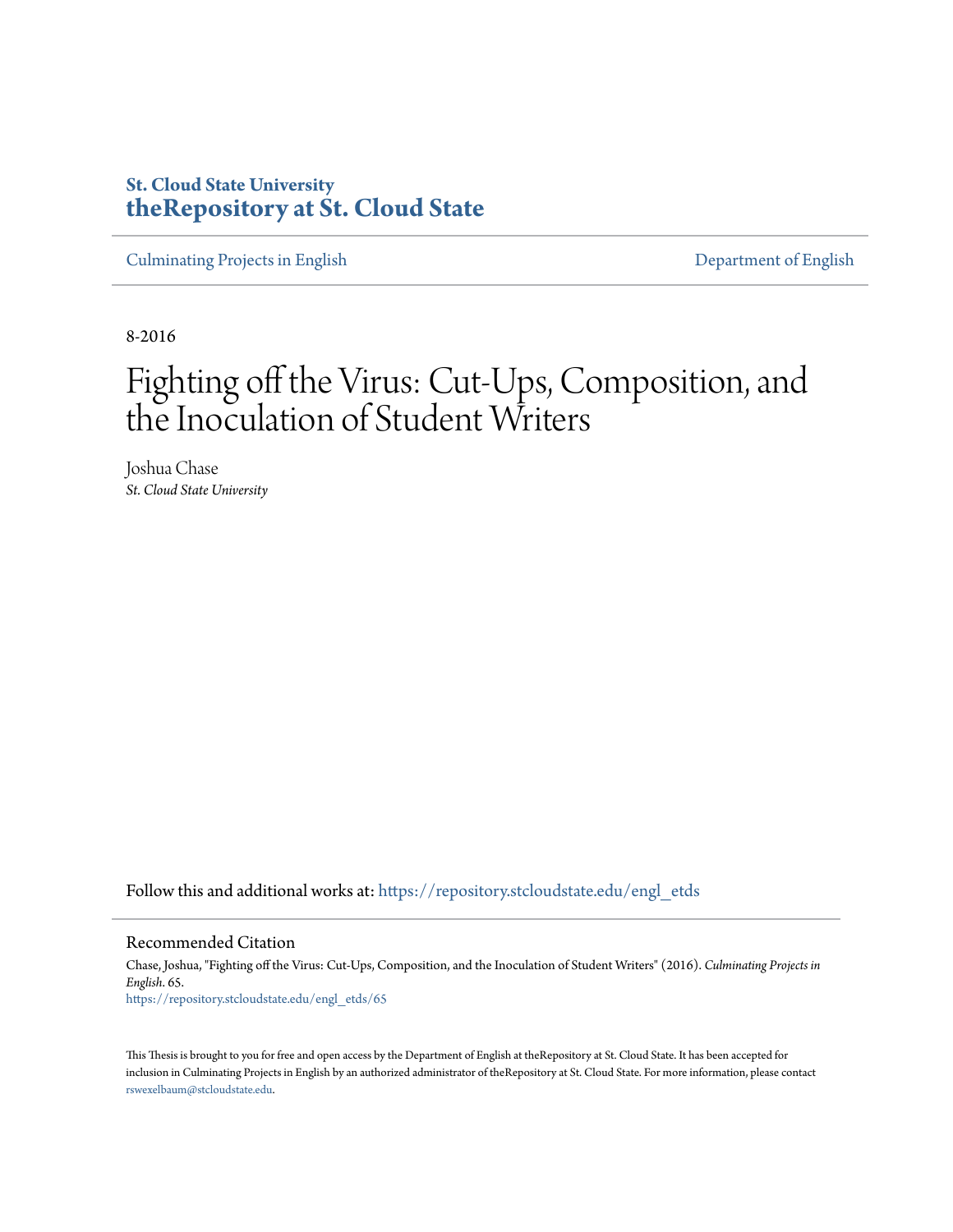### **Fighting off the Virus: Cut-Ups, Composition, and the Inoculation of Student Writers**

by

Joshua Chase

A Thesis

Submitted to the Graduate Faculty of

St. Cloud State University

in Partial Fulfillment of the Requirements

for the Degree of

Master of Arts

in English

July, 2016

Thesis Committee: James Heiman, Chairperson Rex Veeder Kristian Twombly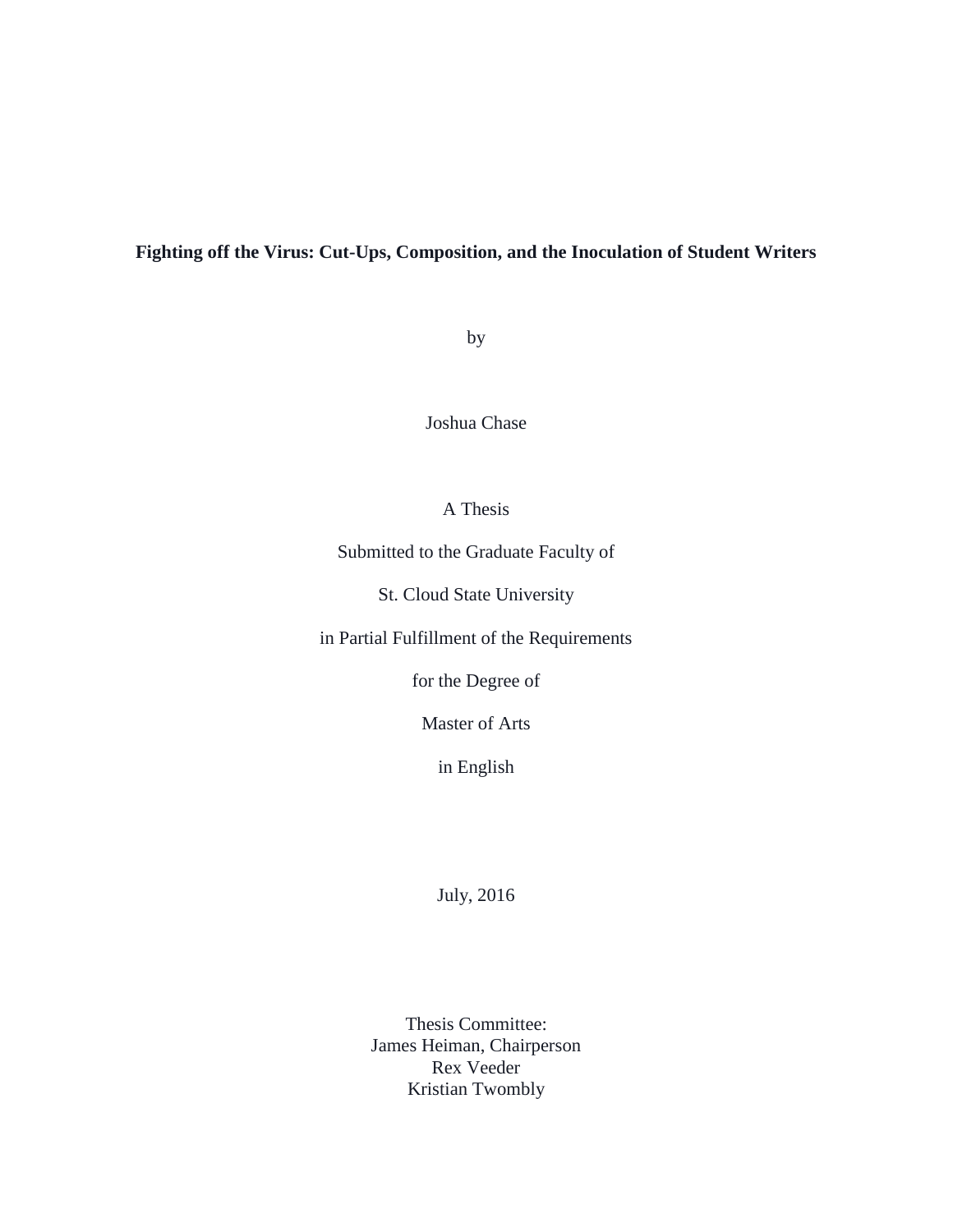## **Table of Contents**

|         | Page |
|---------|------|
|         |      |
| Chapter |      |
|         |      |
| 2.      |      |
|         |      |
|         |      |
|         |      |
|         |      |
|         |      |
| 3.      |      |
|         |      |
|         |      |
|         |      |
|         |      |
|         |      |
|         |      |
|         |      |
|         |      |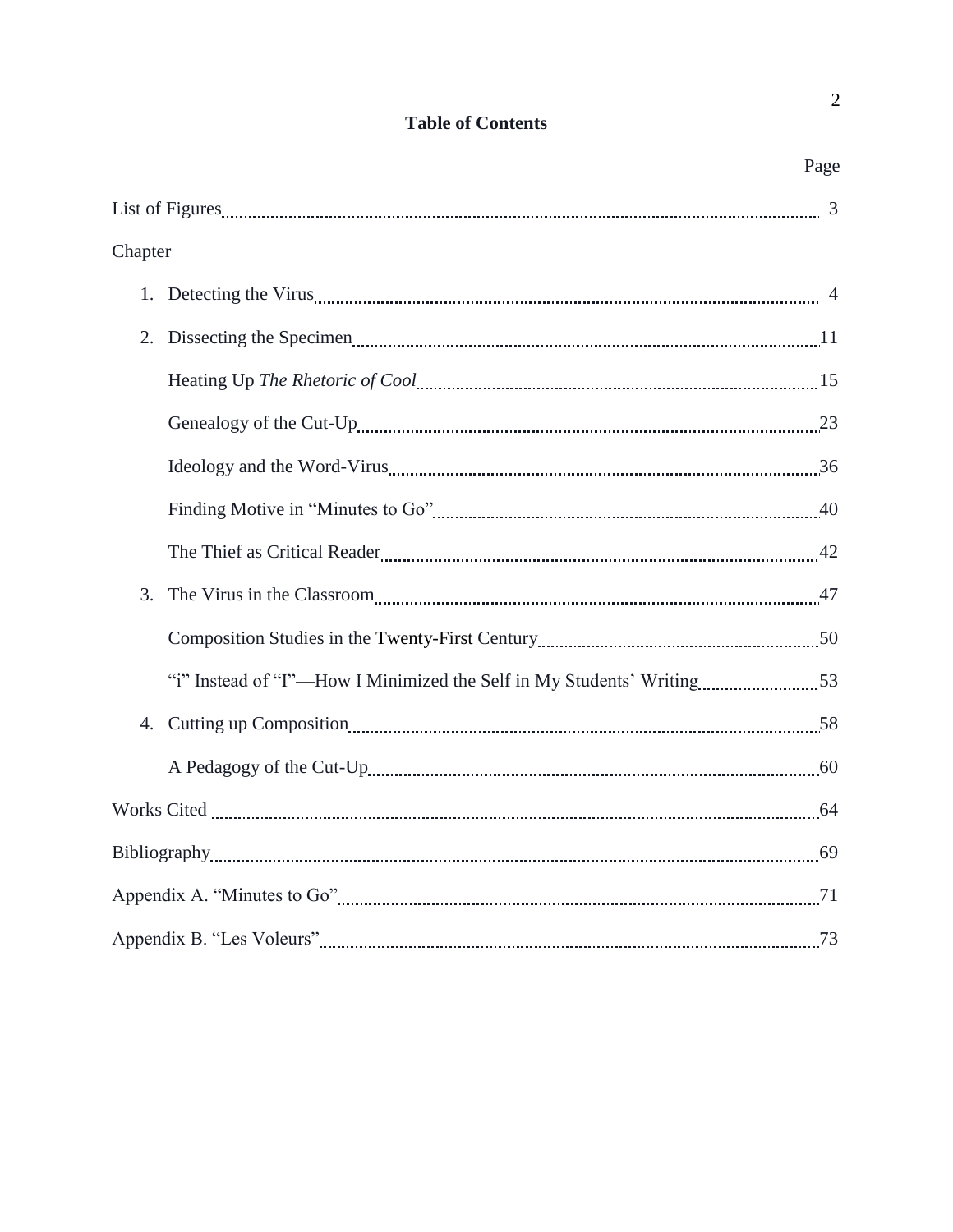## **List of Figures**

| Figure                                           | Page   |
|--------------------------------------------------|--------|
| 1. "Cancer Men These Individuals are Marked Foe" |        |
| 2. "To Make a Dadaist Poem"                      | $2\pi$ |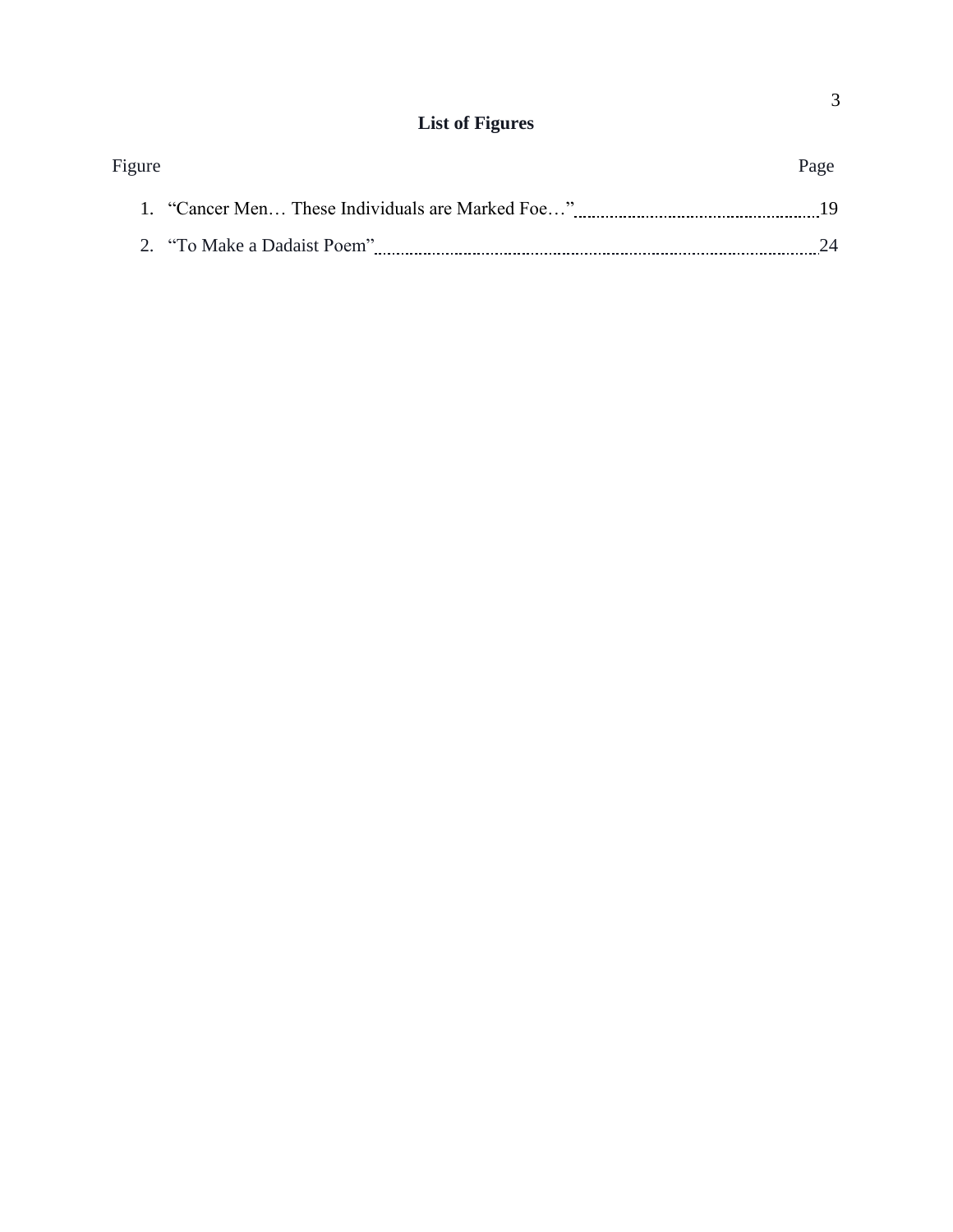#### **Chapter 1: Detecting the Virus**

While researching various issues for this project, I stumbled upon a claim that struck me as absurd. It was a claim made on a wiki about topics in composition studies. More specifically, it was on a page about the history of expressivist rhetoric. The claim flew in the face of everything I had learned about the history of the field. James Berlin, the page's author explained, "can be argued as the founder of expressivism as an actual composition theory, and consequently the culprit for constituting expressivism as a way to teach writing" ("History of Expressivism"). I read over the sentence two more times to make sure I read it right, chuckled, and then tapped the back button on my web browser. I was looking for true information, something written by a person with a more authoritative grasp of the realities of the discipline I was writing about. I do not refer to this statement to ridicule the person who wrote it. I bring it up because something about the claim bothered me long after thought I had moved on. I finally realized that what bothered me about the idea of Berlin as founder of expressivism was that something about the idea rang true.

The wiki author never called Berlin a proponent of expressivism but a founder, and those are two very different terms. I knew that Berlin was never a proponent of expressivism—that he never celebrated it or called on composition teachers to adopt its practices. But he did have a big part in *naming* it. In *Rhetoric and Reality* and in various other writings, Berlin breaks expressivism down and dissects its origins. He examines its epistemological foundations and its roots in surrealism, in Romanticism, and even in Plato. He looks at how expressivism addresses concepts like reality and knowledge and selfhood, and he summarizes how expressivists' views on those concepts play out in the writing classroom. He also lists scholars and teachers whose theories and practices fit under the expressivist umbrella. In short, by categorizing and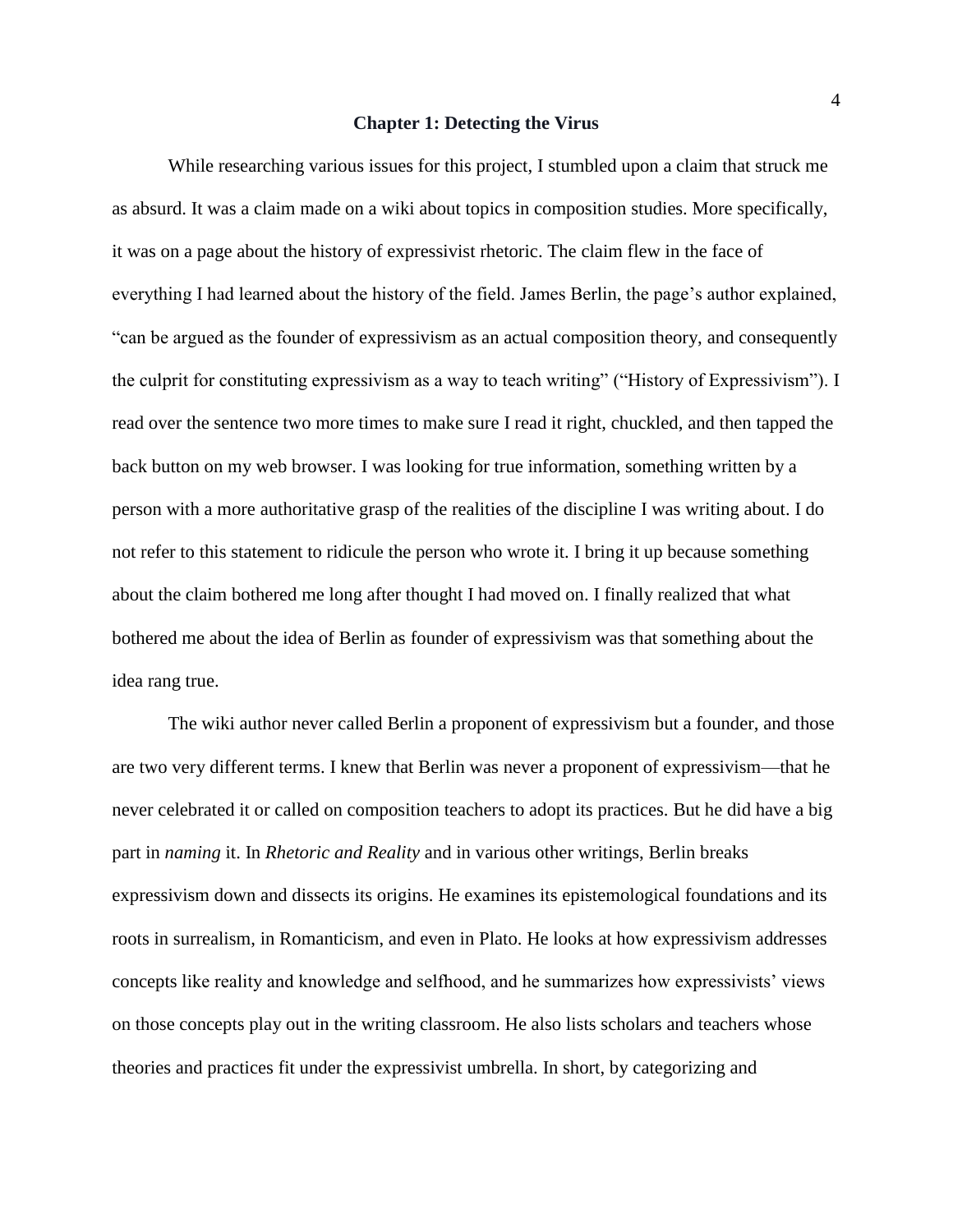classifying compositionists in a way (and to an extent) that it had never been done before, Berlin really *did* found expressivism. That is, he played a significant role in solidifying expressivism as a part of the discourse of composition studies.

In many ways, Berlin's effect on expressivism parallels Louis Althusser's demonstration of interpellation at work. In Althusser's example, a police officer shouts, "Hey, you there!" and a man on the street—the "hailed individual"—turns around and "becomes a subject" ("Ideological State Apparatuses 131). To look at Berlin's impact on expressivism, replace Althusser's man on the street with Peter Elbow. Before *Writing without Teachers*, the book Berlin likely draws from to categorize Elbow as an expressivist, Elbow didn't even consider himself a compositionist: "When I wrote the book, I didn't foresee that so many academics would read it. I had taught for almost twenty years, but had never been in an English department nor identified with the field of composition" (Elbow 24). Nevertheless, Elbow was hailed. Through Berlin's taxonomy of the field, Elbow became a subject, and he has defended himself and expressivism—a "picture" in which he "never recognized [him]self" (27)—ever since.

As I thought this all through, I realized that my own certainty about part of the field's history had prevented me from considering the topic from an alternate perspective. There was truth to the wiki author's words that I was blind to. If ideology is a system of values and beliefs that frames the way we see and interact with the world, and if one of the ways those values and beliefs are perpetuated is through grand narratives, then I had just experienced a struggle with my own ideological predispositions. I let what I thought I knew about a topic prevent me from understanding that topic in a new and meaningful way.

Fortunately, I had also experienced a jarring juxtaposition that made it possible to see past the effects of that ideology. In this case, two lines of thought—the "true" thought of Berlin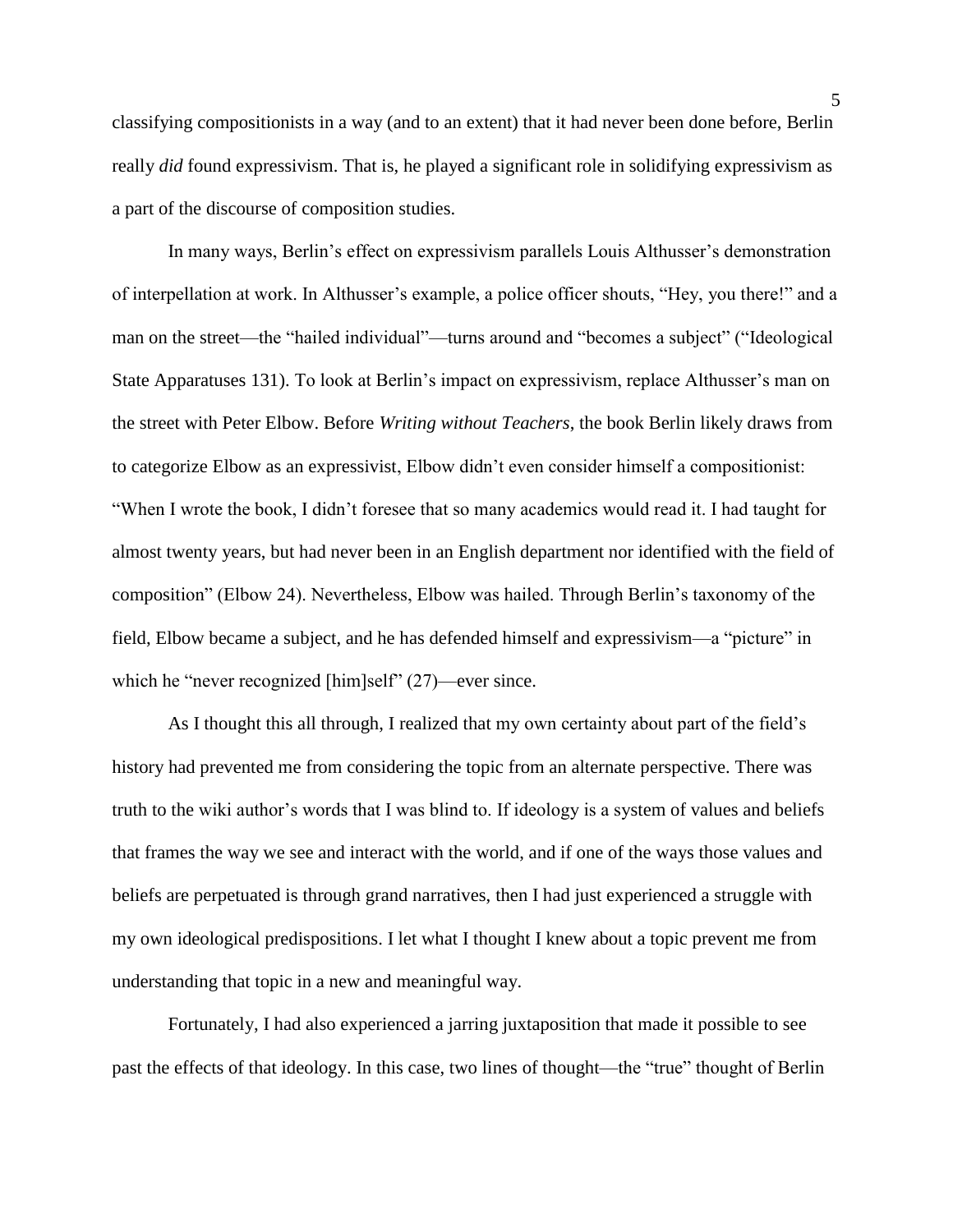as a social-epistemic rhetorician and the "absurd" thought of him as an expressivist—were juxtaposed in my own mind. For hours they remained separate, clashing against each other, completely incapable of reconciliation. It's a clichéd phrase, but in this case it's true: eventually something just clicked. From the juxtaposition of those two incompatible thoughts arose a new understanding, a new way of thinking about the social-epistemic, expressivism, Berlin, and ideology.

The experience also gave me a better understanding of the word-virus. Developed in the writings of twentieth century novelist William Burroughs and his frequent collaborator, Brion Gysin, the word-virus is a model for the ideological function of language. I had long felt that the word-virus and the composition method closely tied to it, the "cut-up," could help us understand something new about the field of composition studies, but I've always had trouble articulating that connection in a way that others could understand. But the wiki claim about Berlin as expressivist showed me that I was on to something. The word-virus is emblematic of own certainty about the history of the field—the ideological narrative I had adopted as truth. The cutup is the juxtaposition of two disparate elements—the mashing together of two incompatible statements about the history of expressivism. In this case (and, as I'll argue, in others), the cut-up revealed to me my own ideological predispositions and the way they were affecting me. It showed me that the reality I was so certain about was not as fixed as I had previously thought. In other words, the cut-up forced me to think critically about a prominent binary in the field: the supposed distinction between expressivism and social-epistemic rhetoric. In this thesis, I aim to show that the word-virus and cut-up can help us further break down that binary and show that, ultimately, it's an illusion.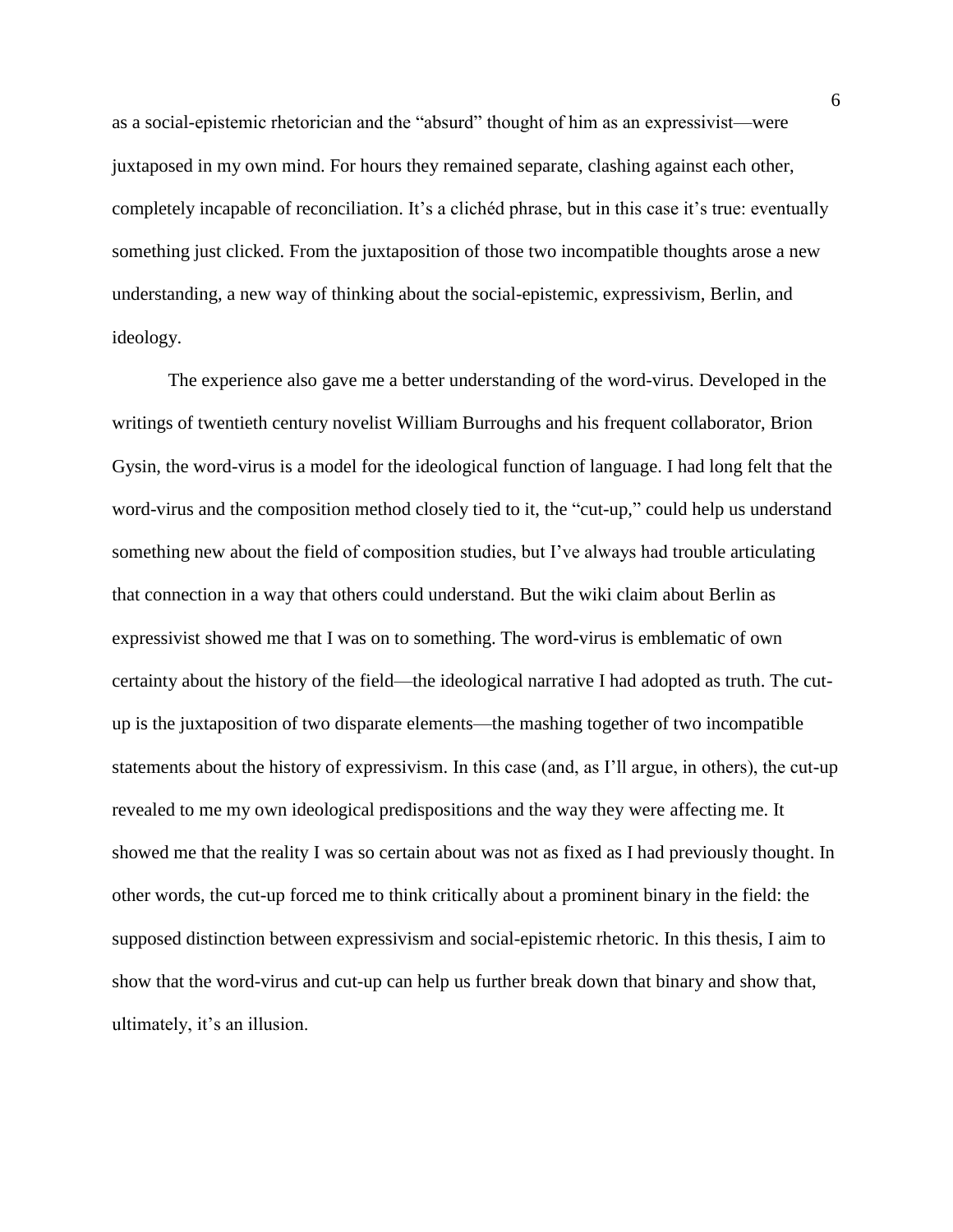#### Last year, with *Critical Expressivism: Theory and Practice in the Composition*

*Classroom,* Tara Roeder and Roseanne Gatto published what is perhaps the most comprehensive attempt to salvage the term "expressivism" and the composition pedagogies associated with it. The essays collected therein articulate a rhetoric grounded in an epistemology that locates reality in the interaction of the personal and the social. Specifically, the authors argue that "the best expressivist practices have always been about complex negotiations between the self and other" (Roeder and Gatto 8) and that those practices "can help students learn to situate their own experiences and personal narratives within larger social arenas and take responsibility" (Boyd 109). In other words, for the critical expressivists, writers can't know the world around them—or act as agents of change within that world—unless they also know themselves.

It is that epistemological framework that separates critical expressivism from socialepistemic pedagogy, the collection's authors argue. As such, many of the articles in *Critical Expressivism* use social-epistemic theory as a point of departure, specifically the writings of prominent social-epistemic proponent, Berlin. A frequent criticism of Berlin found in the collection is that he often maligned the expressivists of the 1960s and '70s without fairly characterizing the pedagogies they practiced.

For his part, Berlin, too, was concerned with the epistemology and its implications for writers. At the center of his two-volume examination of the history of nineteenth and twentieth century writing instruction were questions about reality and how we characterize its relationship to the act of writing. The answer to the last question depends on the answer to the first. As Berlin puts it, "[E]very rhetorical system is based on epistemological assumptions about the nature of reality, the nature of the knower, and the rules of governing the discovery and communication of the known…. A particular rhetoric thus instructs students about the nature of genuine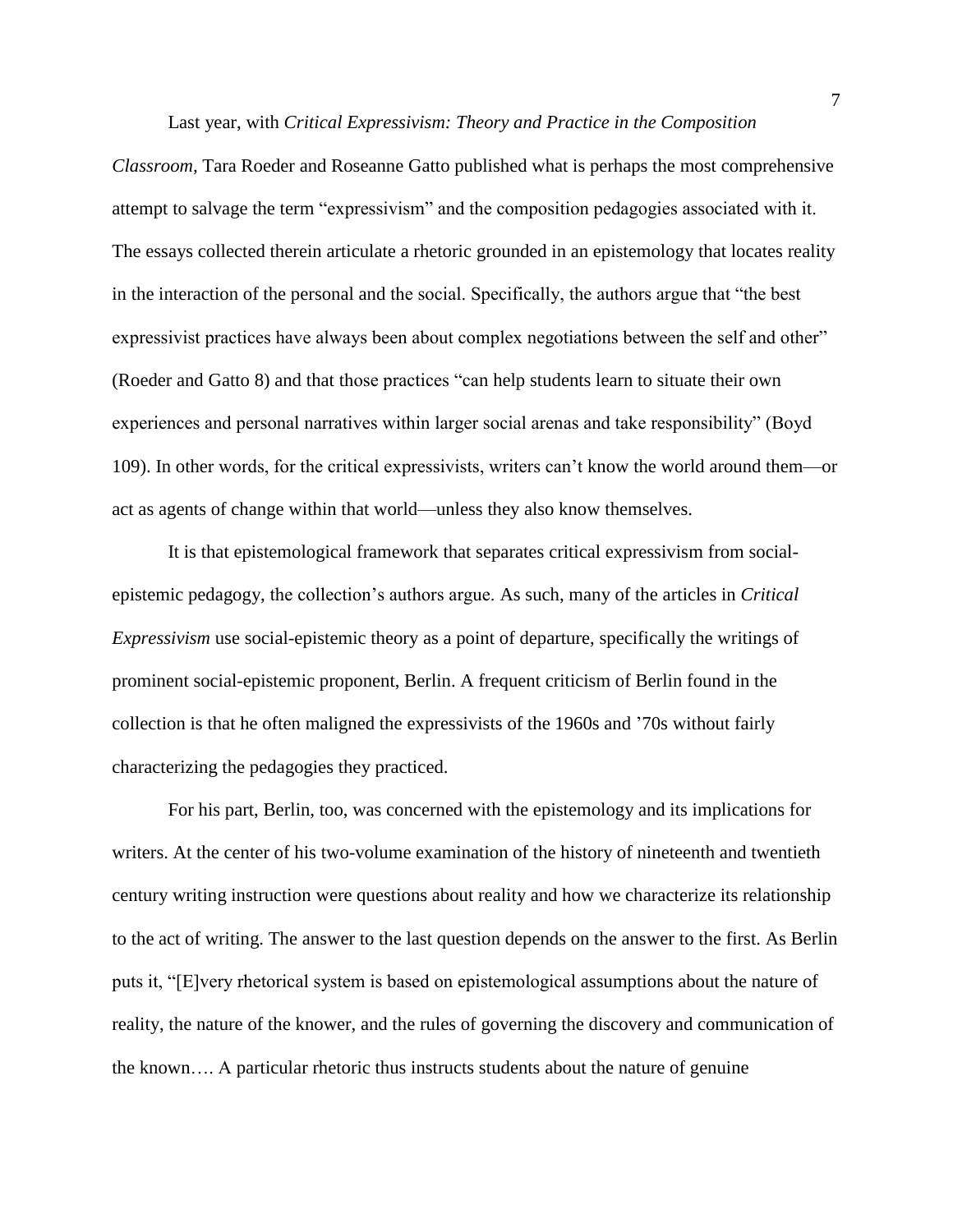knowledge, or truth" (*Rhetoric and Reality* 4). If reality is an objective truth, and if it is possible for humans to know objective truth, then writing is mere transcription, and writing instruction is the pursuit of accuracy and efficiency. If reality is not objective—or, at least, if it's impossible to know reality in an absolute sense—then reality is located either in the individual or in the social. Writing becomes not a way of reporting what is known but a *way of knowing* in and of itself.

Distinctions between the critical expressivists and Berlin, however, are not as clear as either group seems to argue. The critical expressivists locate reality in the *interaction* between the self and the social, but so does Berlin. In "Rhetoric and Ideology in the Writing Class," for example, Berlin argues that the social-epistemic regards the self "as the product of a dialectical relationship between the individual and the social, each given significance by the other" (491). Statements such as Berlin's suggest that the epistemological differences between critical expressivism and social-epistemic are less pronounced than those purported in Roeder and Gatto's *Critical Expressivism*. Both acknowledge reality as part individual and part social but differ in which part their classroom practices focus on—critical expressivism on the former and social-epistemic on the latter.

Ideology is another subject on which critical expressivists and social-epistemic pedagogies have much in common. In one of the essays in *Critical Expressivism*, for example, Maja Wilson writes, "None of the expressivists [Berlin] critiques would oppose several of his main assertions: that language is social; that different teaching practices express different ideologies; that one of the goals of writing instruction is liberation" (182). And in "Rhetoric and Ideology in the Writing Class," Berlin argues that social-epistemic rhetoric *explicitly* critiques what expressivism critiques *implicitly*: namely, dominant ideology (490).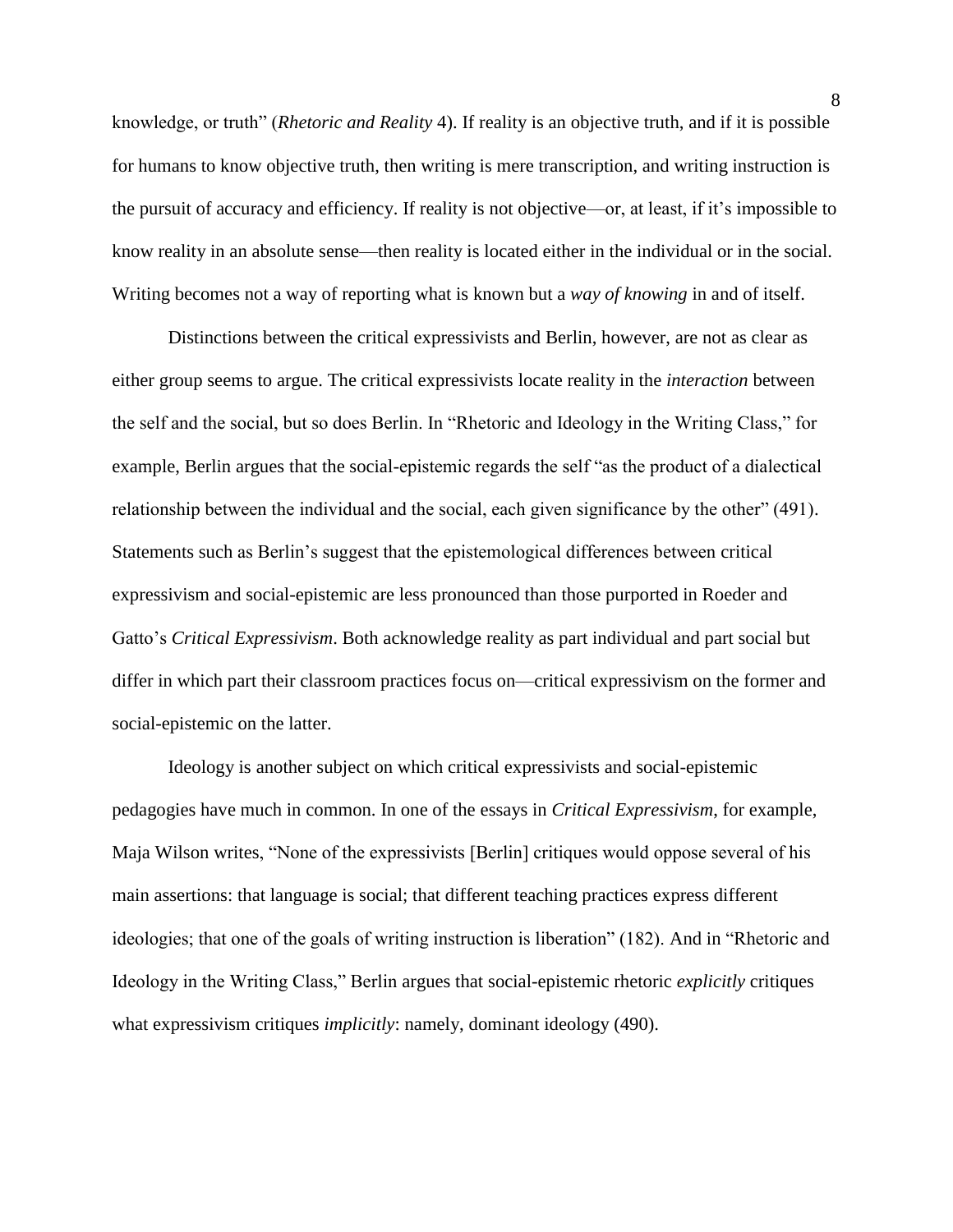It is on the point of ideology that I will argue that distinctions between critical expressivist and social-epistemic rhetorics are more semantic than substantive. Because of the always-already ideological nature of language and the self, any difference between the public and private is, essentially, moot. There may be an individual reality, but, since it's impossible to separate ourselves from discourses that exist before we are born into them, it is equally impossible to know where the personal ends and the social begins, and vice versa. In short, ascribing to *either* the critical expressivist *or* social-epistemic paradigms is, for composition teachers, a false dichotomy.

To build the connection between these two camps, I explore the Burroughs's and Gysin's concept of the *word-virus*. Through the word-virus and the cut-up, Burroughs and Gysin demonstrate that composition never is comprised of a singular activity, occurring in either a public or private state. Neither exclusively social nor individual, composition always occurs in both realms. In essence, the divide between social and individual is revealed to be an illusory binary—one with potential implications for anyone who teaches composition, particularly those in the early stages of their career who may feel (or are actually) pressured to identify with one epistemology or the other. The reification of these two "separate" camps may also affect the ability of composition teachers to help students navigate the very thing both critical expressivist and social-epistemic theorists seek to empower those students with—composition as a means to explore, learn about, and engage with the world.

By drawing from rhetorical perspectives on ideology, social epistemic pedagogy, and Burkean dramatism, my culminating project is built to answer four primary research questions. First, how does Burroughs-Gysin theory  $1$  of the word-virus position language as a vehicle for

 $\overline{a}$ 

<sup>&</sup>lt;sup>1</sup> It is sometimes unclear whether Burroughs and Gysin thought of the "virus" metaphorically or literally. In some metatexts, Burroughs writes of the virus biological terms. And, in at least one essay, Burroughs is clear that the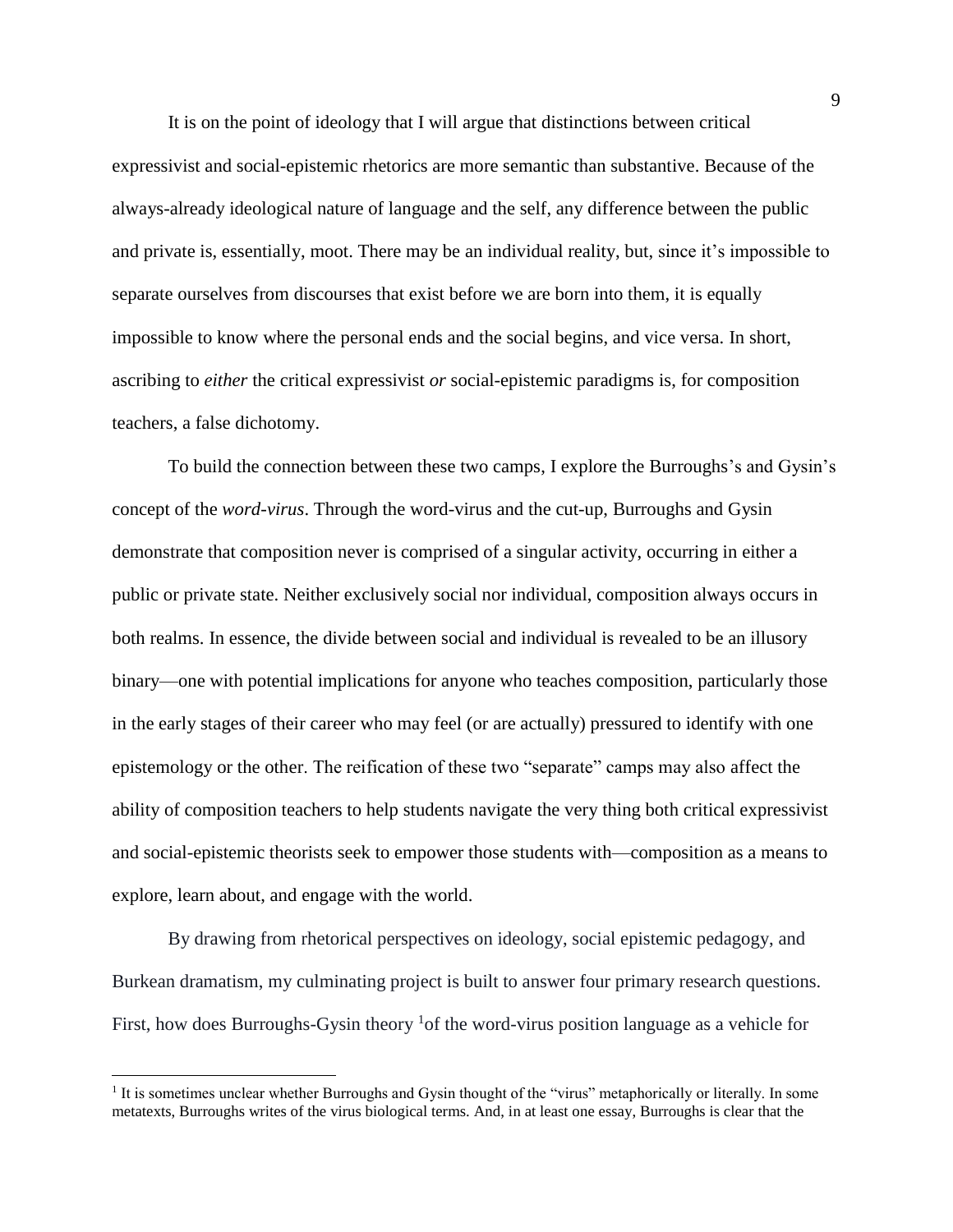ideological transmission? Second, how are the cut-up and word-virus posited as a means of destabilizing fixed meaning through a composition performance? Third, how does the didactic nature of the cut-up, and of associated metatexts, illuminate a traditional, but unnecessary, ideological struggle of FYC teachers' identity? It is the answer to that last question, I believe, that will make way for the answer to a final question: How can the cut-up/word-virus inform a composition pedagogy that unifies instruction in how language shapes reality rather than dividing discourse and meaning making between social and individual, public and private realms?

 $\overline{a}$ 

word-virus is no metaphor. As he explains in "Ten Years and a Billion Dollars": "My general theory since 1971 has been that the Word is literally a virus," says Burroughs ("Ten Years" 59). For that reason, and to avoid confusion, I will refer to the word-virus as a theory throughout this essay.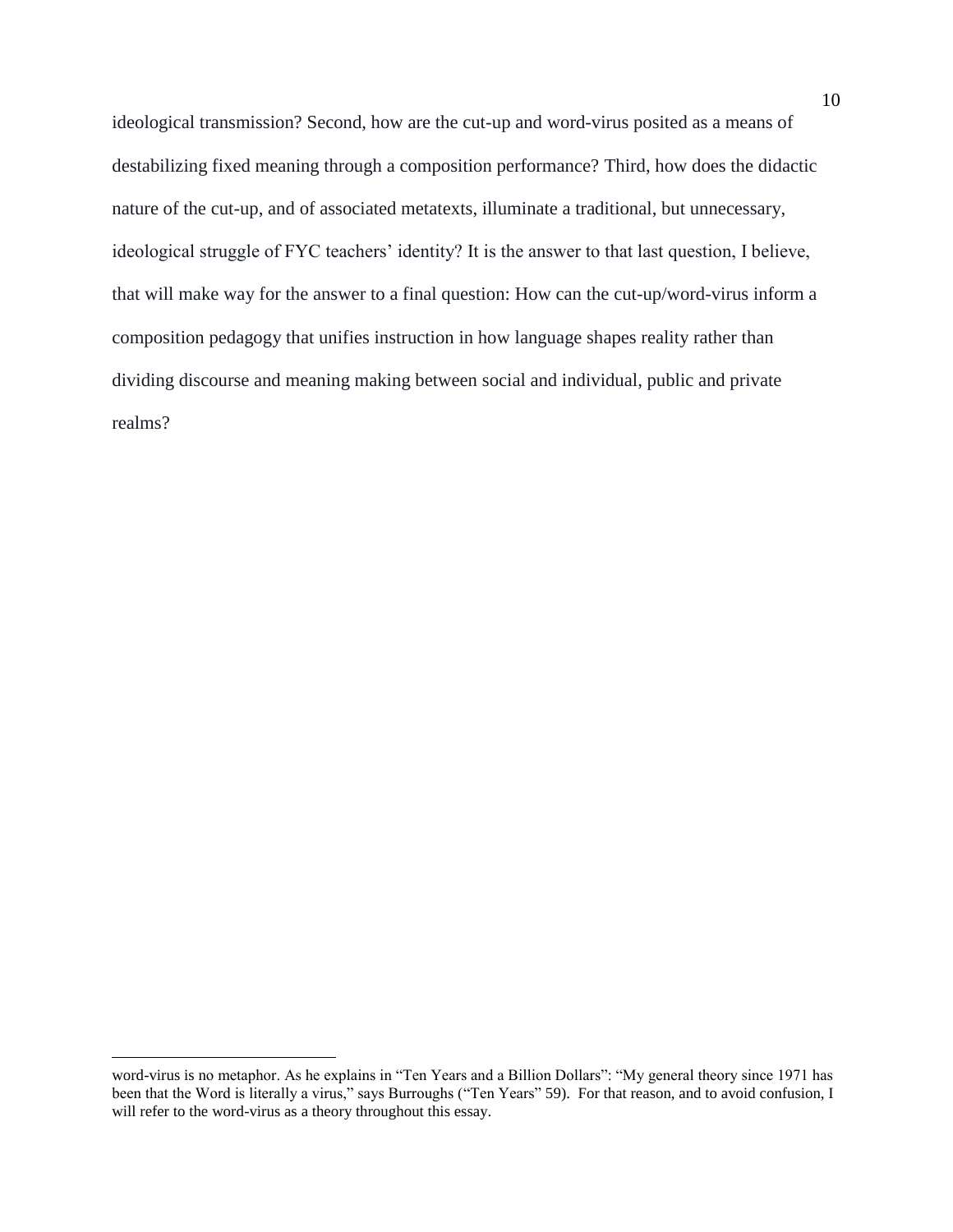#### **Chapter 2: Dissecting the Specimen**

A revival of interest in Burroughs's work has taken place in recent years among academics from various disciplines. Fiona Paton situates Burroughs's breakthrough novel, *Naked Lunch,* as a gothic commentary on the conservative culture of the 1950s, calling the book "a monster of appalling proportions, deviant on all levels from its unstable syntax to its misshapen narrative form" that was ultimately unable to escape the "schizophrenic" discourse it satirized (52, 64). In his ecocritical analysis of Burroughs's early cut-up writings, Chad Weidner argues that Burroughs developed the method because "he found existing narrative structures incapable of representing how he saw the real world, which, in many of his narratives is shown as gravitating toward irrevocable ecological ruin" (324). Paul Ardoin, writing about Burroughs's *Blade Runner (a movie)*, calls the latter's fiction "a move from a single, authoritarian, and Author-itarian literature to a democratic literature of the masses and the margins" (111). If scholars agree about anything when it comes to William Burroughs, it is that his work is critical and subversive.

In the field of composition, one of the most compelling mentions of Burroughs comes in the form of Jeff Rice's 2008 book, *The Rhetoric of Cool: Composition Studies and New Media*. Here, Rice is primarily interested in Burroughs's cut-up writings—and for good reason: The parallels between the cut-up method and the cut-and-paste practices so inherent to the contemporary digital landscape are undeniable.

Starting in late 1950s, Burroughs and Gysin began to experiment with and publish works produced via the cut-up method of composition. With roots in the collage paintings and poems of Cubism and Dada-Surrealism (Cran 302), the technique consists of physically cutting a written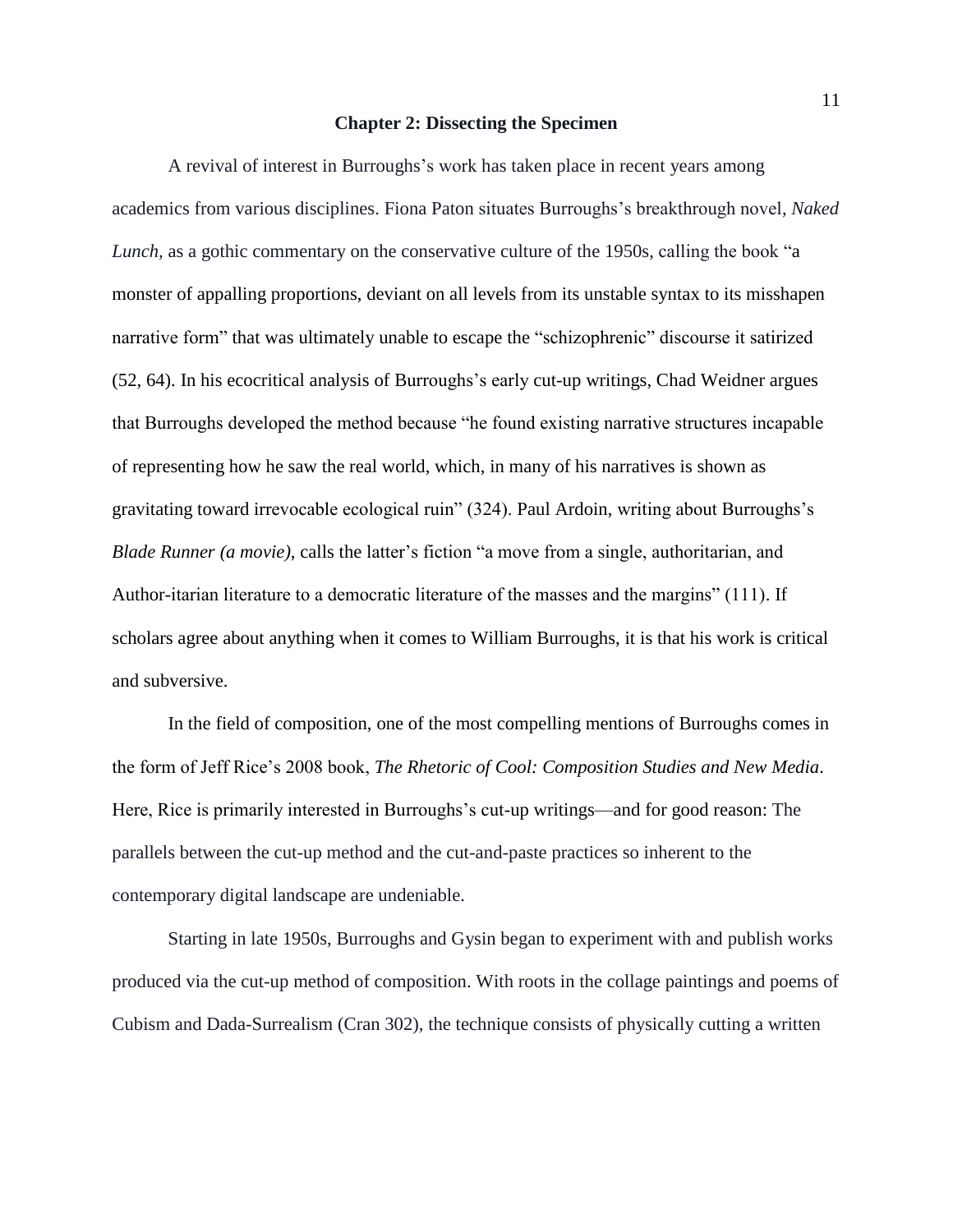text<sup>2</sup>, rearranging its fragments (sometimes combined with those of other texts), and presenting the resulting text as a new composition.

In addition to the cut-ups themselves, the authors wrote often *about* the cut-up, leaving behind a number of metatexts that comment on the word-virus. The word-virus theory frames language as a perpetuator of ideology. These metatexts were often included in published collections of the cut-up, so readers have access not only to individual cut-ups but also to the authors' commentary on what the method seeks to achieve. In both the cut-up and its surrounding metatexts, Burroughs and Gysin frequently assume a didactic role, addressing the reader directly and providing not only instruction but also a rationale for the practice.

The critical and subversive act of physically "cutting" up text reveals the word-virus as a written performance of ideology functioning at multiple levels. Physically cutting apart the words and sentences of a piece demonstrates what writing does in the creation of fixed meaning in language at both denotative and syntactical levels. The social aspects of language and its use mark author, authorship in general, as well as the message encoded in writing., In other words, the performance of a word-virus may be present without the reader (or the cutter-upper) knowingly engaging (and perhaps fighting off) the Word-virus.

Returning to *The Rhetoric of Cool*, Rice outlines the potential for incorporation of the cut-up into the twenty-first century composition classroom. He argues that the cut-up provides a model for compositionists to reframe the acts of appropriation and juxtaposition as rhetorical

 $\overline{a}$ 

<sup>2</sup> Both Burroughs and Gysin cut-up various different kinds of texts, including images, video, and audio recordings. My focus here will be on their work with alphabetic, ink-and-paper compositions, including both public texts (books, newspapers, etc.) and personal (letters).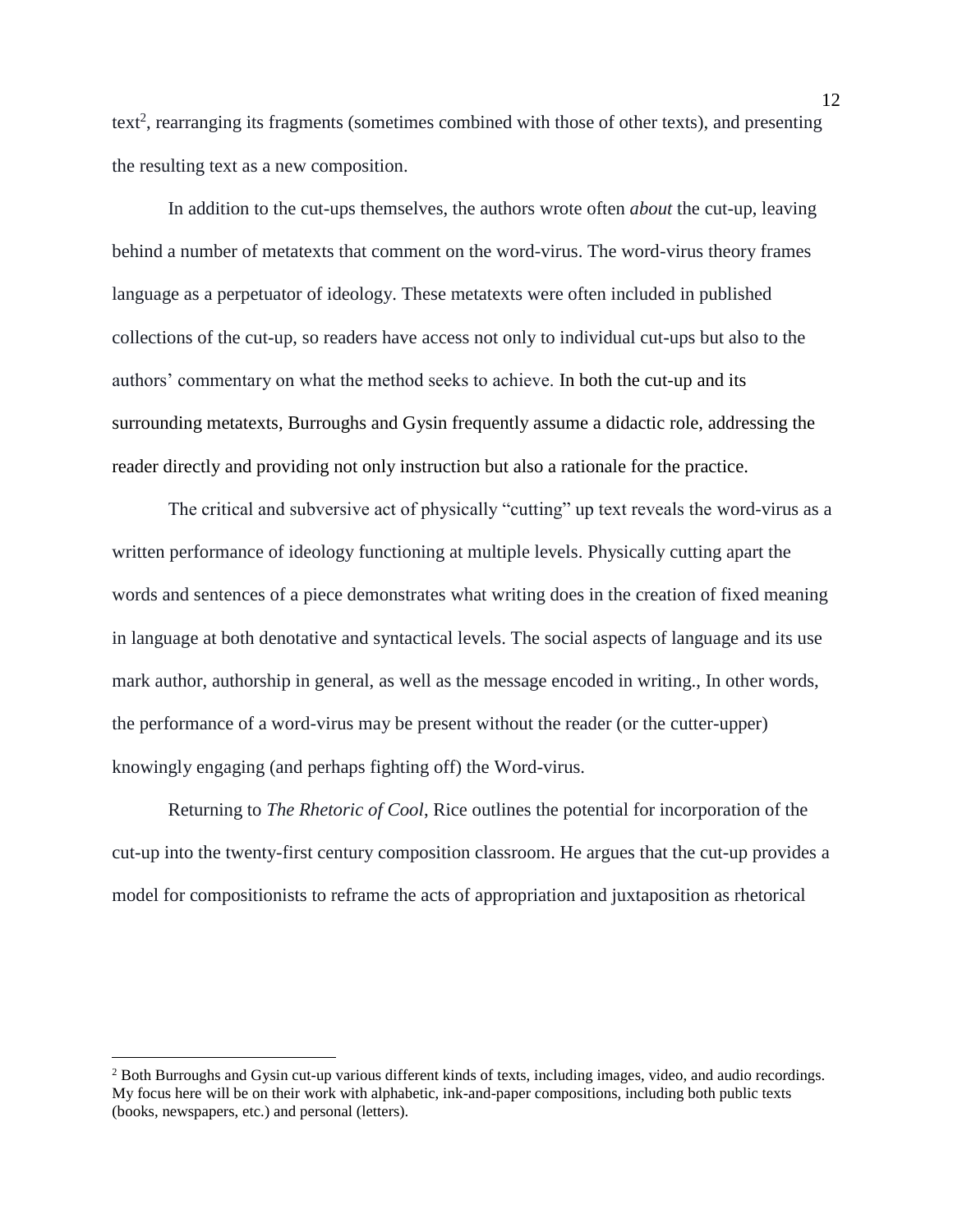moves ideal for writing in electronic environments. What Rice doesn't do—not in *The Rhetoric*  of Cool, at least—is address the central exigency for the, the word-virus<sup>3</sup>.

Rice acknowledges the relationship between the cut-up, similar composition styles (e.g. the remix and hip-hop sampling practices), and ideology. But the ideology he is most concerned with is a disciplinary one: The "established belief systems regarding authorial production" and "fixation on theft (represented in the general fear of plagiarism—whether that fear is posed as an economic one or a pedagogical one)" (68, 69). Indeed, the cut-up poses important questions about the nature of authorship and, as Rice proposes, it offers writing students an innovative strategy for rhetorical invention. But when considered in tandem with the word-virus, the cut-up offers more than a practical application; it also offers a way to think about the relationships between writing and thought and between reality and ideology.

Keeping with Burroughs' word-virus metaphor, it could be argued that the cut-up is viral because it is made up of language. But, when considered alongside the Word-virus, the cut-up may also be seen as a method of resistance aimed at more than just a single, discipline-specific ideology. It becomes a *vaccine* against the ideologies embedded in all language use. A vaccine *does* contain parts of the virus it is created to defend against, but they are dead parts; no immunologist would call a vaccine and a virus one and the same. Rather than perpetuating the word-virus, the cut-up is designed to re-neutralize the word and thus inoculate the reader-writer to the virus's ideological function.

In other words, the cut-up performs and comments on the ideolog-icity of all texts and, when considered as part of a larger theory of language, comments on both the nature and location of knowledge. As Burroughs and Gysin cull passages, lines, and even individual words

 $\overline{a}$ 

<sup>&</sup>lt;sup>3</sup> In *Writing About Cool*, a textbook for New Media Composition classes, Rice mentions the concept of the wordvirus, but he refers to it as "media viruses" (112).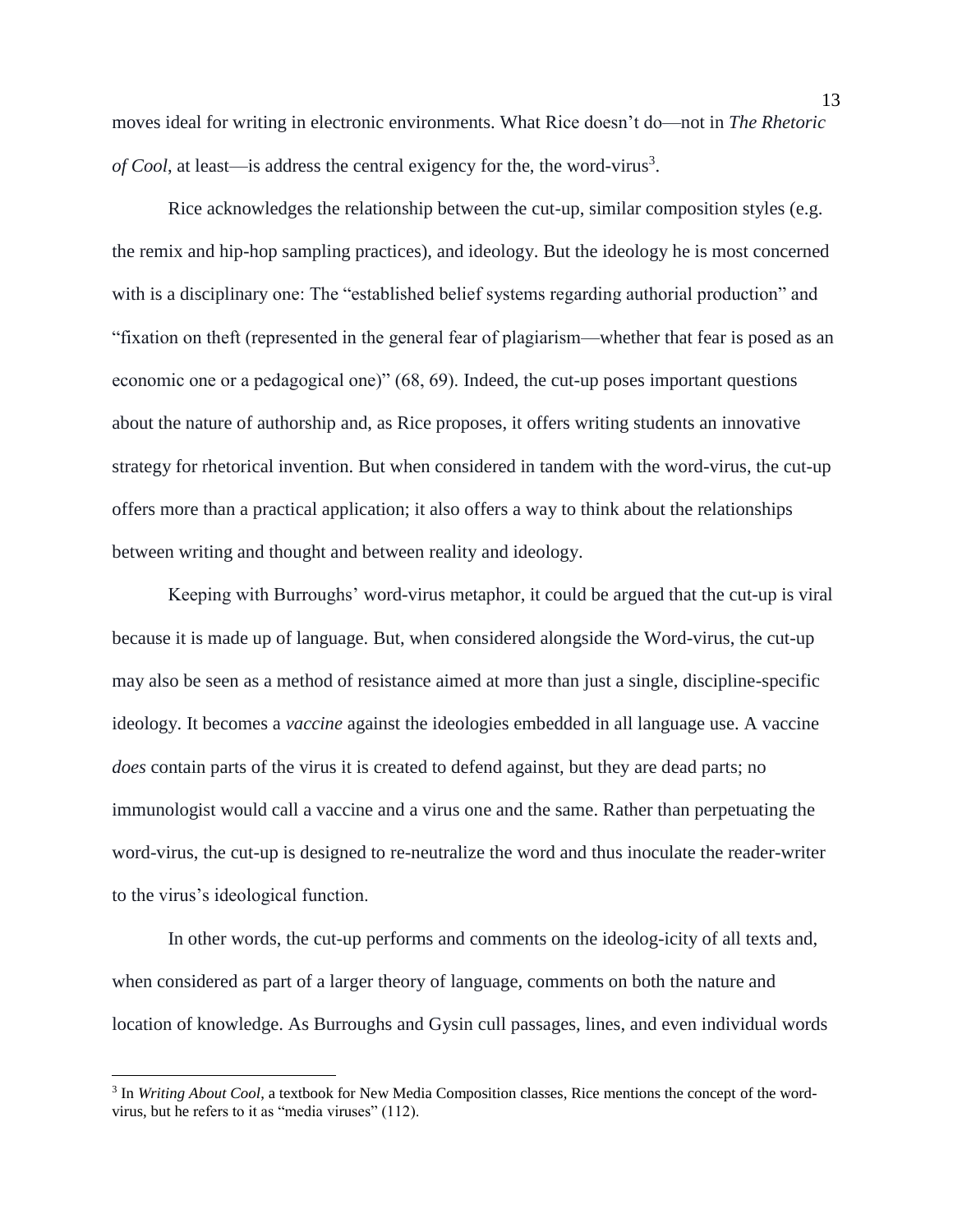from sources that range from William Shakespeare and Arthur Rimbaud to medical pamphlets, newspapers, and religious texts, they challenge the authority of those sources and sound the alarm on their ideological dispositions. The hope, for Burroughs and Gysin, is that readers who accept their invitation to participate in the cut-up performance—that is, those who don't merely read cut-ups, but who create them, as well—will see how ideology is inscribed in every utterance and how subjects construct meaning through interaction with these utterances.

To briefly summarize a concept which I more thoroughly explore throughout this thesis, the cut-up offers inoculation by casting suspicion upon *all* language use—including its own. Burroughs and Gysin are not merely critical, but also self-critical. In the various metatexts in which they provide instruction on how to "write" a cut-up, Burroughs and Gysin invite their readers to begin with the very pages that make up the instructions. In other words, they position writing as a way to critique ideology and offer their own writing as the first ideology to attack.

In that way, the Burroughs-Gysin project parallels the theories of Berlin and other social constructivists. Berlin describes social-epistemic rhetoric as

> self-reflexive, acknowledging its own rhetoricitv, its own discursive constitution and limitations. This means that it does not deny its inescapable ideological predispositions, its politically situated condition. It does not claim to be above ideology, a transcendent discourse that objectively adjudicates competing ideological claims, it knows that it is itself ideologically situated, itself an intervention in the political process, as are all rhetorics. (*Rhetorics, Poetics, and Cultures* 81)

Throughout the metatexts and in various individual cut-ups, Burroughs and Gysin both attack ideology and lay bare their own "inescapable ideological predispositions." They challenge the reader to question not only the ideologies present in the texts of others, but in their own. As such, they seem to be aligned with Berlin's views on ideology and its relationship to composition.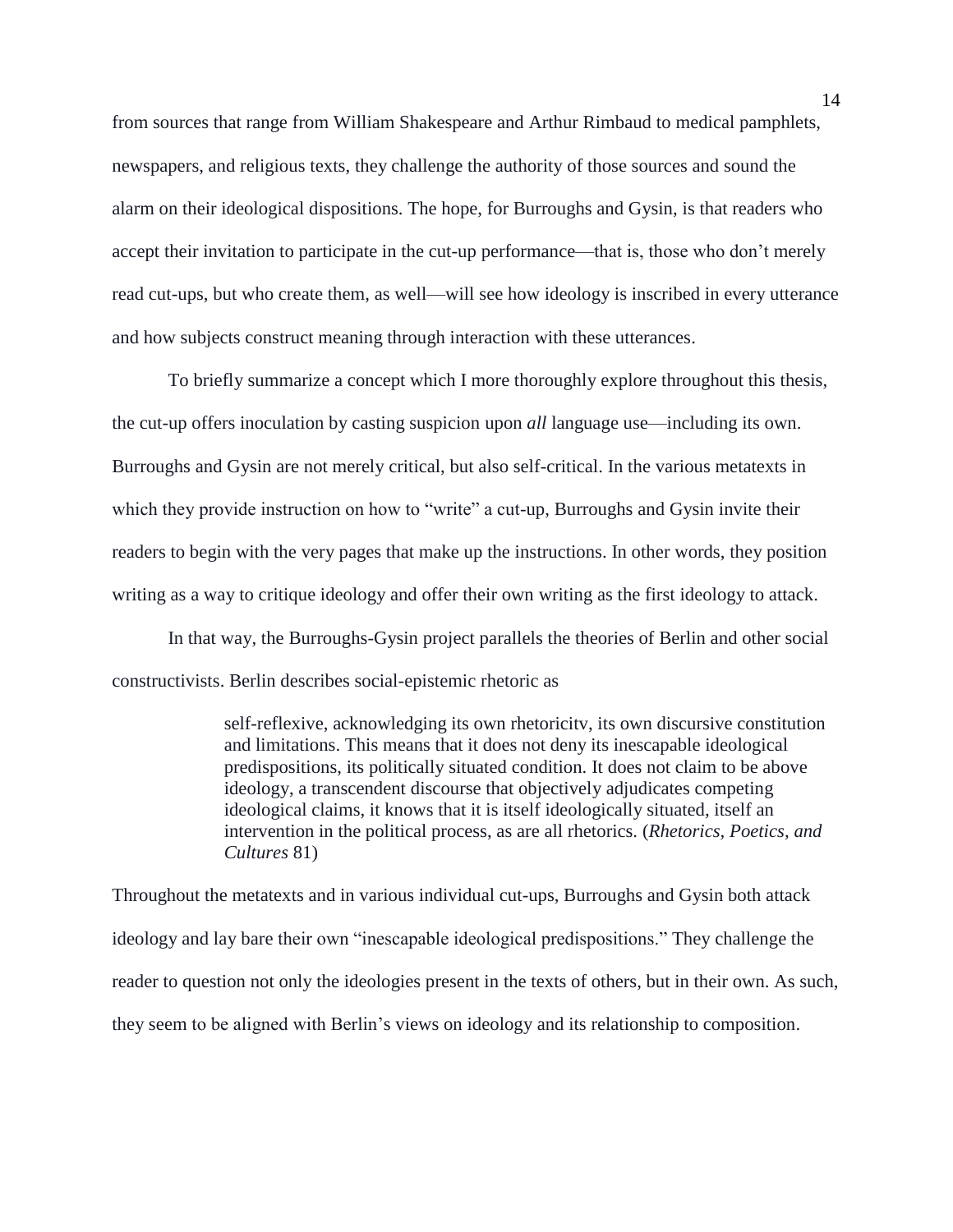Other aspects of the cut-up, however, seem to engage with other schools of composition theory. The cut-up method of Burroughs and Gysin appears to be influenced by a number of methods, primarily those found in the Romantic and surrealist literary movements. Because of those influences, which I will explore in next section, the cut-up has much in common with expressivist pedagogies.

In the remainder of the thesis, I argue that the two-pronged rhetoric of the cut-up and Word-virus is *both* expressivist and epistemic. To do so, I will first trace the history of the cut-up and its connections to similar methods from nineteenth and twentieth century literary and art movements. Next, I will explore representations of language and ideology in the word-virus. I will then look at social-epistemic and expressivist pedagogy in an effort to show that the artificial binary between the two rhetorics is an example of the word-virus at work.

#### **Heating up** *The Rhetoric of Cool*

By the time I entered my first year of graduate school, I had been a longtime fan of Burroughs's fiction. So, I was excited to read Rice's *The Rhetoric of Cool* early on in my program. I was just starting to learn about the field of composition, and I had just finished my first semester of teaching. Rice draws heavily from Burroughs, and I was excited that someone had paved the way for me to apply one of my longtime literary interests to the teaching of writing.

What I found in reading Rice's book, however, was that his use of Burroughs centered primarily on positioning appropriation as a legitimate composition strategy, particularly in digital environments. I was intrigued; there was something rebellious and more than a little tempting about an argument that claims plagiarism isn't as black and white as my K-12 and postsecondary educations had led me to believe it was—that literally and figuratively "mixing things up" could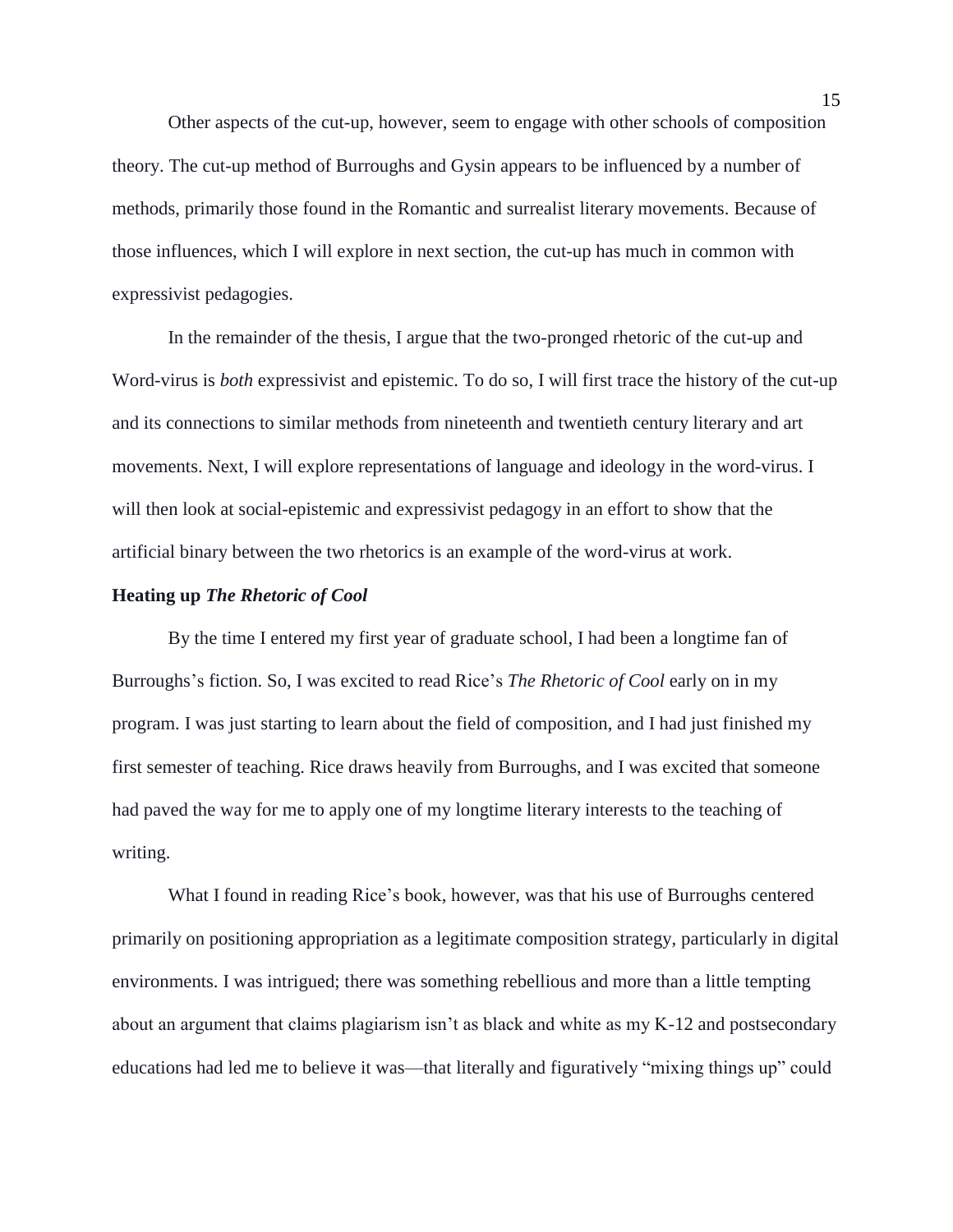result in good writing. I also worried, however, that I couldn't use much of what Rice was talking about—not immediately, anyway—since I wasn't teaching in a computer-based classroom.

Throughout *The Rhetoric of Cool*, Rice places the cut-up squarely in the domain of new media composition. That cut-up and other sources of influence on *The Rhetoric of Cool* might have implications for composition studies, but those implications were specifically linked to the discipline's integration of new composition textual mediums. Rice acknowledges as much when he writes, "[T]his book will define a rhetorical practice conducive and generalizable to digital culture. The rhetorical moves I identify as belonging to the rhetoric of cool are possible only because of digital culture; they challenge and disrupt print-oriented conventions and structural logic" (21). That sounded interesting, but there were two problems. First, as I mentioned earlier, I wasn't teaching in a wired classroom. Second, I was a graduate student in his second semester, which means I yet comfortable with testing department- or university-wide boundaries on plagiarism. I also thought it would be irresponsible to do so with students who would leave my class after a few months to join disciplines with their own ideas on the allowable level of appropriation.

But there was something else: I wasn't sure that Rice addressed what I always found most interesting about Burroughs's writing. Burroughs was always subversive, and he wrote about things that I considered rebellious and anti-authoritarian. He wrote about being a heroin addict and a gay man in the 1940s and '50s. He wrote about dystopian futures, but it was never clear if he was actually writing about the future or if what he really addressed was the dystopian *present*. It was also never clear where he drew the line between fiction and reality, or whether I was reading William Burroughs or William Lee (which he used as penname in his early years,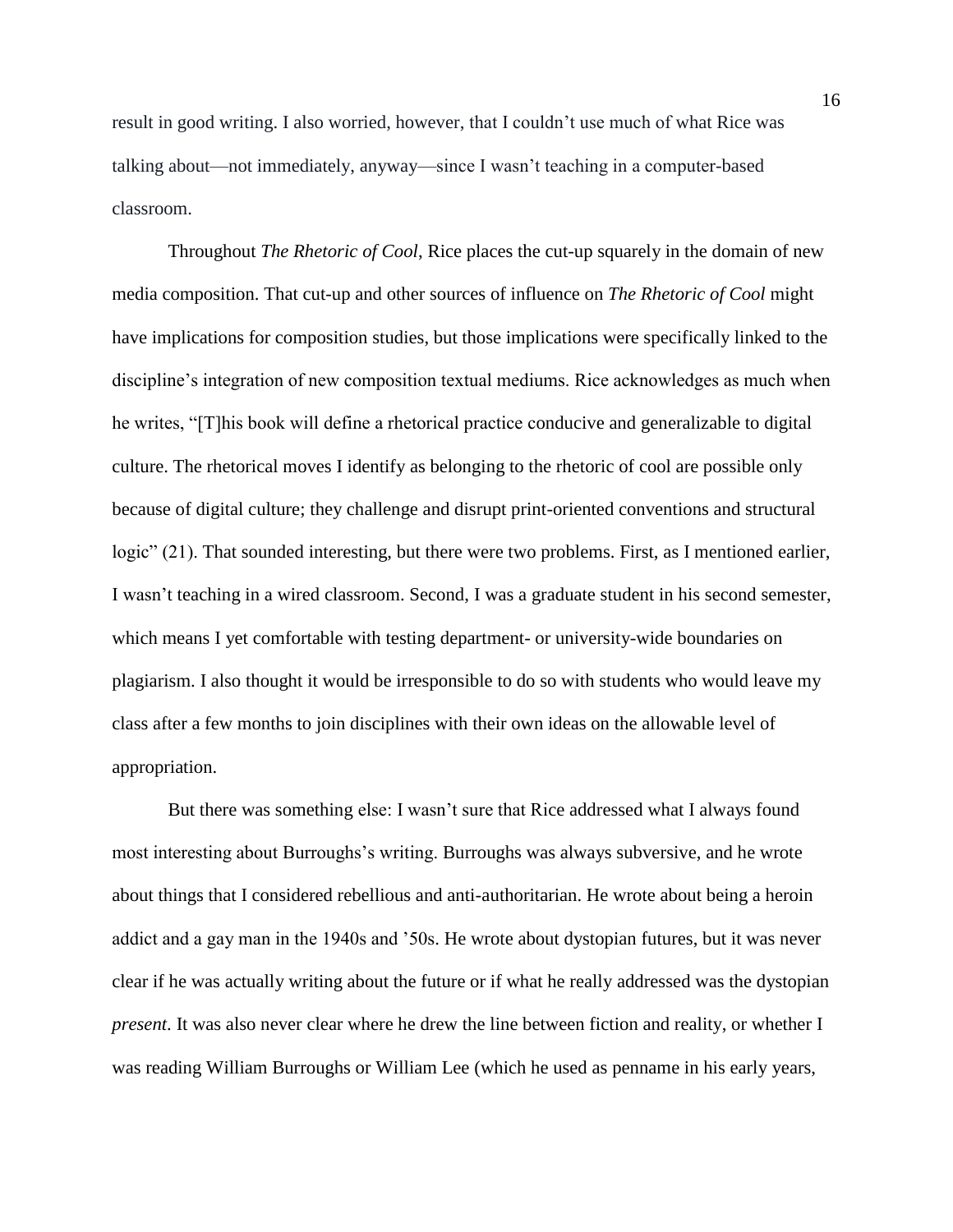but which he also used for a character appearing in some of his novels). There was always something strange and subversive about him, and I suspected that carried over to his cut-ups, as well. I doubted that plagiarism was the Big Statement of his cut-up project, but that it was the vehicle for whatever that Big Statement really was. Rice's use of Burroughs showed me that rhetoric, itself, liked to figuratively cut and paste ideas and practices from various sources, but I suspected there was more to it—that Burroughs could offer more to composition studies.

It is worth noting that, in *The Rhetoric of Cool*, Rice draws from a specific kind of cut-up. Throughout his discussions of Burroughs, Rice references parts of *The Nova Trilogy*, which is made up of *The Soft Machine, The Ticket that Exploded,* and *Nova Express.* They are novellength, deliberately constructed, and edited. They have characters and relatively discernable narratives. With these projects, Burroughs admits to a significant amount of authorial control over the composition process:

> I make a number of cut-ups and select the ones that seem to me most successful. The selection and arrangement of materials is quite conscious but there is a random factor by which I obtain the material which I use then, select and work over into acceptable form…. You control what you put into our montages; you don't fully control what comes out. That is, I select a page to cut up and I have control over what I put in. I simply fit what comes out of the cut-ups back into a narrative structure. (Odier 30-1)

The kind of cut-up method described here by Burroughs produces, by far, the most accessible, reader friendly, and commercially viable text when compared with other versions. This is perhaps why Rice sees so much more potential than I can for *practical* application of the cut-up in the composition classroom.

A second kind of cut-up—the kind I am most concerned with this study—is a method over which the author exerts less control. Examples of this kind of cut-up can be found in Burroughs and Gysin's first published book of cut-ups, *Minutes to Go*, which included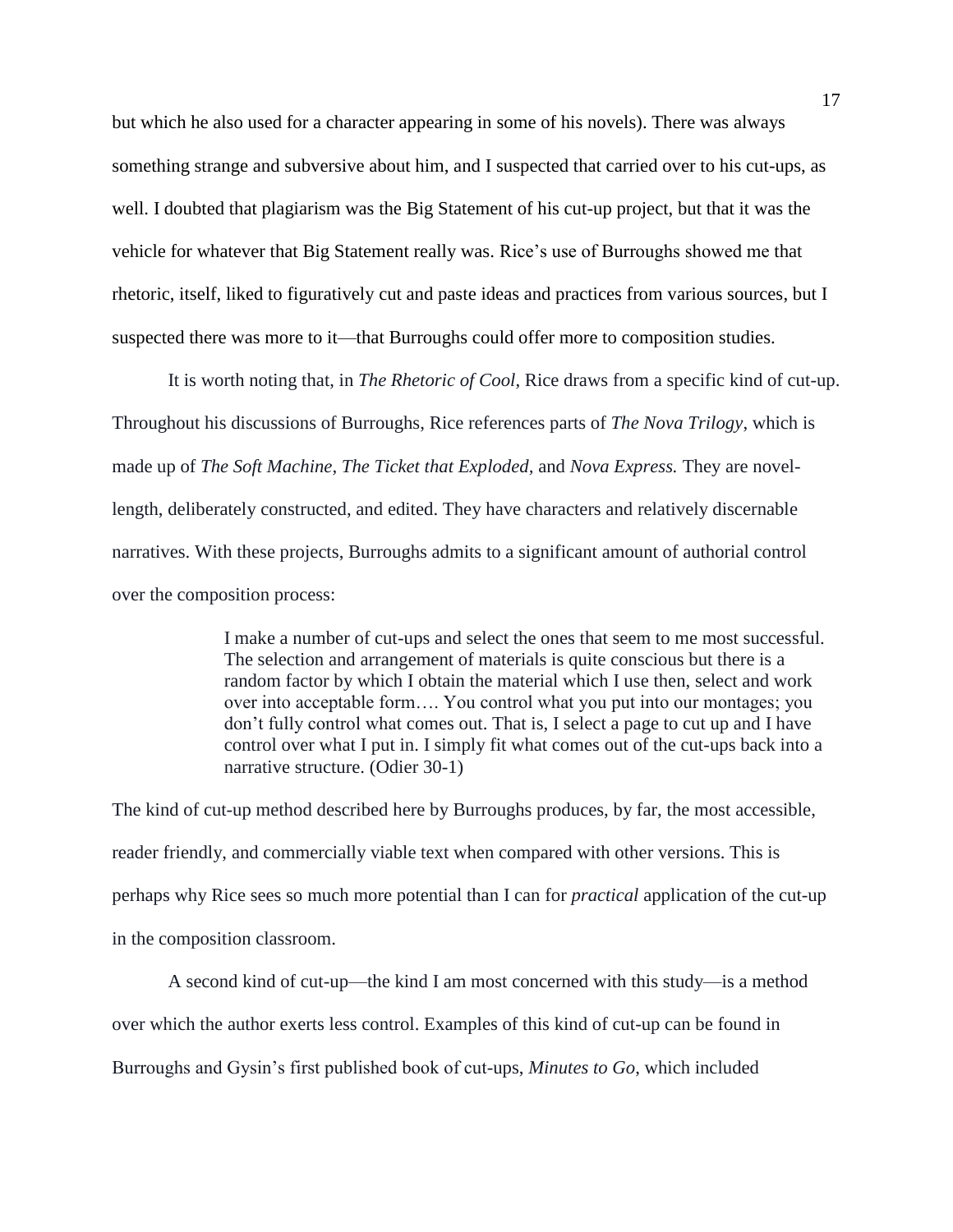contributions from poets Sinclair Beiles and Gregory Corso. Chance and randomness are far more central to these early cut-up experiments, and, as a reader, there is really no way around it: the result is often nonsense. To be sure, there are examples of cut-ups that "work" as literature, at least on some level. Usually, these pieces are short, poem-like texts that stumble upon unique juxtapositions of words and odd phrasings. For me, this kind of cut-up works because it is absurd, haunting, and, sometimes, funny. I find these cut-ups pleasurable because I happen to enjoy those qualities, but they aren't the kind of poem I often share with other people.

When I share poems with my friends, family members, and students—and I suspect this is the case for other people, as well—it's because I hope or even assume that to some extent that they will "get" something out of it that's similar to whatever I got out of it. We can share an enjoyment of something—something beautiful or meaningful. With these early cut-ups, however, I'm never sure that I get the meaning at all, or that one even exists.

Consider, for example, the following artifact, "Cancer Men… These Individuals are Marked Foe…" (see figure 1):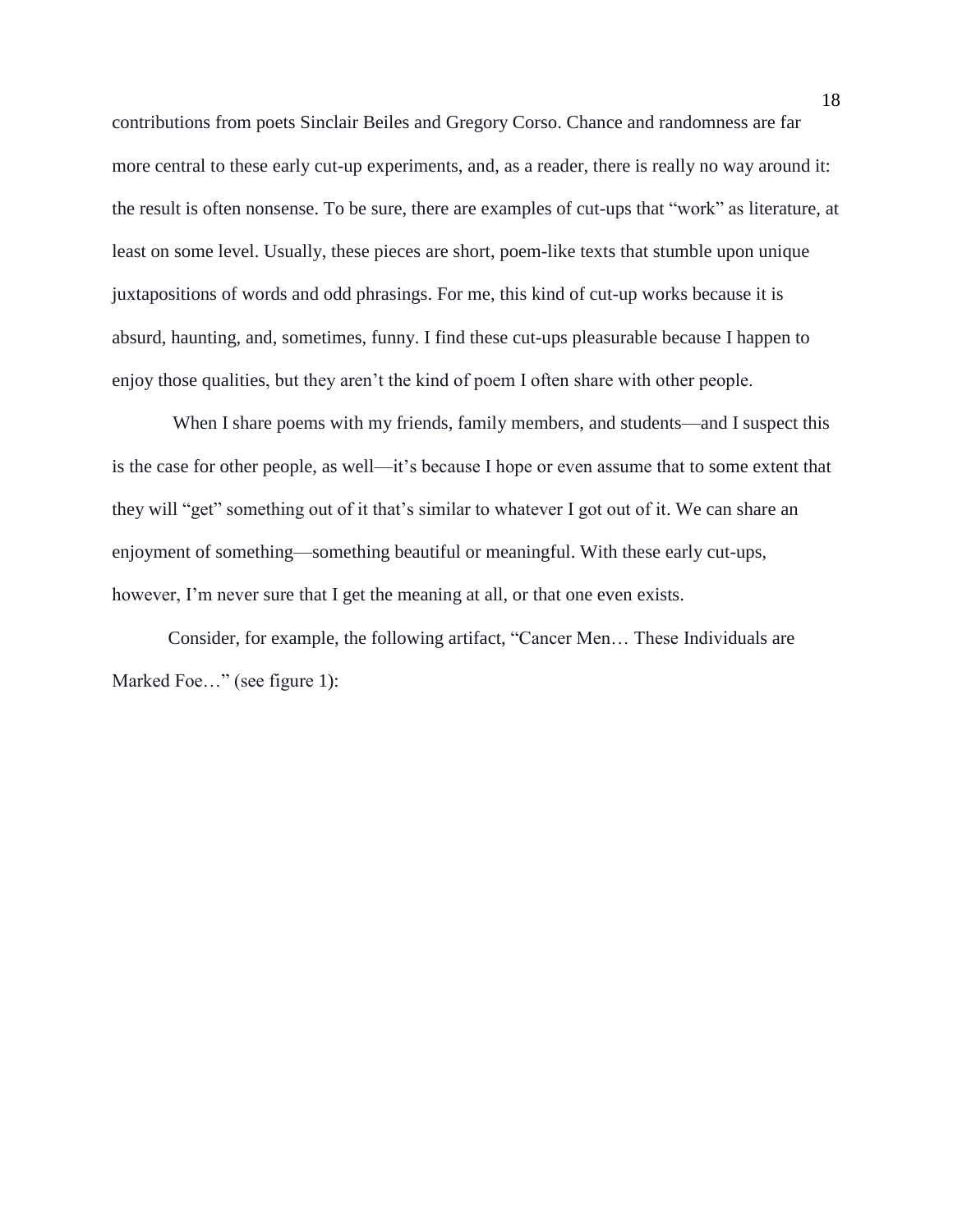#### CANCER MEN... THESE INDIVIDUALS ARE MARKED FOE...

at land coccus germs

by a bacilmouth Jersy phenicol bitoics the um vast and varied that specific target was the vast  $popul \cdots$ 

#### the vast

cancers that surgery and Xrays C In the United States the Americi is considered well worth our feet...

Ociety racks up the score like sons will become new cancer pee a third of them...

Surgery & Radiation be saved this leaves 225 000 resistant o rso widely surgeons and radiologists....

These individuals are marked foe...

"For these the the opinion of Dr. Robert P Dushinski with £ fluoro

he helped synthesize cancer men growth in some cases is worth 12,000 dollars \$888

cancer men. \$

...these individuals are marked foe...

Cut up New Claes To Cancer Cures The Saturday Evening Post Oct. 31,1959 Past Time

*Figure 1: "Cancer Men… These Individuals are Marked Foe…"*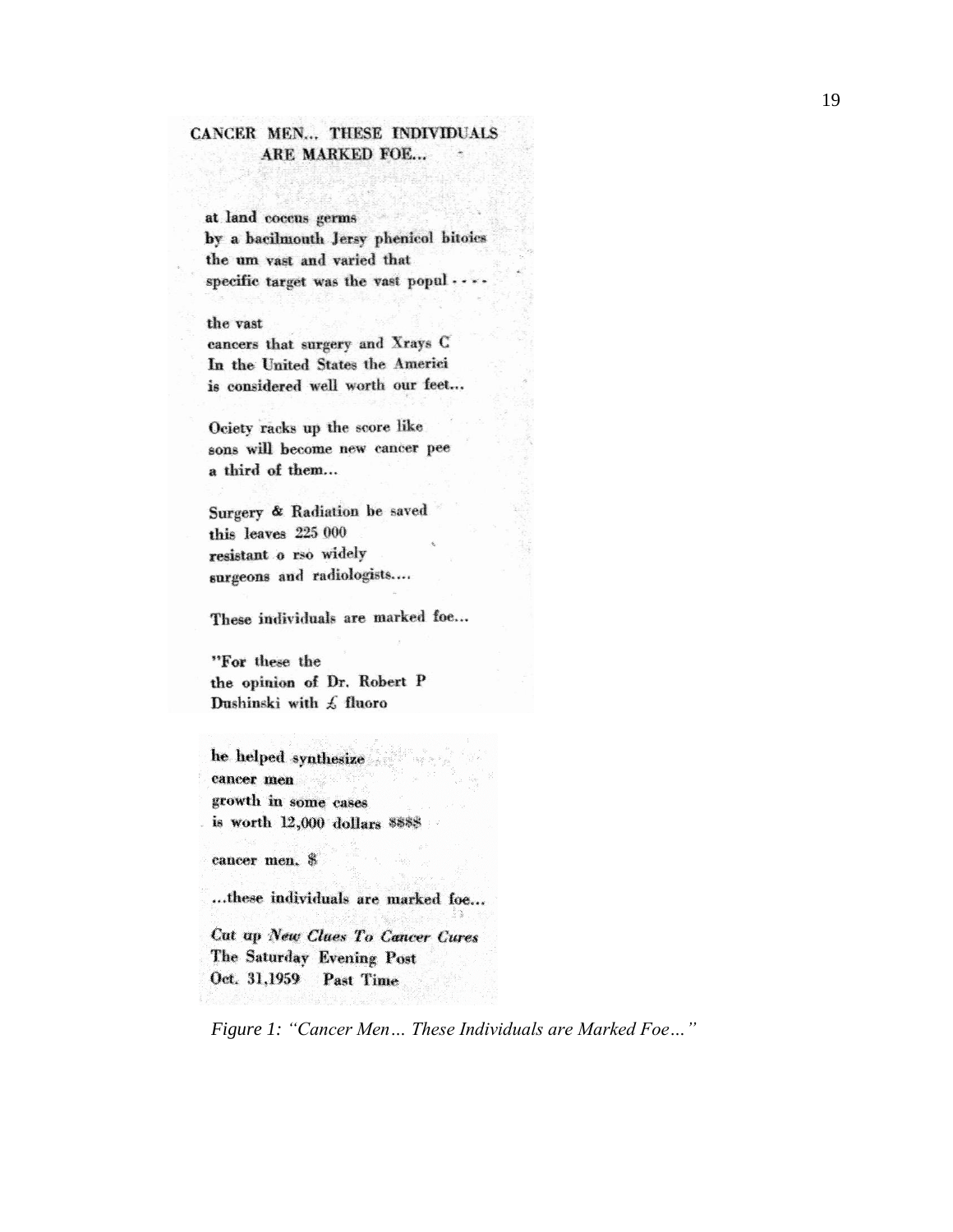"Cancer Men… These Individuals are Marked for…," is as typical an example of the early-cut up as can be found. The poem touches on themes that would be explored in Burroughs's later work, as well as his best-known novel, *Naked Lunch*, which was a work-inprogress when Burroughs and Gysin began experimenting with cut-ups. The title, for example, hints ambiguously at Burroughs's fascination with diseases and the people who contract—or, in fact, are—those diseases. Paranoia, another motif common to the author's work, is hinted in lines like the ominous refrain, "these individuals are marked for foe." And "Dr. Robert P Dushinksi" who "helped synthesize/ cancer men" resembles the unethical physician Dr. Benway, who appears in books like *Naked Lunch* and *Nova Express*.

In other words, if "Cancer Men" "works" as a poem, it is because it fits well with Burroughs's other work. As a reader, it echoes the other stories I have read (and enjoyed) from Burroughs. I enjoy "Cancer Men" because my own subjective experience foregrounds and informs my experience of reading it—not because there's an inherent literary value to it. For "Cancer Men" to be successful, I have to help write it.

Only a few years after *Minutes to Go* was published, Roland Barthes declared that the author was dead in modern literature. Gone was the time when the meaning of a text was to be found in the person who wrote it. Instead, Barthes argues, meaning is to be found in the text's plurality and the reader's active participation in the construction of it. In "The Death of the Author," Barthes writes,

> We know that a text does not consist of a line of words, releasing a single "theological" meaning (the "message" of the Author-God), but is a space of many dimensions in which are wedded and contested various kinds of writing, no one of which is original: the text is a tissue of citations, resulting from the thousand sources of culture. (4)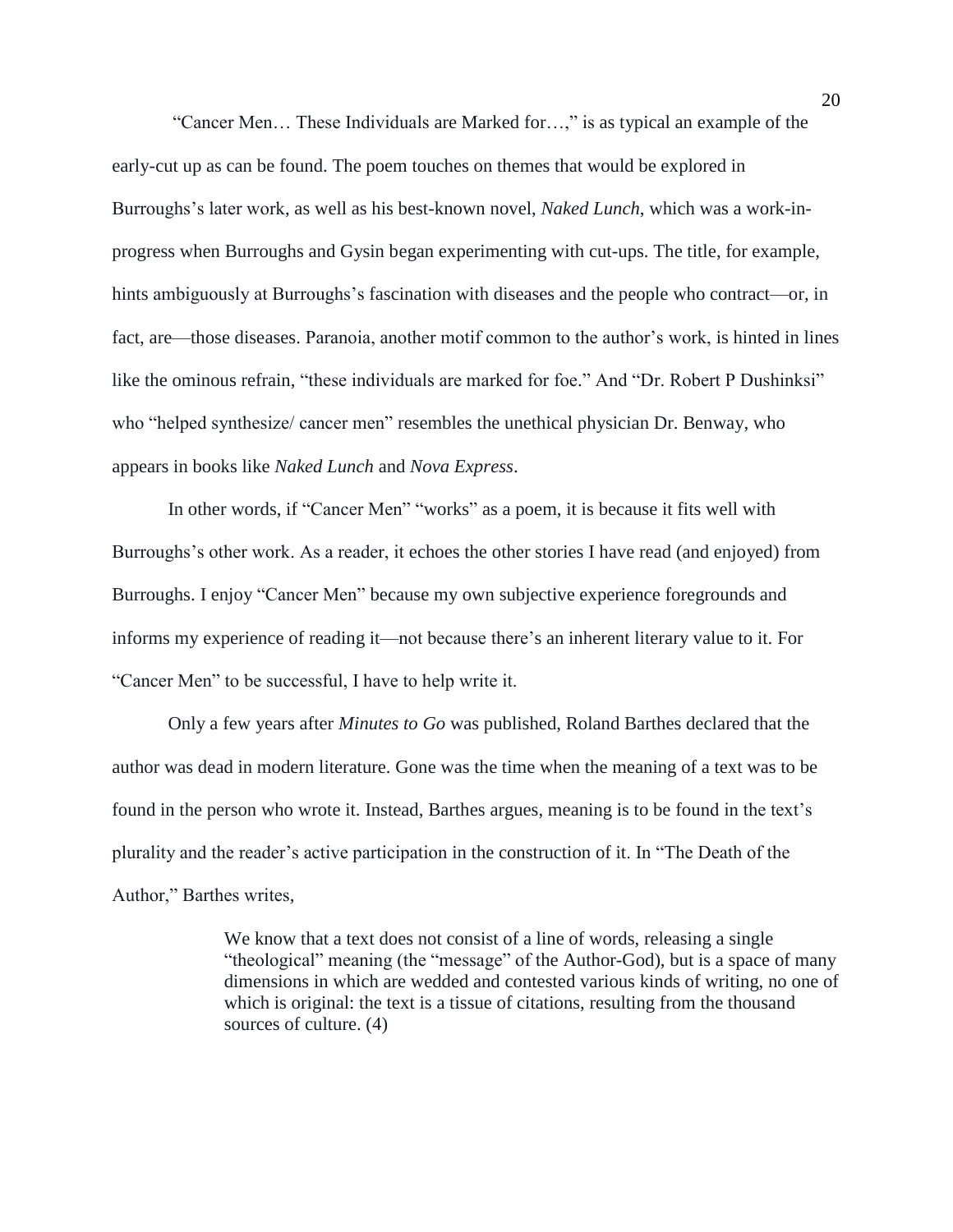In "Cancer Men…" (and other, though not all, poems from *Minutes to Go*), Burroughs lays bare his "tissue of citations." The sources from which Burroughs culled the individual fragments are included at the end of the poem itself: "Cut up *New Clues to Cancer Cures/* The Saturday Evening Post/ Oct. 31,1958 Past Time." It is possible read these citations as part of the poem, itself; nothing about the text directs us to do otherwise—no special font or formatting indicating a distinction from the body of the poem. In other words, in many early examples of the cut-up, the citations are as integral as any other line; traces of voices outside the text are simultaneously *part of* the text.

Whether Burroughs intended for his citations to be part of the text or separate from it is, in fact, beside the point. Any meaning that comes out of "Cancer Men…" is the result of that very ambiguity. As Barthes argues,

> The more plural the text, the less it is written before I read it…. To read, in fact, is a labor of language. To read is to find meanings, and to find meanings is to name them; but these named meanings are swept toward other names; names call to each other reassemble, and their grouping calls for further naming; I name I unname, I rename: so the text passes: it is a nomination in the course of becoming, a tireless approximation, a metonymic labor. (*S/Z* 10-11)

The cut-up is, perhaps more than any other kind of text, one that requires real work on the part of the reader. Burroughs does not tell us what to make of the text; in fact, it's not entirely clear that *he* knows what to make it. As an author, his role is minimal. He selects the source materials and isolates the fragments—in this case, from medical pamphlets and magazines—and arranges them. But in these roles he is a middle man, at most. Even if Barthes was wrong, even if the author figure *does* still hold a monopoly on meaning, Burroughs himself can make no claim to it. After all, he was not the originator of the words on the page; he's merely a reader with a pair of scissors.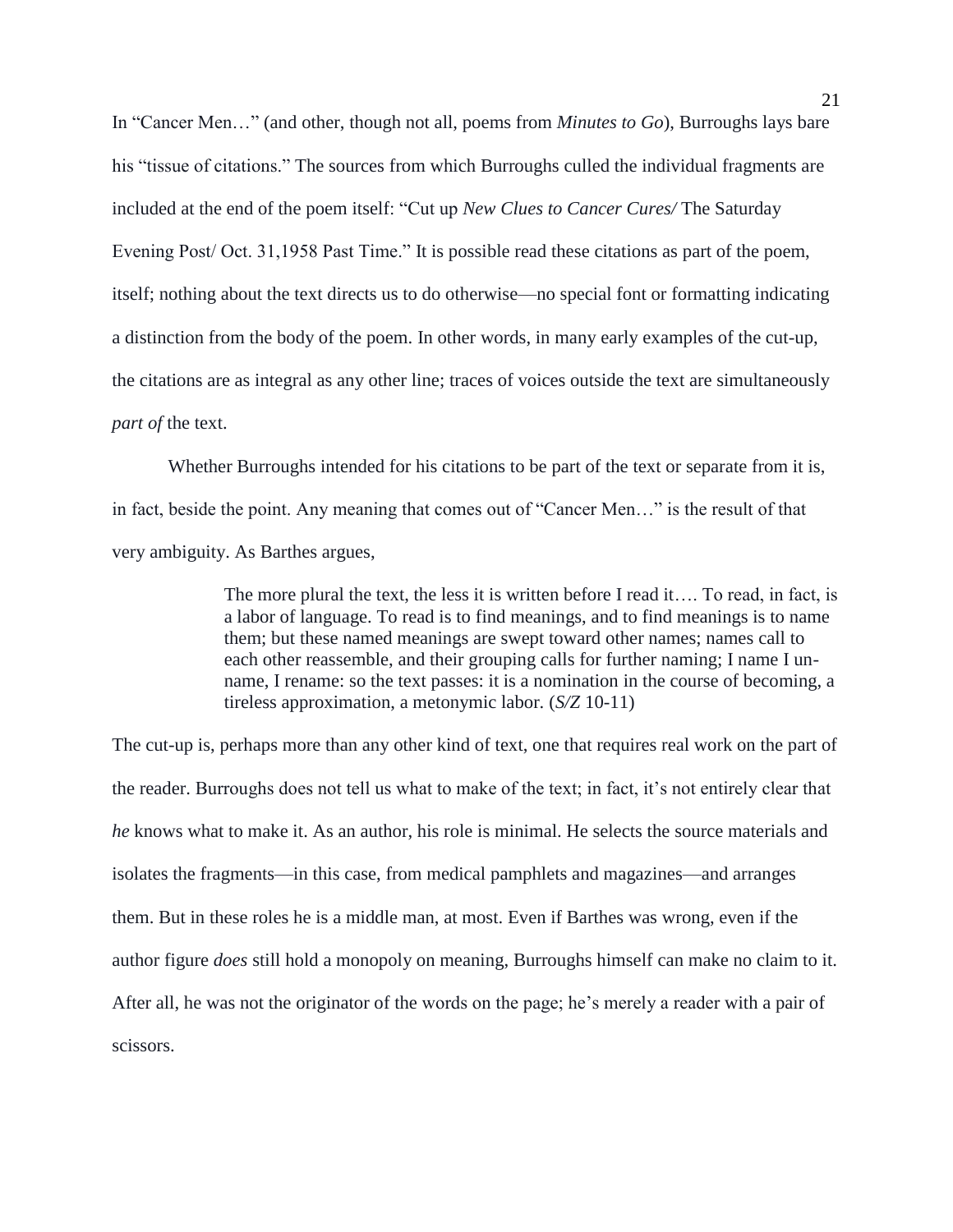In that way, the cut-up is the ultimate *writerly* text, to borrow another concept from Barthes. Readerly texts, whose claim of single authorship and prescribed meaning makes interpretation a matter of deciphering authorial intent, are "characterized by the pitiless divorce which the literary institution maintains between the producer of the text and its user, between its owner and its customer, between its author and its reader" (*S/Z* 4). By contrast, writerly texts encourage and, in fact, demand active participation from their readers; they "make the reader no longer a consumer, but a producer of the text" (4).

As a writerly text, the cut-up obliterates the distinction between producer and consumer altogether. The reader of the cut-up must produce it by drawing from personal experiences, linguistic connotations, and previous readings; and, the "author" must produce it by locating and arranging the source material. For their part, the authors of the source material were stripped of their command over the text from the very moment their words were combined with the words of other authors. With the cut-up, the author isn't dead—he never existed in the first place.

At least one of the cut-up's early practitioners understood the project's implications for the role of the author, and he didn't approve. Arranged more or less chronologically, *Minutes to Go* starts with a grouping called "First Cut-ups" and ends with "Post-Script from Gregory Corso." In that final entry, Corso dismisses the cut-up as "uninspired machine-poetry," arguing that, "Word poetry is for everyman, but soul poetry—alas, is not heavily distributed" (Beiles et al. 63). That kind of elitist dismissal—the idea that poetry is meant to be difficult and should therefore remain inaccessible to the masses—is in many ways the very line of thinking that Burroughs and Gysin sought to combat. As Gysin writes in "Cut-Ups Self-Explained,"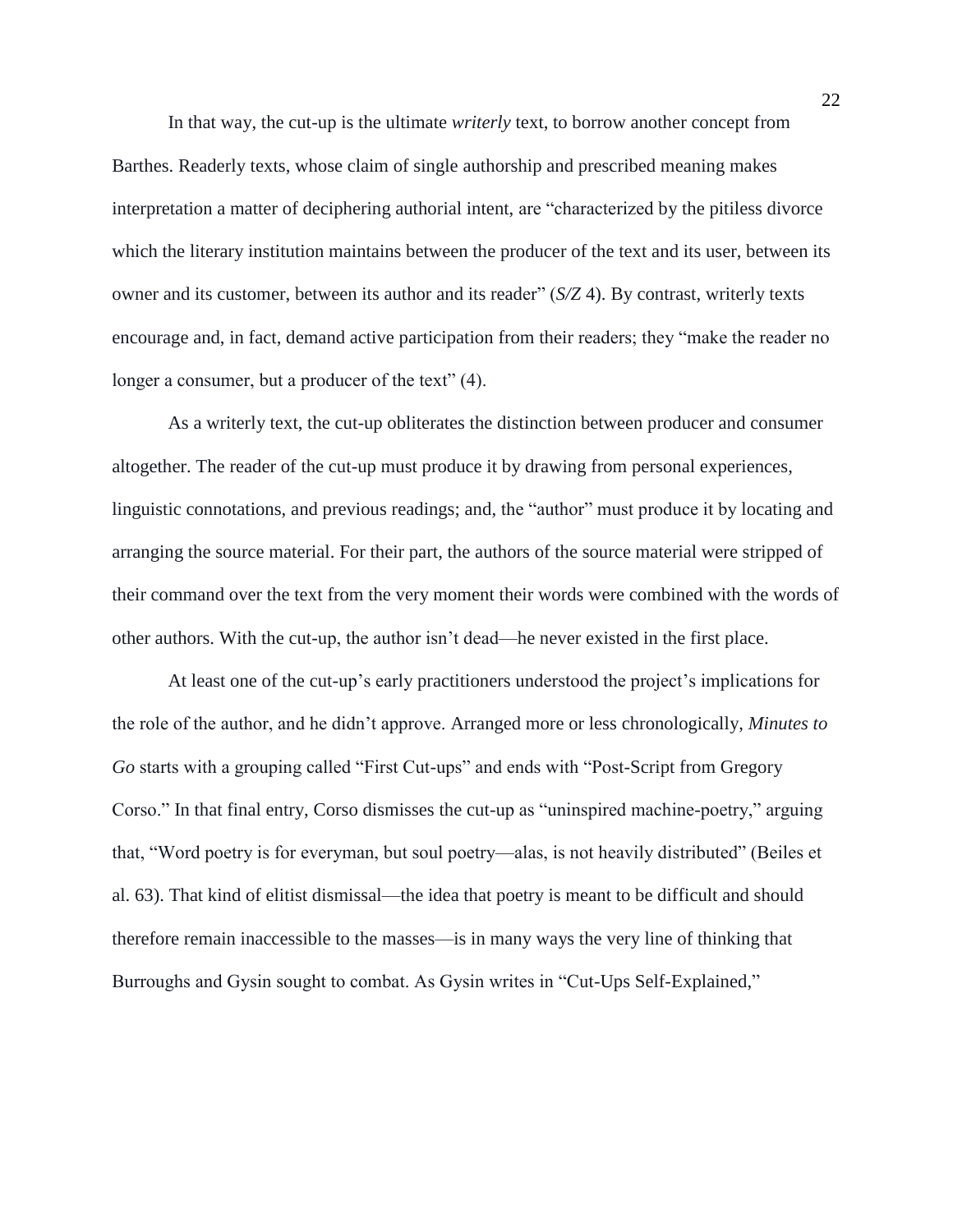The poets are supposed to liberate the words—not to chain them in phrases. Who told poets they were supposed to think? Poets are meant to sing and to make words sing. Poets have no words "of their own." Writers don't own their words. Since when do words belong to anybody? "Your very own words," indeed! And who are you? (Burroughs and Gysin 34)

For Burroughs and Gysin, the implication that authors occupy a privileged position in their relationship to readers is a cultural warrant which the cut-up can (and should) resist. That is to say, the idea that poets, journalists, politicians (or any other person writing), possess objective knowledge about a text by the simple fact of their having written it, is an inherently flawed ideology. By advocating a physical assault on the product of that ideology (i.e., the published book, the transcribed political speech), Burroughs and Gysin challenge the implied cultural understanding that people in a position to publish books and make political speeches are in that position because they know something beyond what their audience does.

While Beiles and Corso, through their contributions to *Minutes to Go*, helped develop the cut-up method early on, it was Burroughs and Gysin who continued to expand the technique. Both worked to apply the cut-up to audio and visual media, and Burroughs continued to publish cut-ups for decades, including a series of novels known as the *Nova Trilogy*. In addition, both authors published essays about the cut-up, which I contend are essentially arguments about how language functions as an instrument of power.

#### **Genealogy of the Cut-Up**

In their earliest metatextual writings about the cut-up, Burroughs and Gysin acknowledge that they were not the first to apply collage techniques to writing. By looking at early examples of collage and similar composition methods, I hope to show that some of the cut-up/word-virus project's epistemological roots share a common ancestor with expressivist pedagogies.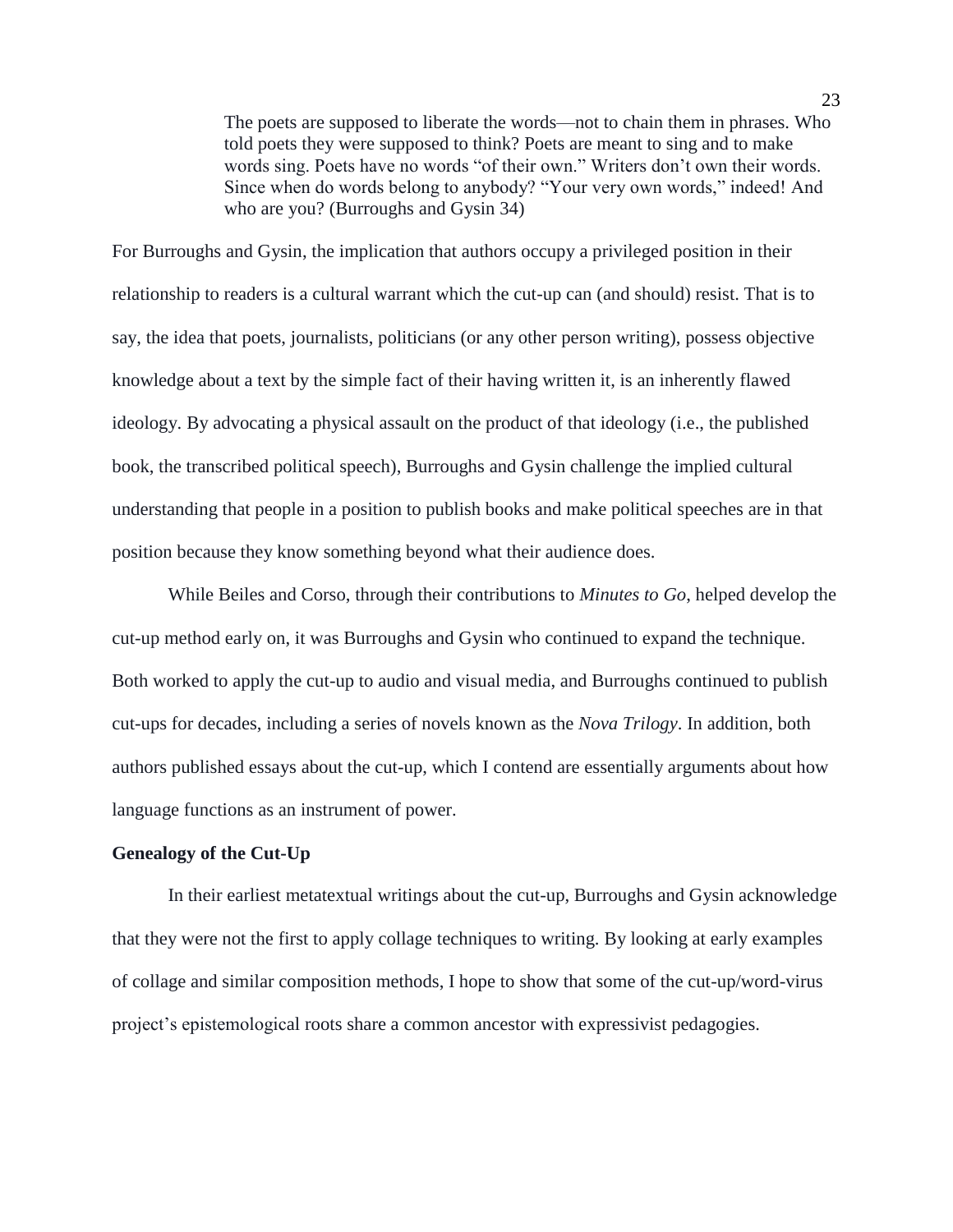Perhaps the most obvious and direct link between the cut-up and similar methods can be found in the work of Dada poet Tristan Tzara (see figure 2):

> To make a Dadaist poem-Take a newspaper. Take a pair of scissors. Choose an article as long as you are planning to make your poem. Cut out the article Then cut out each of the words that make up this article and put them in a bag. Shake it gently. Then take out the scraps one after the other in the order in which they left the bag. Copy conscientiously. The poem will be like you. And here you are a writer, infinitely original and endowed with a sensibility that is charming though beyond the understanding of the vulgar. **TRISTAN TZARA** 36

*Figure. 2: "To Make a Dadaist Poem"*

Tzara's poem/how-to-manual hybrid in some ways foreshadows works by Burroughs and Gysin, though there are subtle differences in the process Tzara recommends. Tzara's instructions are slightly more prescriptive; the composer is told to cut out individual words, and the process of arrangement is left up entirely to chance. In Burroughs and Gysin's instructions, however, the cut-up composer is told to cut the text into sections and then rearrange the fragments (Burroughs and Gysin 34). The arrangement can be left up to chance, or the composer can take a more active approach, choosing which fragments to juxtapose based on whatever criteria they decide upon.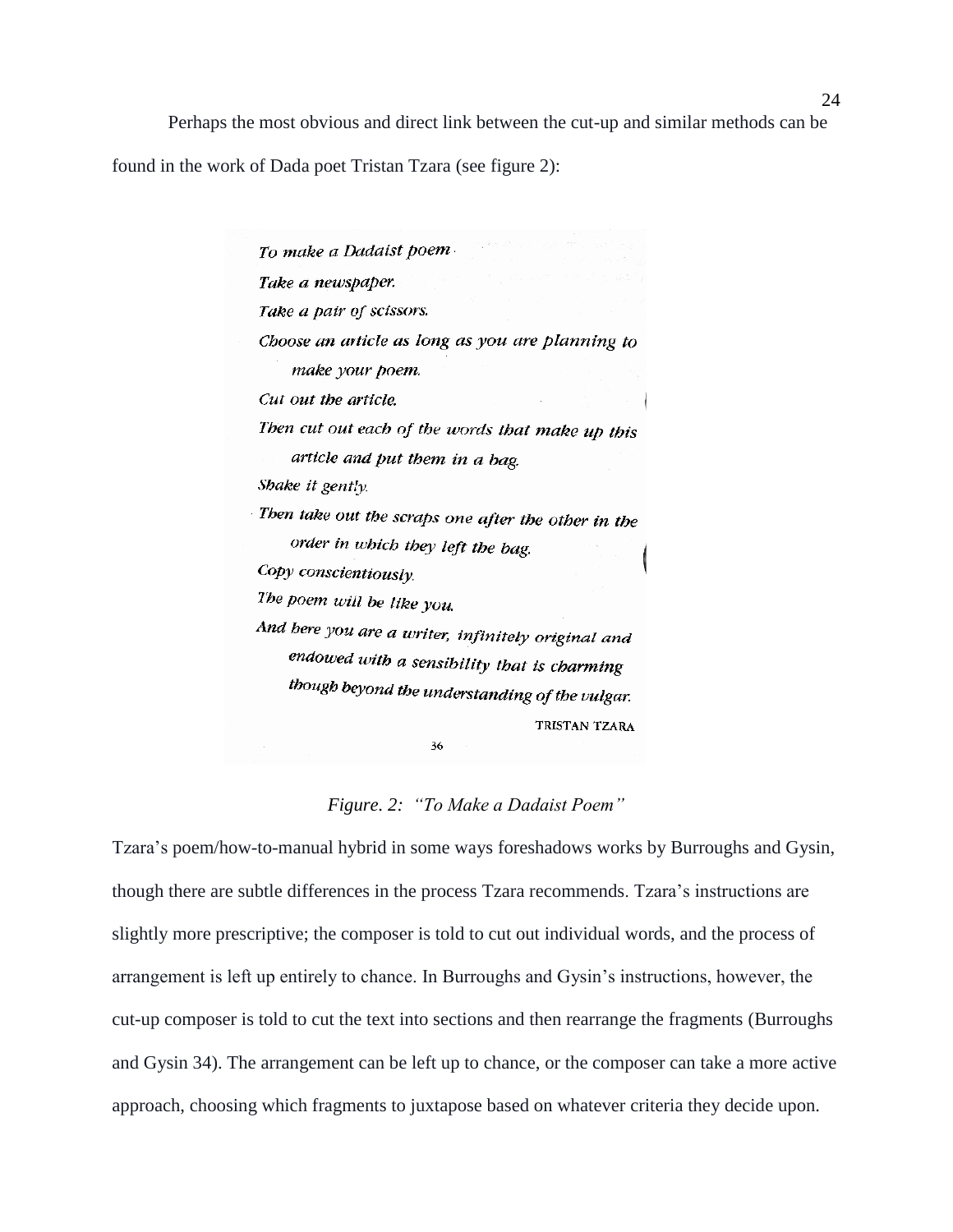The title-poem from *Minutes to*  $Go^4$ , for instance, provides the reader with both instructions for the creation of the cut-up and commentary on the method.

In his early metatextual essay, "The Cut-Up Method of Brion Gysin," Burroughs himself acknowledges the influence of Tzara on the cut-up. In fact, he seems to believe that Tzara himself would have further developed the method, had it not been for in-fighting within the group of artists that comprised the Dada and Surrealst movements. Burroughs writes, "Andre Breton expelled<sup>5</sup> Tristan Tzara from the movement and grounded the cut-ups on the Freudian couch" (Burroughs and Gysin 29). It's interesting to note that Burroughs names Tzara's method "the cut-up" and not something else—something that acknowledges it as a predecessor while maintaining the two methods' distinctions. It is yet another example of Burroughs refusing to acknowledge the author as an authority figure. In this case, it is Burroughs himself who is author of the method as text. Yet, if it were not for the outside influence of Breton, Burroughs suggests, the cut-up would have come into being without him.

In fact, Burroughs's willingness to credit Tzara for the invention of the cut-up might make more of the shared connection between the two methods than actually exists. In "Burroughs is a Poet Too, Really," Oliver Harris argues that Burroughs himself is at least partially responsible for the frequent conflation of the cut-up and Dadaist's poetic instructions:

> What's immediately apparent is how little Burroughs' texts have in common with that of Tzara's. In fact, the relation of theory to textual practice in *Minutes to Go*  is precisely the reverse of that found in his "To Make a Dadaist Poem," a set of instructions that actually *preceded* (by two months) publication of his own exemplary text – an example that would remain the only one he ever produced according to his method. (Harris)

 $\overline{a}$ 

<sup>4</sup> Further analysis of the poem, "Minutes to Go," appears later in this chapter.

<sup>&</sup>lt;sup>5</sup> In 1934, a few years after his scuffle with Tzara, Breton would feud with another cut-up innovator, this time kicking 19-year old Gysin out of Breton's circle of surrealists (Finnegan).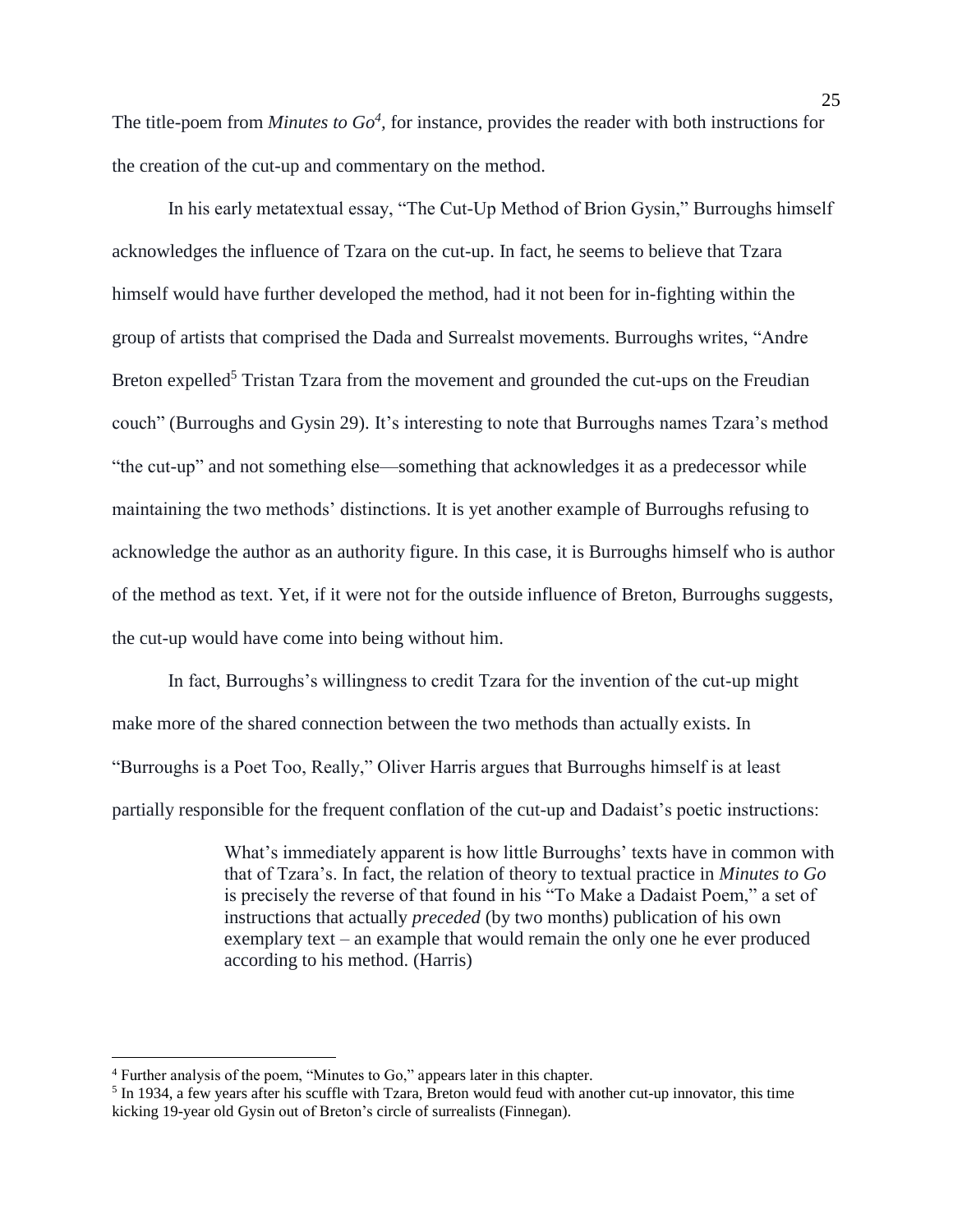Indeed, Tzara's poem is comprised almost entirely of a set of instructions, with only the two final lines offering any sort of theory or criticism. Even those aren't particularly profound statements about the state of poetry, but rather about the author's own disaffected attitude toward the world around him: "The poem will resemble you/ And there you are—an infinitely original author of charming sensibility, even though unappreciated by the vulgar herd" (Brotchie 36). While "Minutes to Go," the most comparable poem in the cut-up collection it shares a title with, can be vague at times, it nevertheless offers more—both in sheer length and in substantive content.

Besides the Dadaists, Burroughs points directly to at least one other key influence in "The Cut-Up Method of Brion Gysin": late nineteenth century teenage poet Arthur Rimbaud. Specifically, Burroughs is interested in Rimbaud's view of what the role of a poet should be, and how that poet should go about the business of actually being a poet. He proposes that a poet is a "visionary," and that "A Poet makes himself a visionary through a long, boundless, and systematic *disorganization* of *all the senses*" (Rimbaud 276; emphasis in original). The cut-up, Burroughs claims, simulates the "systematic derangement" Rimbaud sought to achieve with his writing (Burroughs and Gysin 32).

Other influences on the cut-up are less direct (and less frequently cited by Burroughs), but are nevertheless significant. In the early 1930s, during his time as an undergraduate at Harvard, Burroughs attended a lecture given by T.S. Eliot. The similarities between Eliot's poem, "The Waste Land," and the cut-up, are striking. The poem features a plurality of voices, lines composed in numerous languages; it echoes Shakespearean dialogue and the popular music of Eliot's time; it is fragmentary and disjointed at all levels ("Waste Land). But it is another work by Eliot—a piece of criticism, not poetry—that seems to have most in common with the cut-up and with Burroughs's and Gysin's views on composition.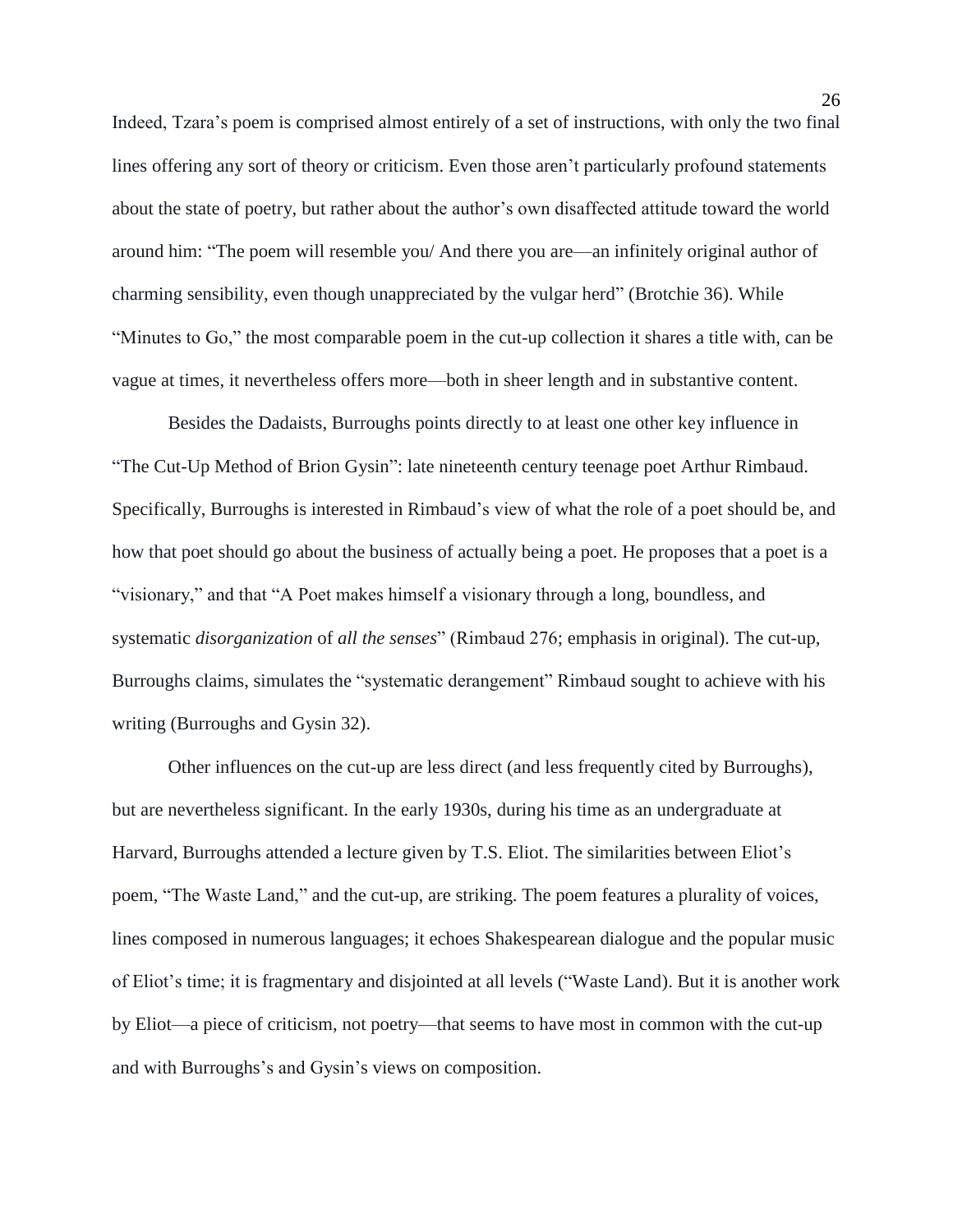In some ways, Burroughs and Eliot are polar opposites. Eliot revered classic literature and the people who wrote it; while Burroughs may have appreciated and enjoyed those same works, it is doubtful that he *respected* the authors in the same way that Eliot did. After all, Eliot dedicates the introduction to his essay, "Tradition and the Individual Talent," to rescuing the word "traditional" from its more pejorative uses ("So-and-so is 'traditional' or even 'too traditional,'" are the examples Eliot gives ("Tradition" 1588)). Given his negative stance on authority, and on social structures like the family unit and the nation (Odier 119-21), it is hard to imagine that Burroughs would assign tradition the same level of importance that Eliot does.

Still, in other ways, Burroughs's views on authorship and the author's role in texts have much in common with the ideas expressed in "Tradition and the Individual Talent." In the essay, Eliot argues that authors are at their best when their writing is in conversation with the authors who came before them:

> No poet, no artist of any art has his complete meaning alone. His significance, his appreciation is the appreciation of his relation to the dead poets and artists. You cannot value him alone; you must set him, for contrast and comparison, among the dead. …The necessity that he shall conform, that he shall cohere, is not onesided; what happens when a new work of art is created is something that happens simultaneously to all the works of art which preceded it. The existing monuments form an ideal order among themselves, which is modified by the introduction of the new (the really new) work of art among them. (Eliot 1589)

In Burroughs's hands, the cut-up is both an extension and a subversion of Eliot's ideas. He does not merely put his own work into conversation with "the dead poets"; he reanimates their work as well. His cutting, rearranging, and gluing (in other words, his self-limited authorial agency) mean that Burroughs is interacting with past texts the way that Eliot envisioned. But the very words that Burroughs uses to do so are not his own. When Burroughs strips a classic author's words from their context, he adds them to new contexts and warps their meanings. He isn't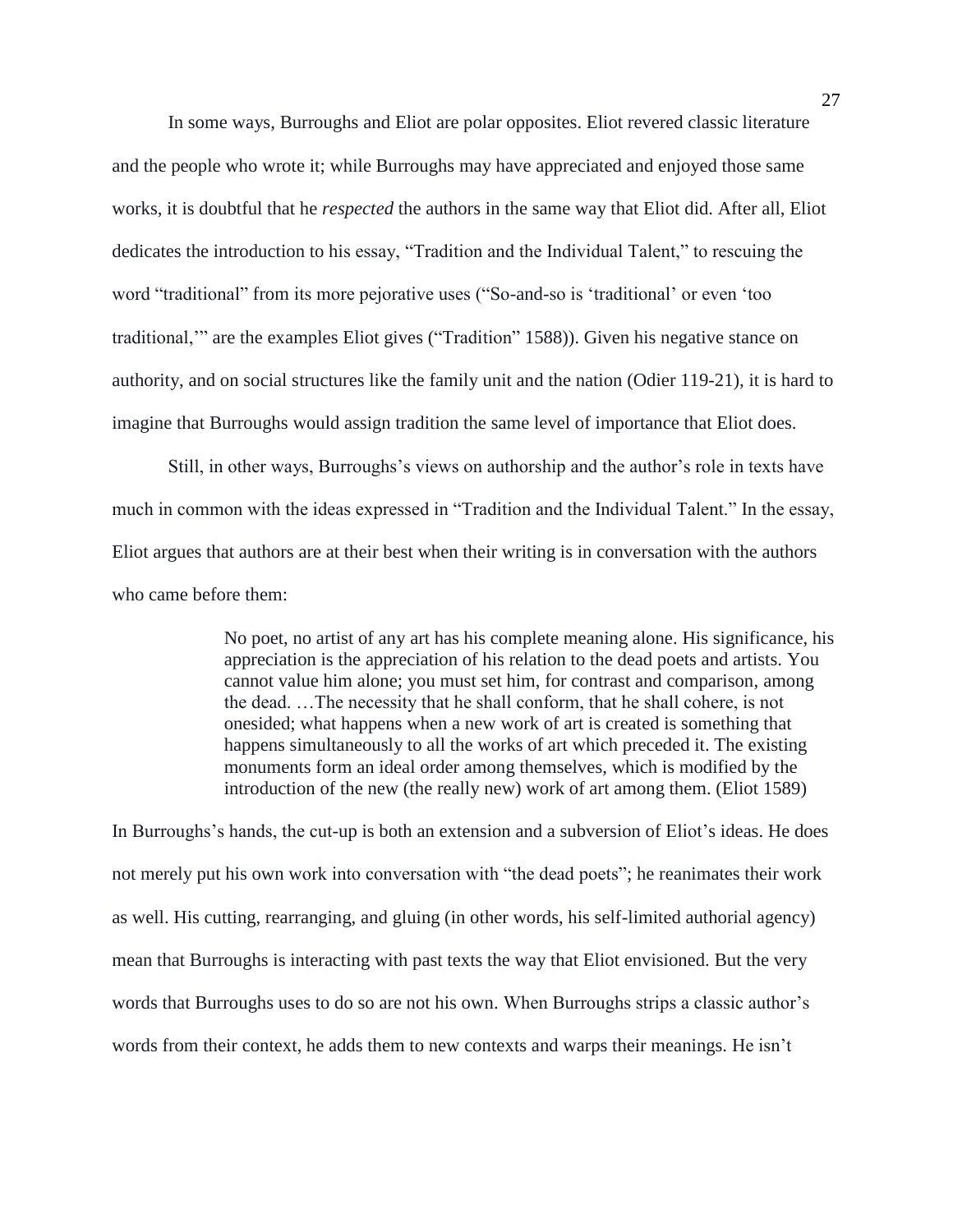conversing with the dead poets so much as he is digging up their graves, propping them up like dolls, and ventriloquizing them.

In *Literary Outlaw: The Life and Times of William S. Burroughs*, biographer Ted Morgan provides what is perhaps the most comprehensive account of the author's life to date. Of the young Burroughs's experiences in and reception of Eliot's lectures, Morgan writes:

> [The lecture] was on the Romantic poets, whose excesses Eliot found deplorable. Using the Romantics as an example, he questioned the idea that people should be taught to think for themselves, and quoted someone who had said, "For God's sake, teach them to think like everybody else." Although disagreeing with his thesis, Billy found Eliot's talk humorous and well presented. (62)

Burroughs's own excesses—particularly, his decades-long battle with opiate addition—have been well documented, and, in fact, are thoroughly explored in Burroughs's novels. And, according to Morgan, Burroughs "absorbed" information about the relationship between opiate use and creativity in another lecture—one specifically on Coleridge. But Morgan seems to be misplacing Coleridge's influence on Burroughs. The prospect of a link between drugs and artistic productivity may have been appealing to Burroughs as a college student, but, later, he was far more dismissive. When asked in an interview about the "results" that can come of writing under the influence, Burroughs was skeptical:

> To put writing done under the influence of drugs into a special category is absurd. Writing is good, bad, successful, unsuccessful . . . Under morphine one can edit, type, and organize material effectively but since the drug acts to decrease awareness the creative factor is dimmed. *Junkie* is the only one of my books written under the influence of opiates. The other books could never have been written if I had been addicted to morphine at the time. (Odier 159)

Burroughs may have been influenced by Coleridge, but the link goes beyond the fact that both were writers who had a taste for mind-altering substances. While it would be difficult to overstate the significant role drugs played in Burroughs's life and work, those drugs were not central to—or even part of—the ideas that later led to the word-virus and cut-up project.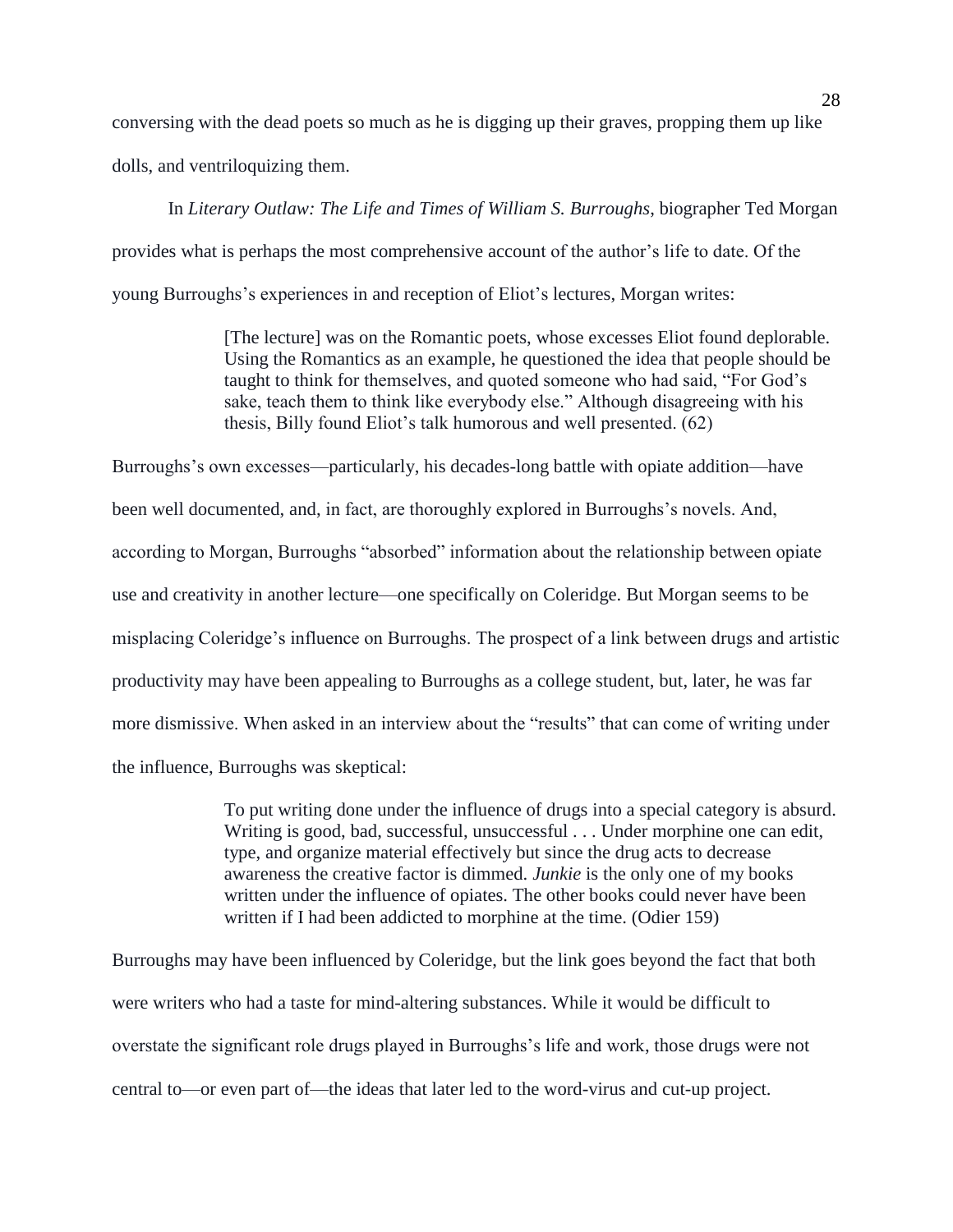Instead, what Burroughs took from those lectures on Coleridge and the Romantics had far more to do with their views on the act of composing, the self, and with Eliot's questioning of whether "people should be taught to think for themselves." Much like Burroughs and Gysin often published their cut-ups and metatexts together, Coleridge frequently published commentaries on his method alongside the poems they commented on. In his preface to "Kubla Khan," for instance, Coleridge describes writing at least parts of the poem in a "profound sleep, at least from the external senses," during which "all the images rose up before him as things, with a parallel production of the correspondent expressions, without any sensation or consciousness of effort" (460). While "Kubla Khan," itself, takes up a little more than one page of space, Coleridge's contextualization of the poem (and the *Norton* footnotes detailing Coleridge's process), take up approximately the same amount of space. It seems that, for Coleridge, his art and his theories of composition were best left unseparated.

Coleridge's thoughts on the relationship between poetry and rhetoric are part of the reason his relevance for composition studies was, for a time, a matter of dispute. In "The Rhetoric of Romanticism: The Case for Coleridge," Berlin argues that compositionists have long disagreed about Coleridge's usefulness to the discipline—a disagreement based, primarily, on a misreading of the hierarchical relationship he assigns to poetry and rhetoric. For Coleridge, both represent a truth-seeking exercise. Because poetry is pleasurable, it lives on beyond its exigency. Rhetoric, on the other hand, "is perforce not pleasurable in itself, being designed to correct error, to unsettle the reader, as it leads to personal discovery. As such, it is to be discarded once it has achieved its purpose, not to be returned to for consolation or joy" ("Rhetoric of Romanticism" 71). Despite the distinction, Berlin argues, Coleridge "does not demean rhetorical activity in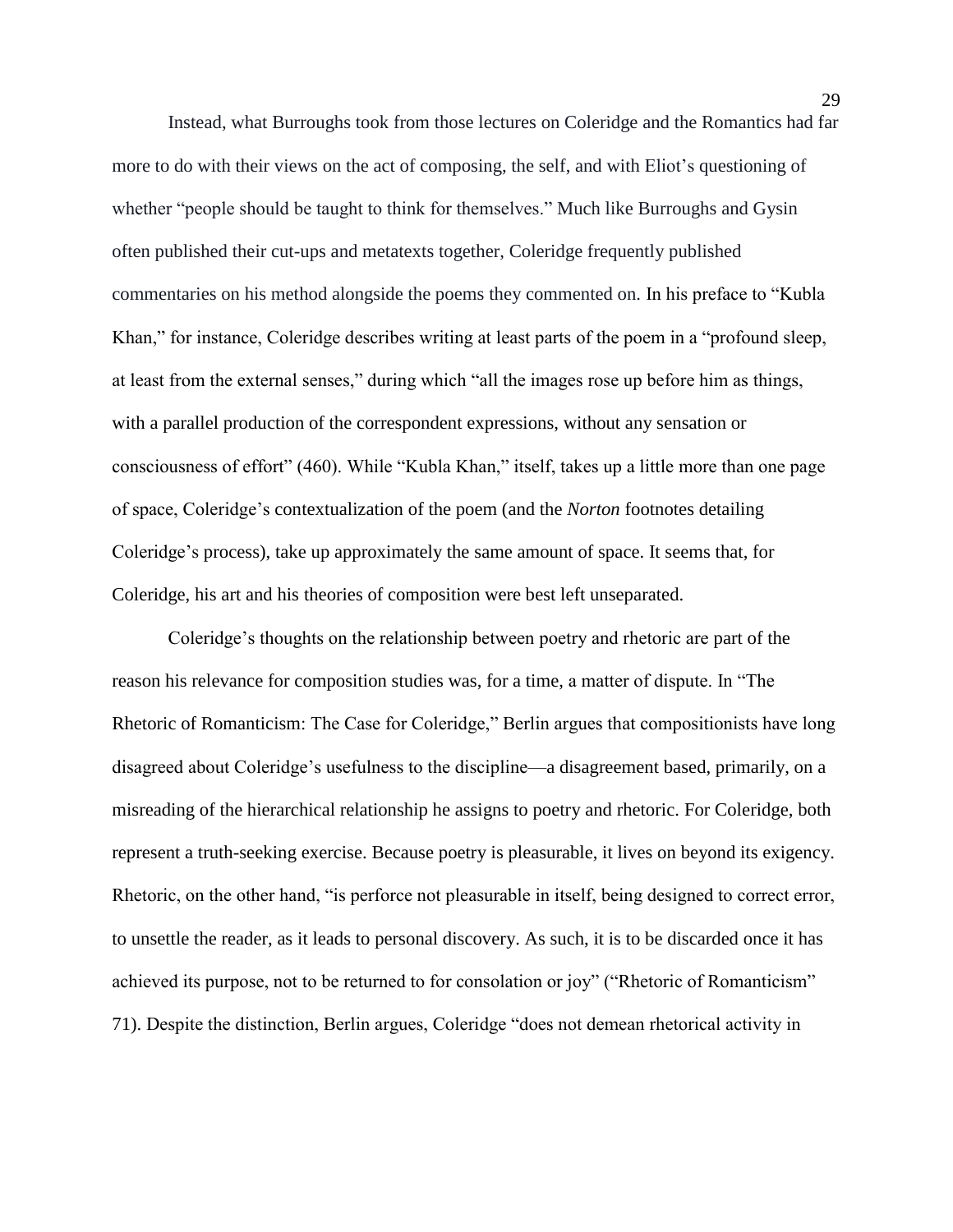favor of the poetic. For Coleridge, rhetoric and poetic have meaning only in terms of each other,

and . . . are much more closely related than is commonly thought" (72).

Much like with Coleridge, it is difficult (and I would argue, unadvisable) to distinguish between the cut-up as poetry, and the cut-up as rhetoric. The epistemological concept at the heart of Coleridge's method of composition also holds true for Burroughs and Gysin. For Coleridge, truth found via both poetry and rhetoric is always personal, Berlin argues:

> Convinced that truth could be learned but not directly taught, Coleridge argued that all that can be shared in communication is the process whereby truth has been discovered. This sharing of the process may lead the auditor to engage in the same activity on his or her own, ridding the self of error, and discovering the truth. In other words, even though we cannot communicate truth directly, we can express the form it always assumes. ("Rhetoric of Romanticism" 63).

Truth, to Coleridge, is found through the dialectical process of composing. But the composition itself does not contain, or even represent, that truth; instead, it merely records the method by which the composer found said truth.

The same is true for Burroughs and Gysin in their cut-ups and in the surrounding metatexts. Individual cut-ups are not meant to represent truth for the reader, but instead for the person who did the cutting. In "Minutes to Go," the first poem in the collection of the same name, we can see that Gysin only considered the cut-up effective when the reader engages in the cutting process:

> soon see just what they really are saying this is the terminal method for finding the truth. ("Minutes to Go")

The truth is not in the poem, but in the *method* for constructing the poem, which explains why Burroughs and Gysin repeatedly recommend making cut-ups and not merely reading them.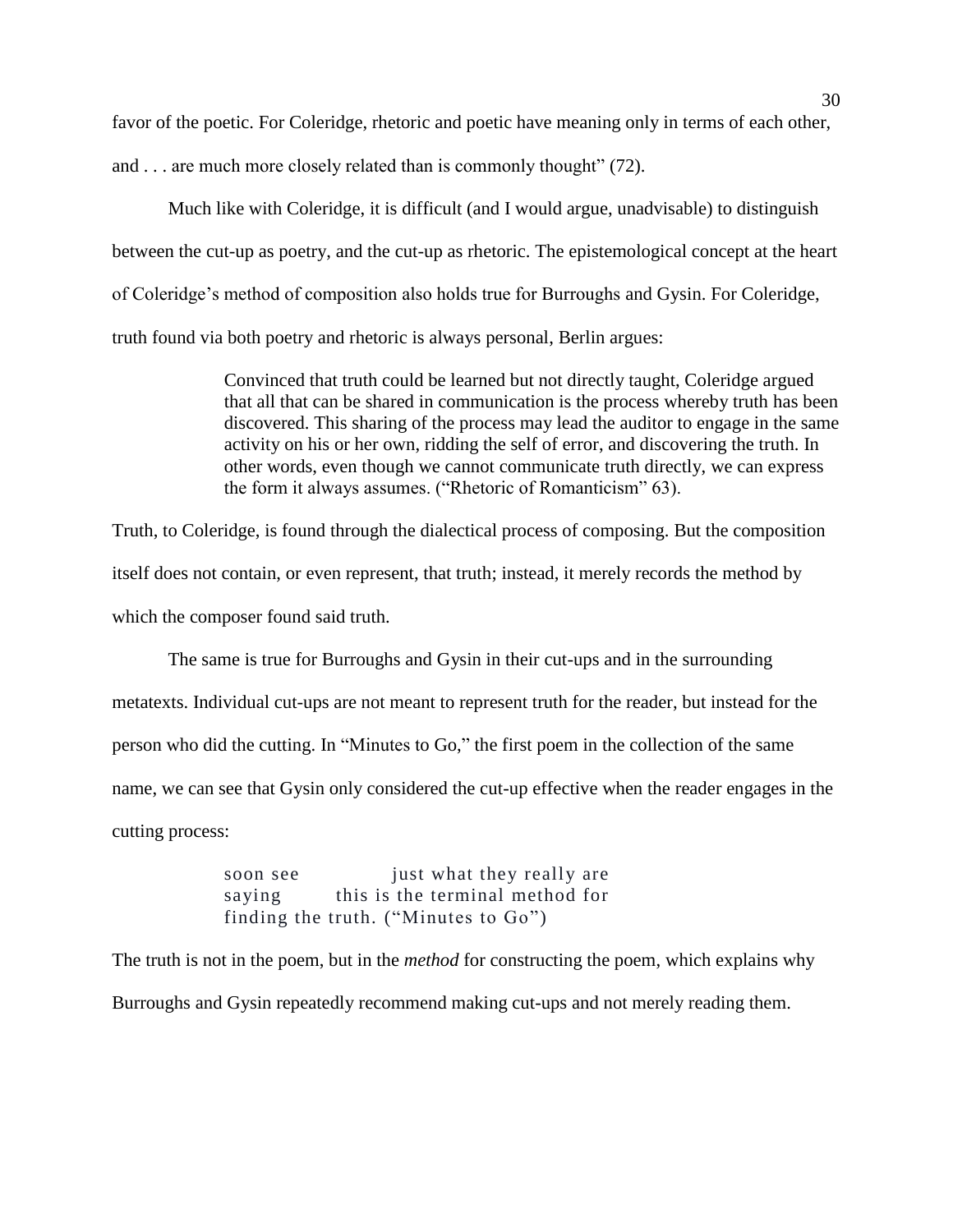Burroughs and Gysin are clear that the primary beneficiary of the cut-up is the composer of the cut-up. In "Cut-Ups: A Project for Disastrous Success," Gysin writes about both pleasure and truth. Describing the time when he discovered the cut-up method, Gysin writes:

> At the time I thought them hilariously funny and hysterically meaningful. I laughed so hard my neighbors though I'd flipped. I hope you may discover this unusual pleasure for yourselves—this short-lived but unique intoxication. Cut up this page you are reading and see what happens. See what I say as well as hear it. I can tell you nothing you do not know. I can show you nothing you have not seen. Anything I say about Cut-Ups must sound like special pleading unless you try it for yourself. (Gysin, Burroughs, and Sommerville 4).

Here, again, we see Gysin hinting at some hidden truth that the cut-up can reveal, urging readers to try it for themselves. Any relationship between the cut-up and meaning is something forged in the process of *doing*—in the *act* of composing.

Given the commonalities between Burroughs and Coleridge, I think we should consider Burroughs much in the same way that scholars trace the influence of Coleridge in the practice of composition. In "Coleridge's Philosophy of Composition: An Overview of a Romantic Rhetorician," Rex Veeder argues that "it is time to see if there is a Coleridge worth claiming for rhetoric and composition" (20). Ultimately, Veeder concludes that there is a Coleridge to claim, despite likely challenges in translating Coleridge's theory into classroom-appropriate practice:

> Burke's comment that Coleridge is "useful" may be a perplexing assertion for most rhetoricians or compositionists. We would not want, for example, to have our students model their writing style after Coleridge. (I doubt very much that Coleridge would either.) . . . On the other hand, we can admit that Coleridge might be useful in composition and rhetorical *study* . . . He wrote as a critic dedicated to finding better ways of writing, and the majority of his prose works explicitly discuss the art of composition. (21; emphasis added)

Similarly, it is hard to imagine a way of applying the cut-up in the composition classroom, particularly if that means asking students to follow Burroughs and Gysin's directions exactly. Our students are much more likely to successfully imitate Burroughs and Gysin than they are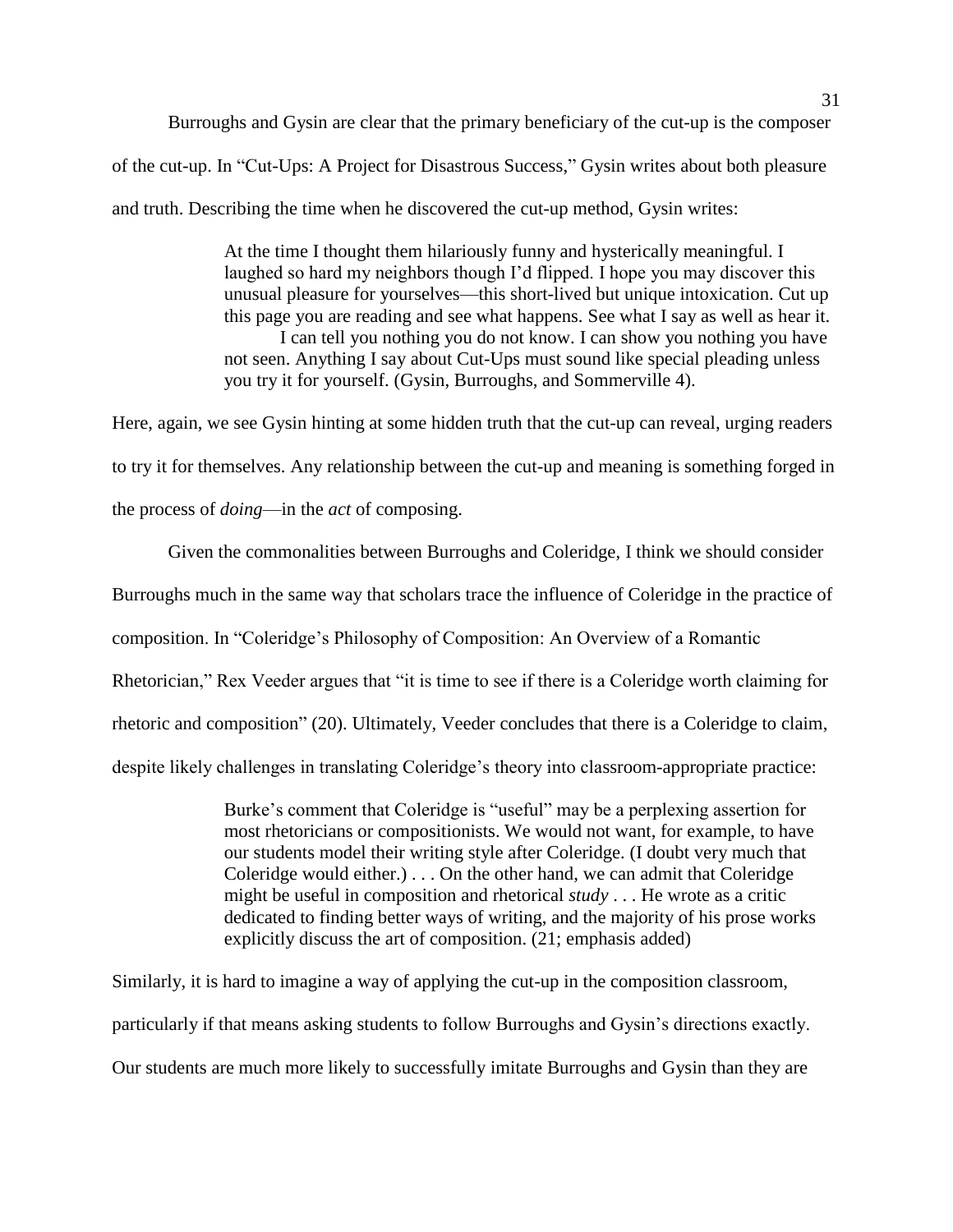Coleridge, yet what will they have gained, and how will we know if they gained it? Like with Colerdige, whose Truth is internal, we should not ask students to *write* like Burroughs. We should, however, help them to make meaning like Burroughs. If Burroughs, Gysin, and Coleridge are right in arguing that the acts of writing/composing/cutting helps the writer/composer/cutter to make meaning, then we should look for ways that our pedagogies can do the same.

The surrealists were another group for whom art and the methods used to make that art were inseparable. While its immediate roots are in—and many of its members are from—the Dada movement, surrealism in many ways continues and extends Romantic approaches to art, composition, and truth. In his book of prose on poetry, *The Art of Recklessness: Poetry as Assertive Force and Contradiction*, Dean Young traces the Romantic-Surrealist connection:

> Romanticism begins an investigation of the imagination that will reach full, monstrous results with Surrealism. Central to Romanticism is the power of the imagination, and many poems trace the process by which it is imperiled, found, revived, and released. As such, like much surrealist work, these poems function both as results of investigative methods and instruction manuals to those methods, very much a learn-by-doing system, the record of what happens serving as means to achieve imaginative liberation and wholeness of being.... (103)

Here, again, we see an artistic movement whose central focus is not necessarily the products of their creation but the very process of creation. As Young explains, surrealist compositions were "records" of "investigative methods"—poems whose value comes less from their aesthetic qualities than from the subjects they sought to examine and the process by which they were examined. They were travelogues written to document journeys, not to lands far from home but into the depths of the composer's mind. As with Coleridge, who saw both rhetoric and poetry a way of seeking Truth for the composer alone, the surrealists saw composition as a way for composers to access their own, personal realities.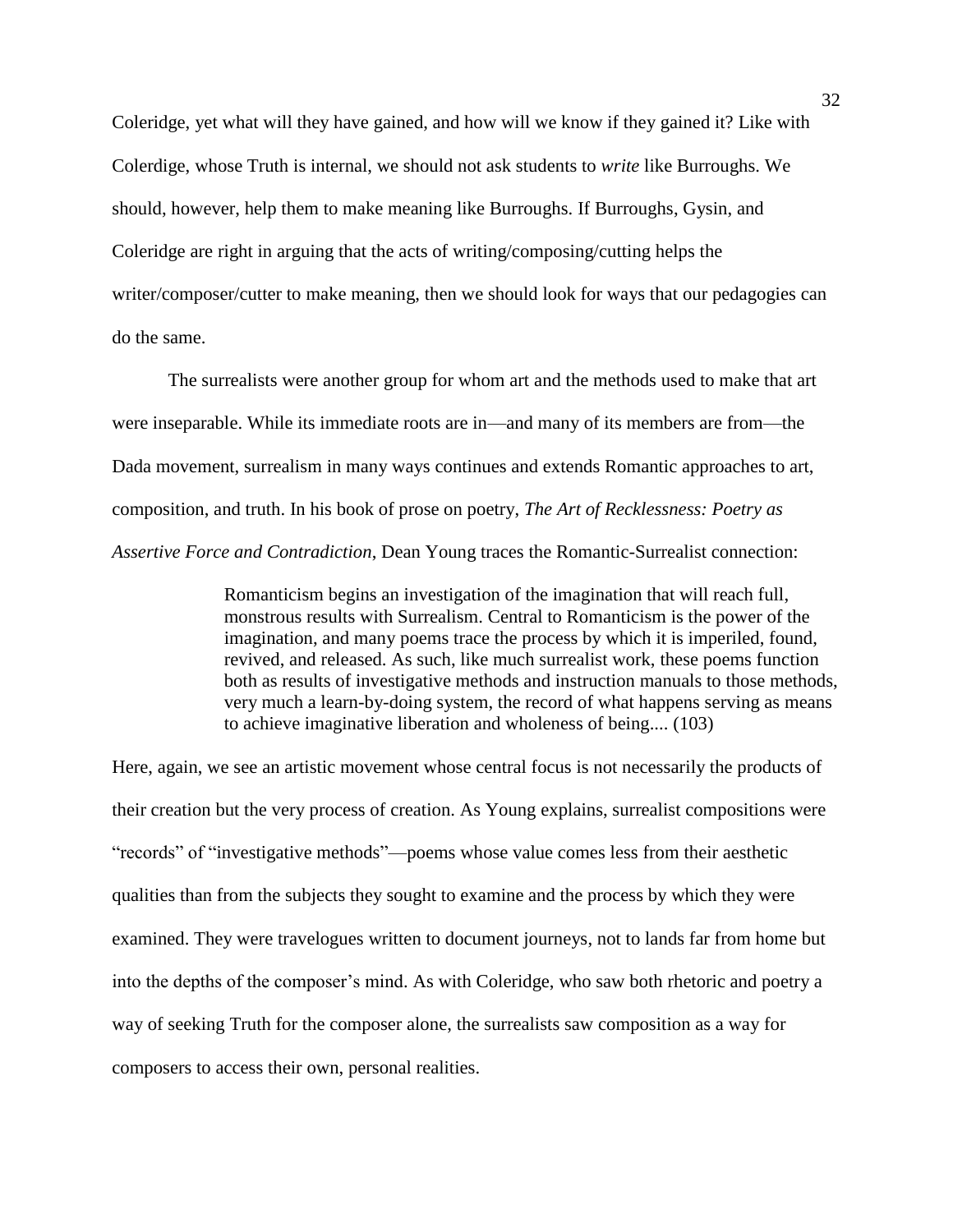Also like Coleridge—as well as Burroughs and Gysin—the surrealists often wrote about their views on art and writing almost as much as they produced said art and writing. Among the targets of surrealism was the dominance of reason and science as pillars of Western ideology. As a post-World War I movement, surrealists blamed the culture of reason for the widespread destruction they had witnessed. In his "Manifesto of Surrealism," Andre Breton rails against what he calls "the reign of logic":

> Under the pretense of civilization and progress, we have managed to banish from the mind of everything that may rightly be termed superstition, or fancy; forbidden is any kind of search for truth which is not in conformance or accepted practices. It was, apparently, by pure chance that a part of our mental world which we pretended not to be concerned with any longer—and, in my opinion by far the most important part—has been brought back to life. (Breton 7-8)

Breton goes on to celebrate Sigmund Freud for providing the "human explorer" with way to conduct their exploration. In other words, the surrealists adapted various methods from psychoanalysis into writing exercises. These exercises were designed to subvert logic and rational thought in an effort to gain entry to less easily-accessed parts of the composer's consciousness.

In *A Book of Surrealist* Games, Alastair Brotchie compiles dozens of invention techniques used by Dada and surrealist figures in both writing and visual arts. Many of the prompts resemble, in both content and style, the instructions Burroughs and Gysin provide for the cut-up. Take, for example, the composition method of the French poet, Raymond Roussel (Brotchie 40). Roussel instructs writers to develop a phrase made up of words with two distinct denotative meanings. Per the prompt, the same phrase begins and ends the story, with one exception: the writer is allowed to change one letter in one of the words. The composer's job is to fill in the gap between the pre-determined first and last sentences. One of Roussel's stories,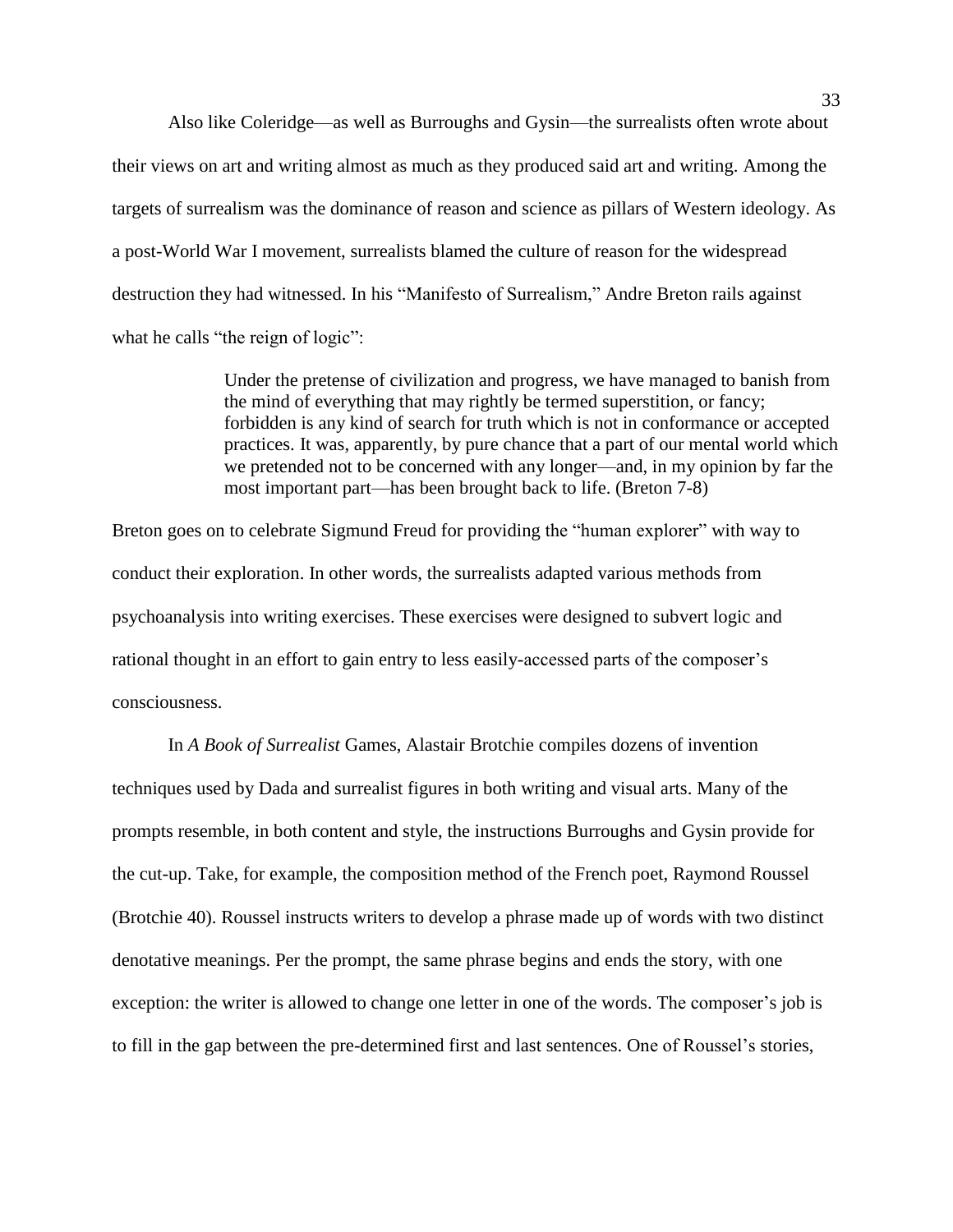"The Greenish Skin," starts and ends with the same phrase, but as a result of narrative context, reads in two entirely different ways. The beginning paragraph, in English, reads:

> The greenish skin of the ripening plumb [*La peau verdâtre de la prune un peu mûre*…] looked as appetizing a anyone might wish. (40)

The final line reads:

One thing was visible, only one… The sallow complexion of the brunette past her prime… [*La peau verdâtre de la brune un peu mûre*…] (42)

Between the two phrases is a short and strange tale of love, betrayal, and murder between a picador and his love interest. It is, of course, impossible to know what Roussel, the "strangest and most eccentric personality on the fringes of Surrealism" (Brotchie 148) would have written without the constraints he imposed on his writing. But, by developing a systematic method composition made up of seemingly arbitrary rules, Roussel is able undermine his own authorial intention. Whereas a story outlined and drafted with more traditional methods might develop in a "logical" way—a story that "makes sense"— Roussel's predetermined starts and stops force himself fill in the gaps with unexpected leaps. The result, Michel Foucault argues in his study of Roussel's work, is writing situated at "the very edge of consciousness" (Foucault 41).

But it was another writing method utilized by the Surrealists that bridges Romantic methods and modern composition studies: automatic writing. Kenneth Burke argues that there is a "strict line of literary tradition" starting with Coleridge and the Romantics, going through Rimbaud and the Symbolists, and ending with the Surrealists ("Why Coleridge?" 163). Burke's argument hinges, at least in part, on both movements' use of automatic writing, which he calls "Kubla Khan" the "perfect example" of.

When composing with automatic writing, composers are to put pen to paper and begin writing without thinking about what they're putting on the page. The faster the better, as the goal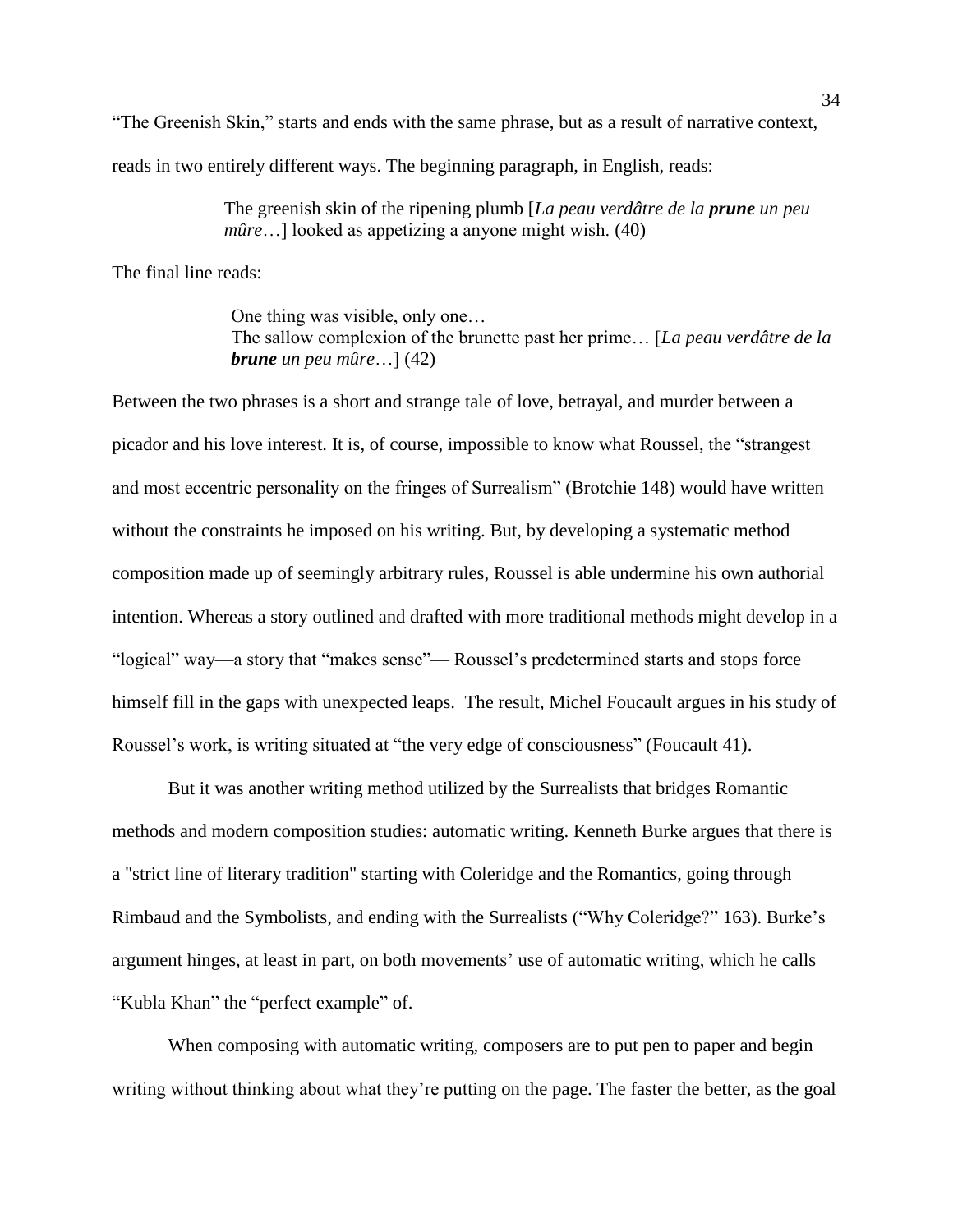is for the hand to record leaps in logic— "unpremeditated free-association" (Brotchie 17) made by subconscious mind before the writer's conscious mind has a chance to self-edit. The result of automatic writing, according to Breton, who rediscovered it for the Surrealists, is "the illusion of an extraordinary verve, a great deal of emotion, a considerable choice of images of a quality such that we would not have been capable of preparing a single one in longhand" (qtd. in Brotchie 140). For the Surrealists, automatic writing is a method of invention capable of helping writers access creative depths of the mind that are otherwise obscured by rational thought.

Not long after the Surrealists re-popularized the method, writing instructors began to bring automatic writing into university classrooms. In his historiography of composition studies in the twentieth century, Berlin traces the influence of Surrealist writing methods and epistemology to expressivist pedagogy. Viewing writing as "the attempt to record the truths discoverable within the inner depths of the psyche," expressivist rhetoricians like S.I. Hayakawa reworked automatic writing into freewriting and began to use it in writing classrooms (*Rhetoric and Reality* 147). Much like Coleridge believed that "truth could be learned but not directly taught" ("Rhetoric of Romanticism 63), the view that "writing is art, and, as such, can be learned but not taught" (152) is central to expressivist rhetoric.

In many ways, the cut-up appears to be the perfect example of an expressivist genre. It is composed via a method that subverts the composer's authorial intention. It locates Truth not in the composition, but in the act of composing, and any Truth contained therein is revealed only to the composer—not the reader of any individual text. It is, at its core, writing-as-art. When considered in conjunction with the word-virus, a concept that rarely goes unmentioned in some form or another within the metatextual documents surrounding the cut-up, however, the cut-up is both art and rhetoric.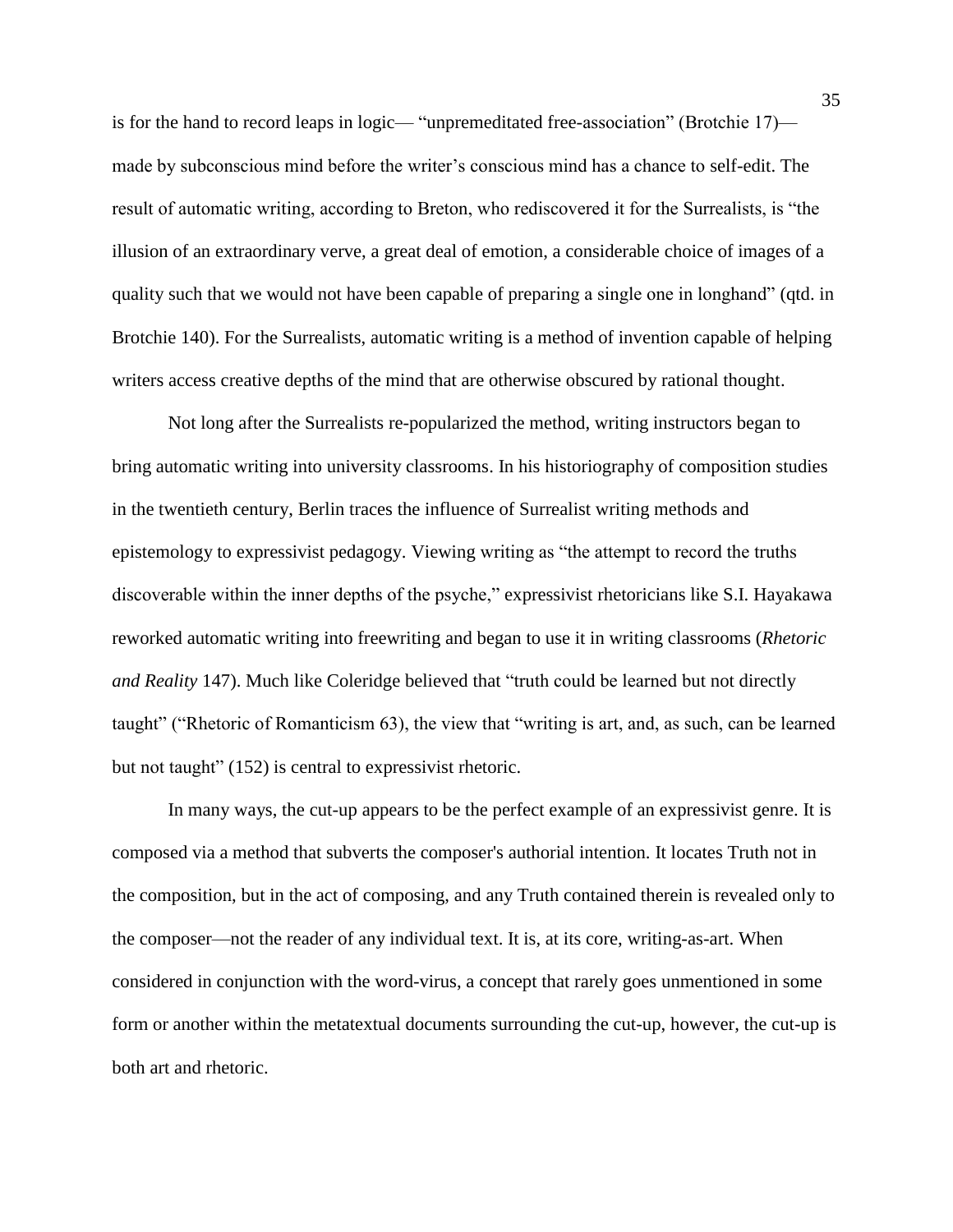By tracing the cut-up to its historical roots in nineteenth and twentieth century art and literary movements, we have seen that, as an artistic project, the cut-up places much focus on the importance of the self. The cut-up relies on a cutter and the reader who are one and the same and on a meaning-making process that is centered on the individual. Yet, the cut-up relies equally on source material that are entirely social; the cut-up is always made up of a plurality of voices. Like Coleridge, who sees rhetoric and poetic as "having meaning only in terms of each other" Burroughs and Gysin frame the cut-up as dialectical (Berlin, "Rhetoric of Romanticism" 72)—as a method that requires its participants to maintain co-occurring identities that have meaning in terms of each other. The cutter is both reader and writer, poet and rhetor, individual and social being. In the next chapter, we will look at the word-virus and how it comments on the last binary listed—the individual vs. the social being—and how it breaks that binary down by showing that its two components are always-already one and the same.

#### **Ideology and the Word-Virus**

While both Burroughs and Gysin wrote about the cut-up, it was Burroughs who, after the publication of *Minutes to Go*, wrote most extensively about the theory of the word as virus. It is in these metatextual writings that Burroughs most thoroughly articulates his view of the wordvirus as model for how language and ideology intersects. Throughout his essays and other nonfiction publications, Burroughs is very clear about his suspicion (if not, outright distrust) of language. In *The Job*, Burroughs refers to the word as "a virus" whose symbiotic relationship with its host "is now breaking down" (Odier 12). Further, he views the word as a kind of *weaponized* virus, and the cut-up as a way of combatting that virus: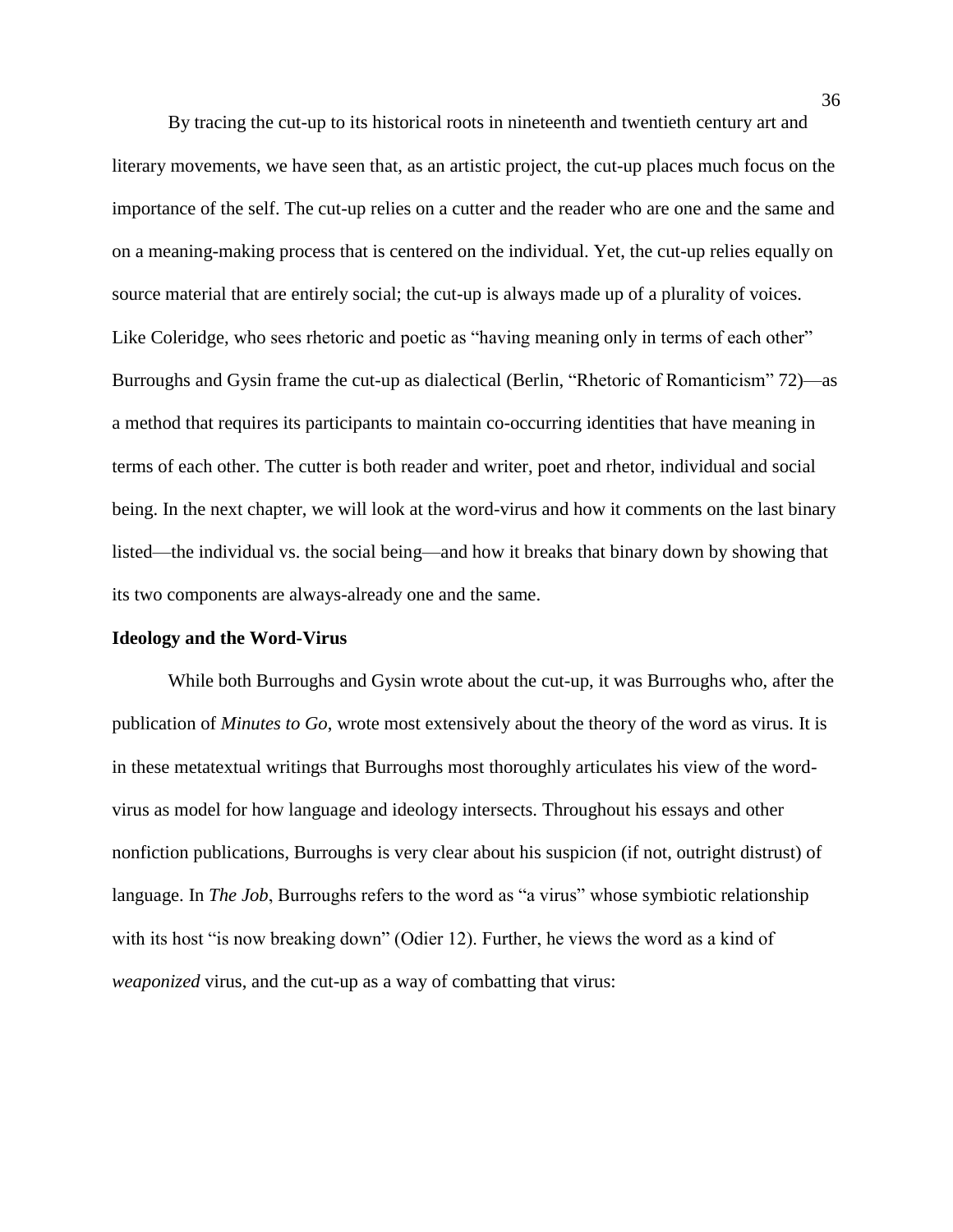The word of course is one of the most powerful instruments of control as exercised by the newspaper and images as well, there are both words and images in newspapers… Now if you start cutting these up and rearranging them you are breaking down the control system. Fear and prejudice are always dictated by the control system just as the church built up prejudice against heretics; it wasn't inherent in the population, it was dictated by the church which was in control at that time. This is something that threatens the position of the establishment, and therefore they will oppose it, will condition people to fear and reject or ridicule it. (34).

It is sometimes unclear whether Burroughs views the word-virus as literal or metaphorical. When considered as a metaphor, however, the virus is more appropriate comparison for the kind of cultural transmission Burroughs is concerned with than other models he might have used. The meme, for instance, describes how bits of cultural information pass from person to person, in a process that resembles that of the gene, and in many ways appears similar to the word-virus model. Memes replicate, mutate, and either survive or go extinct. While the virus operates in much the same way, one distinction should be made: the virus is destructive. The virus harms and in many cases kills its host.

The word, for Burroughs, is destructive, and poses a very real threat to its host—the human who reads, hears, writes and speaks it. While not put in the same terms, various Marxist theorists have written about the word as a vehicle for the transmission of ideology, a concept that has much in common with Burroughs's word-virus theory. Mikhail Bakhtin, for instance, argues in *Marxism and the Philosophy of Language* that the word and ideology are inseparable. After establishing that "the domain of ideology coincides with the domain of signs" (1211), Bakhtin argues that the word differs from other signs in that it is ideologically neutral: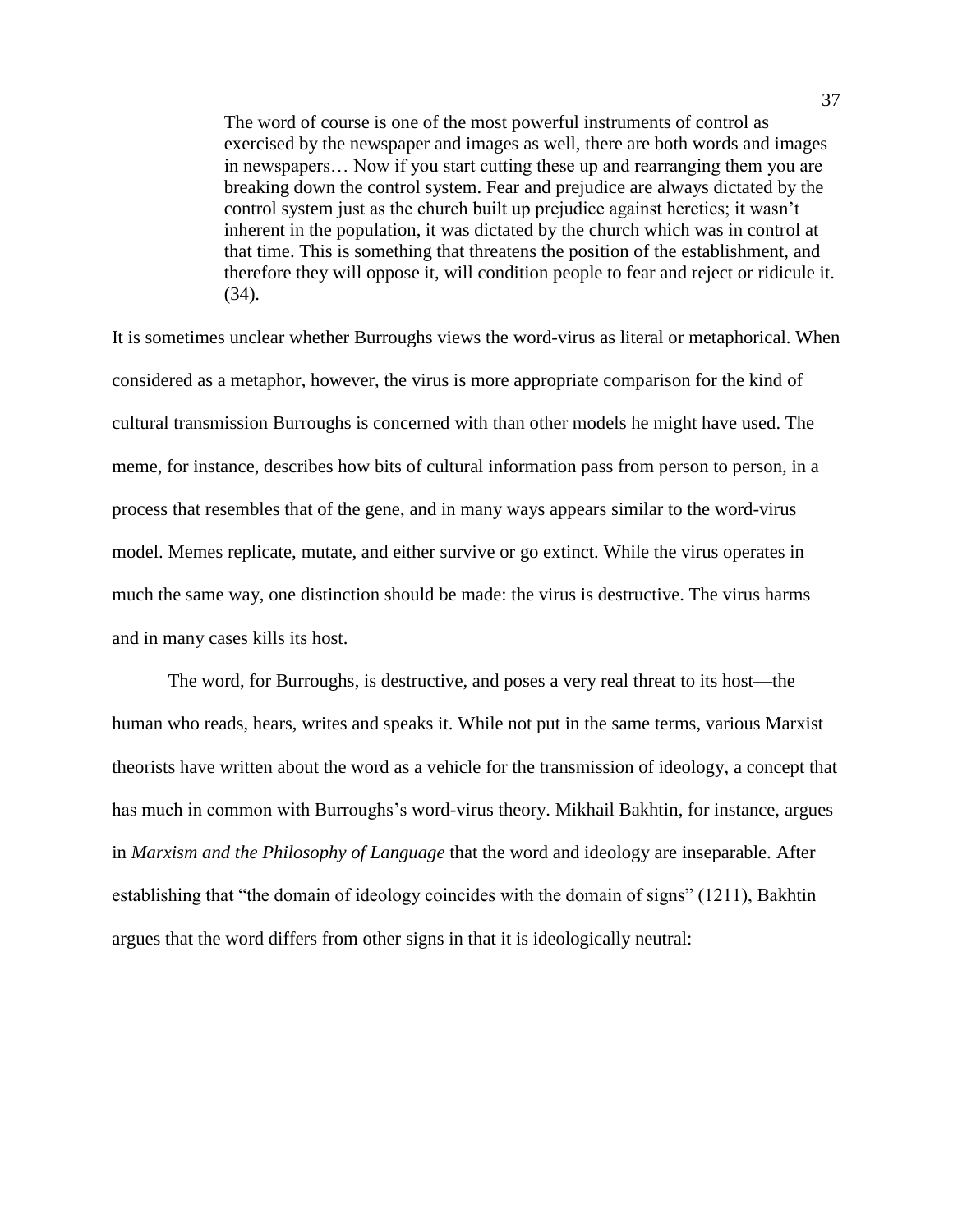Every other kind of semiotic material is specialized for some field of ideological creativity. Each field possesses its own ideological material and formulates signs and symbols specific to itself and not applicable in other fields. In these instances, a sign is created by some specific ideological function and remains inseparable from it. A word, in contrast, is neutral with respect to any specific ideological function. It can carry out ideological functions of *any* kind—scientific, aesthetic, ethical, religious. (1213)

As *neutral* signs, words can be used by human agents on any side of the ideological spectrum. They can serve any master.

For Burroughs, it is precisely that neutral, shift-able nature of the word—combined with its semiotic function—that makes it so dangerous. In the biological sense of the word, a "virus" is a pathogen that reproduces inside the cells of its host. The cell of the host, alone, is not inherently destructive. In other words, it is neutral—at least, in regards to the well-being of its host. When infected with a pathogen, however, the host's cells can pose a threat to the cells of other potential hosts with whom it comes into contact. Similarly, the word is not the pathogen. Instead, it is the cell through which the pathogen replicates. Words—as linguistic signs internalized by the host (all symbol-using beings) as a way to know the world—are the cells through which the pathogen (ideology) replicates.

The problem, for Burroughs, is that the word cannot be spread or used without that pathogen. Since "individuals are always-already ideological" (Althusser 97), and since language is a symbol system used for communication by those already-ideological individuals, then there is no context in which words are ever not attached to ideology. As Burroughs writes in, "Ten Years and a Billion Dollars":

> [T]he Word Virus … has established itself so firmly as an accepted part of the human organism that it can now sneer at gangster viruses like smallpox and turn them in to the Pasteur Institute. But the Word clearly bears the single identifying feature of virus: it is an organism with no internal function other than to replicate itself. (59)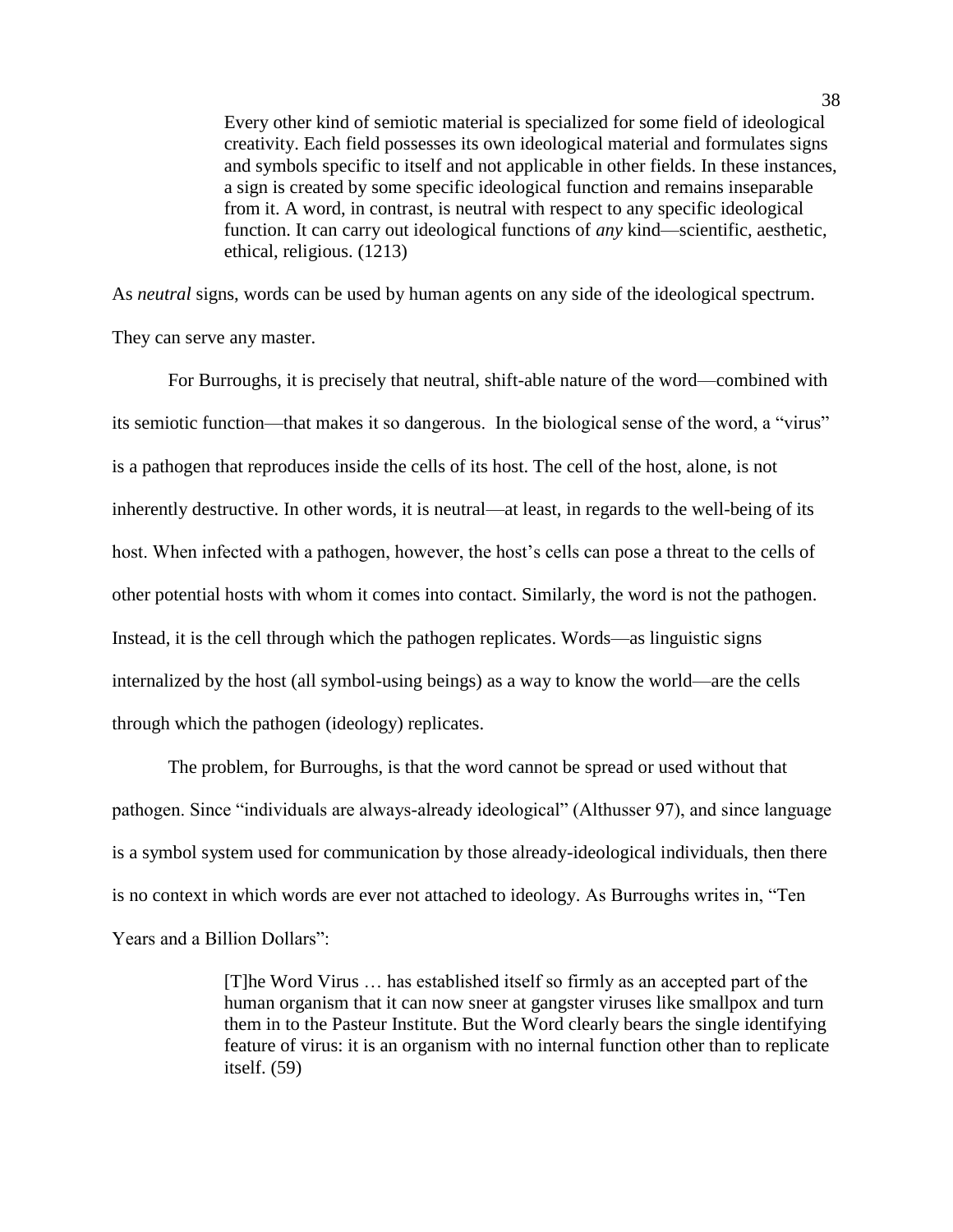Every time a word is spoken or written, it is sent from one ideological being to another ideological being. Any linguistic interaction between two subjects, therefore, represents an instance of ideological transmission. The virus is always on the move; it is forever spreading.

Burroughs's views on language and ideology parallel those of Althusser in other ways, as well. In "Ideology and Ideological State Apparatuses," Althusser draws a distinction between institutions that support and benefit the dominant class by means of violence—the Repressive State Apparatus—and institutions within a society that function via ideology. The RSA, he argues, consists of institutions like the prison system, the police and military, and the government. The Ideological State Apparatus is made up of several specialized institutions, such as religion, family, and the media, among others.

In his metatextual writings, Burroughs expresses disdain for many of the same institutions that Althusser identifies as ISAs. Of journalism, he says, "Image and word are instruments of control used by the daily press and by such news magazines as *Time*, *Life*, *Newsweek*, and their English and Continental Counterparts" (Odier 59). Advertisements are constantly interpellating subjects, and often in contradictory ways: "Stop. Go. Wait here. Go there. Come in. Stay Out. Be a man. Be a woman. Be white. Be black. Be your real self. Be somebody else" (45). And on the family: "If any formula is really holding the world back, it's the formula of nations, countries, which, as I say, is merely an extension of the biological family. We aren't going anywhere at all until this ridiculous unit is disbanded" (119). Throughout his works, Burroughs attacks all forms of control and the institutions that wield it. The instrument of control he returns to repeatedly is language.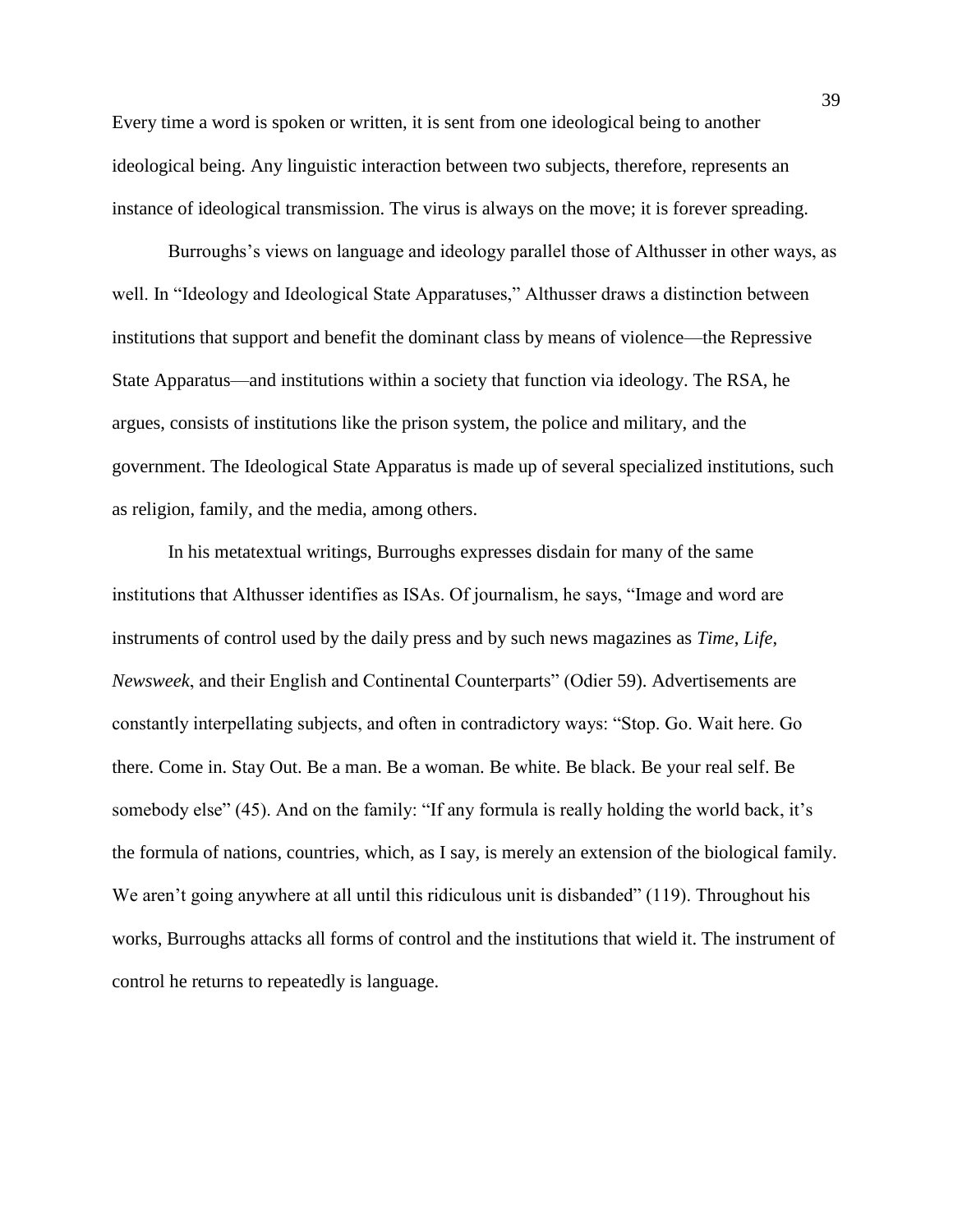## **Finding Motive in "Minutes to Go"**

While much of the writing that ties the word-virus to the cut-up appears in essays and other supplemental documents, Burroughs and Gysin occasionally address ideology and power using the cut-up itself. Often, in such cases, the authors assume the role of writing teacher, addressing the reader directly and providing instruction on both the method and the reasoning behind it. One of these cut-ups is Gysin's poem<sup>6</sup>, "Minutes to Go." The poem is the first cut-up in the very first publication of cut-ups, and it reads as a disjointed "how-to" manual. Depicted in the poem are three distinct agents and acts committed by those agents. Using Burke's pentad in seeking to reveal motive behind each depicted act, I will attempt to understand why Burroughs and Gysin take that didactic approach, and what they hope it will achieve for the cutter, who is both reader and writer.

The first act Gysin depicts in "Minutes to Go" is one committed by the ambiguous but ominous holders of power. Referred to in the first line as "the hallucinated" (**agent**), they have come to inform the reader that "yr utilities/ are being shut off dreams monitored thoughts directed" (lines 1-2). The speaker even calls these holders of power, "agents," who are "everywhere" (**scene**) (4). They are "marking down the live ones to exterminate/ they are turning out the lights" (**act**). That is, they are cutting off the reader's power (electricity). Gysin points out that "they are not evil nor the devil but men/ on a mission with a spot of work to do" (**purpose**)(7-8). **Agency**, one of two pentadic element common to each of the depicted acts, is the word. At the beginning of the poem, when the focus is on the power holders who "monitor" dreams, "direct" thoughts, and "shut down sex," the speaker says that "all words are taped" (4).

 $\overline{a}$ 

<sup>6</sup> The full text for "Minutes to Go" is included in Appemdix A.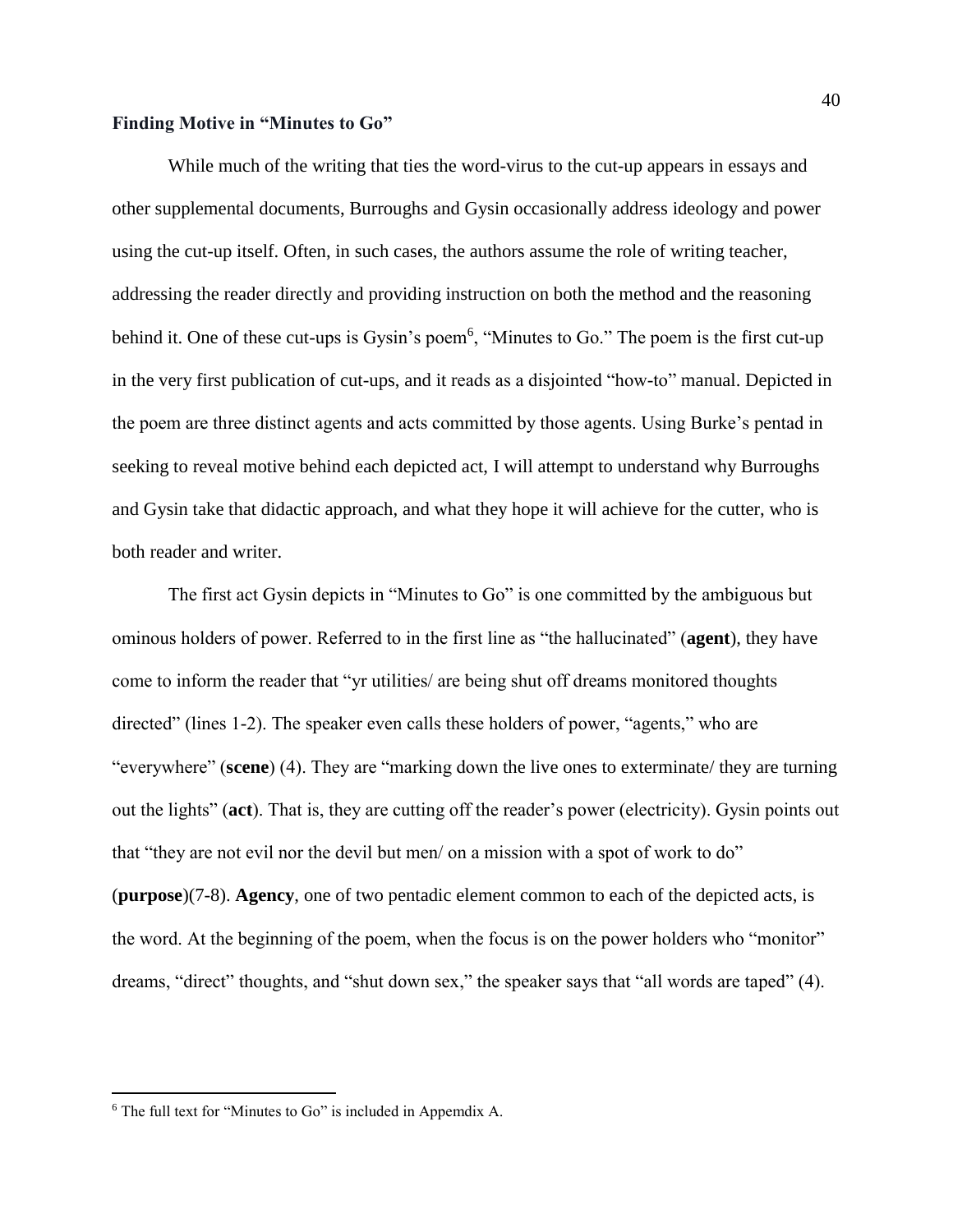"Taped," here could mean that the words are recorded (a reference to surveillance) or that they are held in place—on the page or in the minds of those who use them.

The second act is committed by "we [who] are out" (**agent**) which I take to mean Burroughs and Gysin, at least, with the possible (but doubtful, given Corso's views on the cut-up by the end of the book) addition of Beiles and Corso. It is often irresponsible to conflate the author of a poem with the speaker of a poem, but "Minutes to Go" not only shares the title of the book in which it appears, but it is also the first poem in that book and appears just before a section titled, "First Cut-Ups." Because of its placement, tone, content, and title, "Minutes to Go," appears as an introduction to the project more than it does as it does as a standalone cut-up. In any case, the speaker and his co-conspirators "have come to let you out" (22) of the word. The word has maintained its symbiotic relationship with its host, the reader, for too long: "the word has been in for a too long time/ you in the word and the word in you" (**purpose**) (18-19). Again, the **scene** is wherever the reader is—presumably the reader's home, since that's where one's utilities are. The speaker has come to "show you what you can do" (**act**) to and with "words" (**agency**).

Finally, there is the **act** of cutting up texts. The speaker instructs the reader how to do so and does so in a way that predicts or anticipates the action of the reader (**agent**). The reader is told to "Pick up a book any book cut it up" (29), complete with a list of suggestions. Many of the texts the reader is to cut up are texts representative of authority in one form or another: religious and philosophical texts like the bible, the Koran, the Book of Moroni, the Bhagavad Gita, La-Tzu, Confucius; capitalist texts like business correspondence and advertisements; and, media texts like newspapers and magazines; cultural texts like poems and prose (31-45). These texts and others—finally, the speaker says, cut up "anything … all the words" (42, 46)—constitute the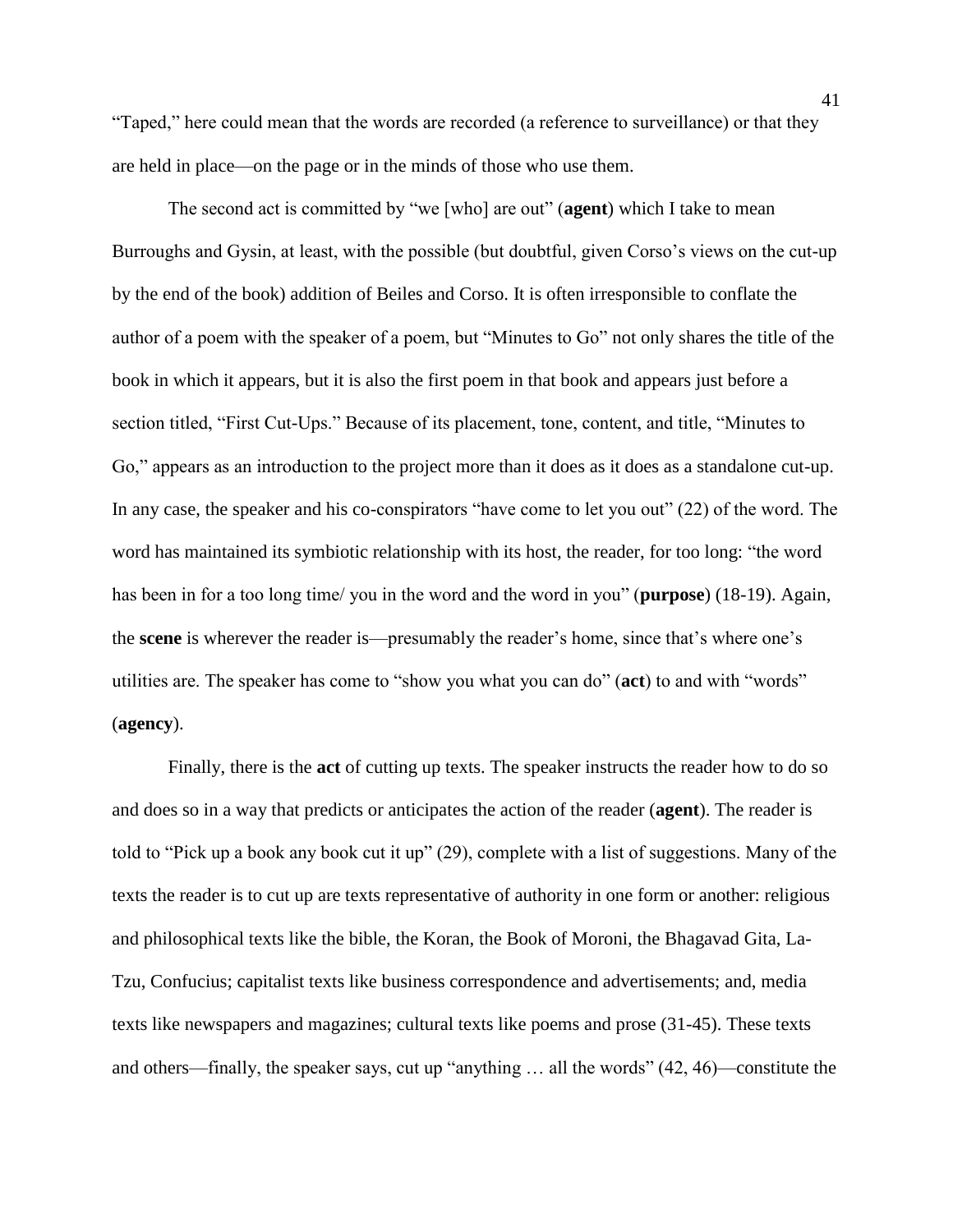agency in this pentad. Cutting them up is what allows the reader to "see just what they really are/ saying" (purpose) (55-56). The cut-up technique, the speaker explains, is "the terminal method for/ finding the truth" (56-57).

Perhaps the most significant shift in pentadic elements is the shift that occurs with agent. In the beginning of the poem, as previously mentioned, the speaker refers to the power holders, specifically, as agents (4). By the end of the poem, the reader is told to "be your own agent" (61). As portrayed in "Minutes to Go," the act of cutting up authoritative texts in an effort to "find the truth" is a way for the reader to assert—to realize, even—their own capacity to act, their own agency. The motive behind "Minutes to Go" for Gysin as author, then, is in positioning the cutup as a tool for helping readers recognize and assume their roles as agents— as active participants in the meaning-making process, rather than mere receptacles of ideology.

### **The Thief as Critical Reader**

But how, exactly, does the cut-up help the reader realize their own agency, their own ability to act in the face of ideology and the forces of power? The answer to that question, I believe, can be found in "Les Voleurs," an essay in the Burroughs book, *The Adding Machine*. In the essay, which Burroughs names after a manifesto of the same name written by himself and Gysin, Burroughs explains how he came to understand appropriation via the cut-up to be little more than a deliberate and blatant version of the kind of appropriation all writers commit naturally:

> Writers work with words and voices just as painters work with colors; and where do these words and voices come from? Many sources: conversations heard and overheard, movies and radio broadcasts, newspapers, magazines, yes, and other writers; a phrase comes into the mind from an old western story in a pulp magazine read years ago, can't remember where or when: "He looked at her. Trying to read her mind—but her eyes were old, unbluffed, unreadable." There's one I lifted. (23)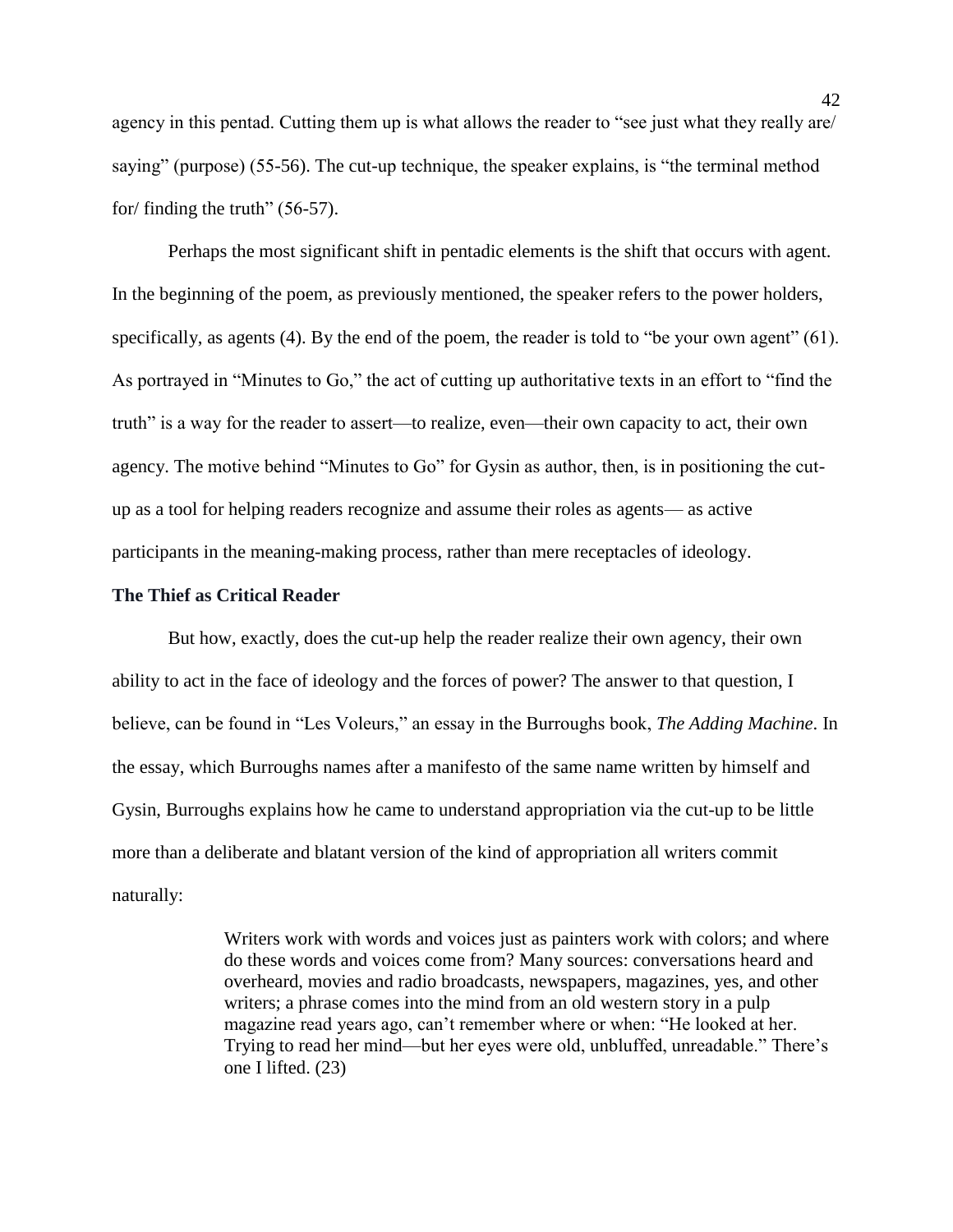Writers, and, in fact, all symbol using beings, are born into a world where language is already well-established as a system of communication. The words already exist when the subject is born and will exist long after the subject is dead. What happens in between those two points is a constant interchange of words, connotations, and ideological associations that come along with those words. For Burroughs, our thoughts and ideas are made up of words; those words only become ours when we take them from someone else; we and everyone we share language with are always-already ideological; therefore, we cannot read or hear language without being exposed to and influenced by that ideology, and we cannot write or speak that language without passing along that ideology.

In "Les Voleurs," which, in many ways, reads as a history of Burroughs's introduction to the cut-up and the word-virus, the author explains that even he was initially skeptical of blatant appropriation. Because of his education, he "had been conditioned to the idea of words as *property* ... and consequently to a deep repugnance for the black sin of plagiarism" (25; emphasis in original) and recalled a young classmate who was caught and shunned for turning in work that he copied from a magazine. In Burroughs's experience, the educational ISA had done its job: it had set the stage for a lifelong belief in the sanctity of "original" thought and the ownership of language.

It wasn't until Gysin wrote a largely cut-up novel that Burroughs was forced to reconsider his ideological training. After Burroughs read Gysin's work and was "shocked by such overt and *traceable* plagiarism," the future cut-up collaborators had a conversation in which Gysin "pointed out to me that I had been stealing for years" and called Burroughs "*Vous êtes un*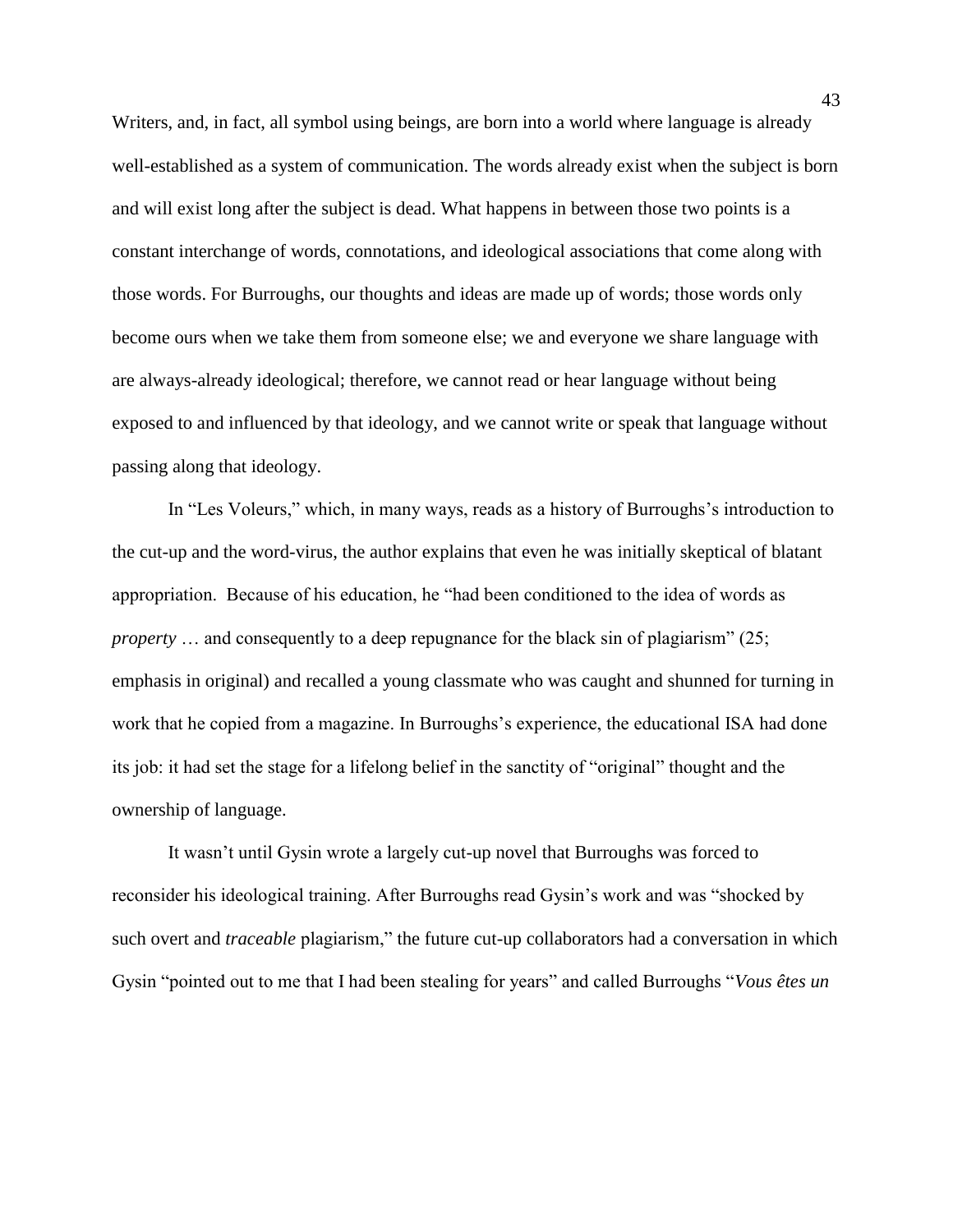*voleur honteux* ... a closet thief" (25). Following that conversation, together, they wrote the manifesto<sup>7</sup>, "Les Voleurs."

Given Burroughs's and Gysin's theory of the word-virus as the function of language that transmits ideology, it is possible to see how the controlling metaphor of "the thief" in "Les Voleurs" positions the cut-up as a means of resistance for writers. Early in the manifesto, which reads as a third-person narration of the relationship between artists and the thief, Burroughs and Gysin declare that "everything belongs to the uninspired thief." They list various kinds of artists from literature to visual mediums to architecture, who "offer their wares" to the thief:

> They supplicate him from the bored minds of school children, from the prisons of uncritical veneration, from dead museums and dusty archives. Sculptors stretch forth their limestone arms to receive the life giving transfusion of flesh as their severed limbs are grafted onto Mister America. *Mais le voleur n'est pas pressé* the thief is in no hurry. He must assure himself of the quality of the merchandise and its suitability for his purpose before he conveys the supreme honor and benediction of his theft. (25-26)

Here, we can see that, for Burroughs and Gysin, the artists from whom the thief "steals" are not victims. In the line before the quoted passage, the artists are "like street vendors" extending their work for the thief's use. Why? Without the thief's appropriation, the artist's legacy is relegated to "dead museums and dusty archives."

In that way, Rice is right about the parallels between the cut-up and New Media literacy. As Henry Jenkins, Sam Ford, and Joshua Green, argue in *Spreadable Media: Creating Value in a Networked Culture*, the appropriation and re-contextualization of digital content should be viewed not as mere copyright infringement, but as participation in the transmission of content: "Critics and curators generate value for those who are creating material and perhaps for one another. Critics provide ideas about which content to value, and curators provide critics with

 $\overline{a}$ 

<sup>7</sup> The full text of "Les Voleurs," is included in Appendix B.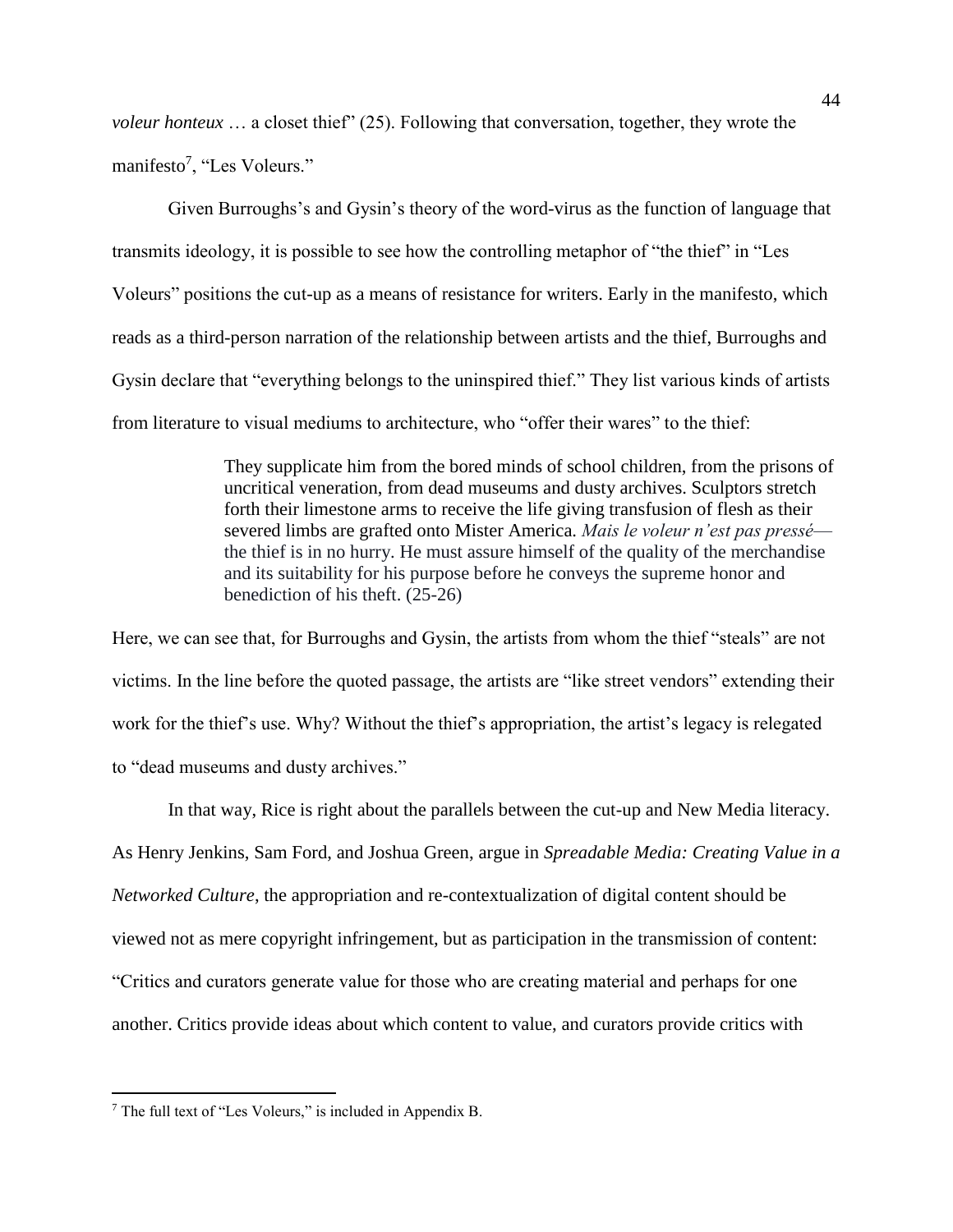easy access to the texts being examined" (157-158). Similarly, in "Les Voleurs," Burroughs and Gysin argue that appropriation is not simply theft for the sake of quick and easy work, and it is not for the sole benefit of the appropriator. Instead, the thief is a curator, selecting content worth stealing and saving that content from obscurity.

But the cut-up artist is not *only* a curator. As Burroughs and Gysin say in "Les Voleurs," the thief is "in no hurry" and "must assure himself of the quality of the merchandise and its suitability for his purpose before he conveys the supreme honor and benediction of his theft" (25-26). In other words, the thief is slow and meticulous in selecting content worth stealing. The artist whose work the cutter appropriates, before the cut-up, has been stuck in the "bored minds of school children" and the "prisons of uncritical veneration." That is, the artist's work has been read and appreciated for so long that it is read as a chore, or it is accepted for its greatness without question—much like the Gregory Corso's view of "soul poetry," (Beiles et al. 63). Rather than reading the text in that bored or uncritical way, the cutter is acting as both curator and critic.

By cutting up a text and using its fragments for a new composition, the cutter is engaging in a critical practice. In the cut-up method, there is no line between reader and writer, since to do one (write/cut/appropriate), one must do the other (read/select/assess). As Cran explains in "Everything is Permitted":

> Burroughs, in his attempts to eradicate passive reading, portrayed the written word as a dangerous virus. He turned to collage techniques because, as his cut-ups demonstrate, the method simultaneously assaults the reader or viewer, and extends to them an invitation to engage with the artwork or text's plastic and conceptual process, rather than merely to look or read in passivity. (Cran 305)

If the Word-virus is a model for how ideology spreads through language, and if passive reading is what allows that ideology to pass undetected, then the cut-up is a practice that urges readers to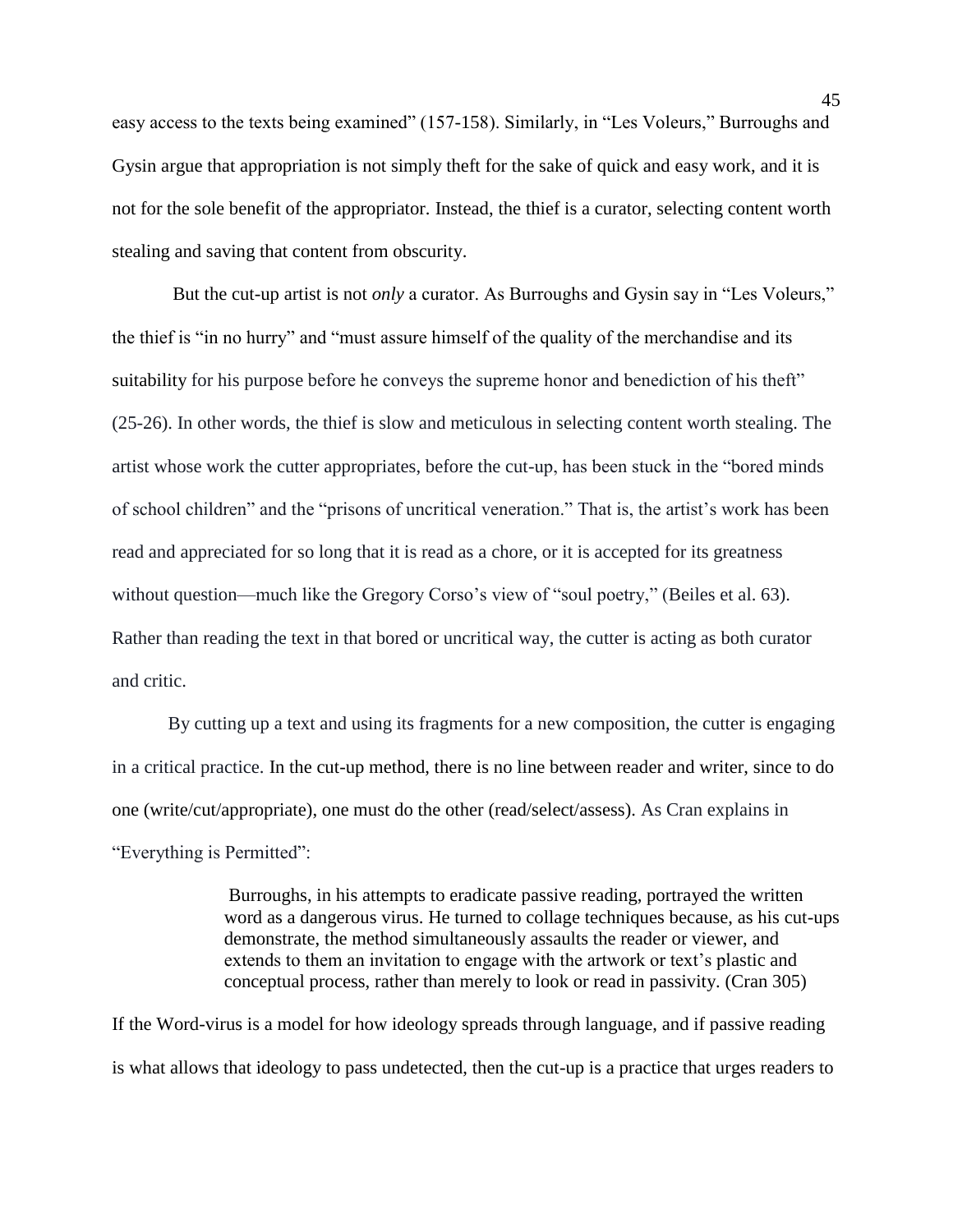actively engage with the texts they encounter as a way of identifying the virus of ideology—or, at least, recognizing that it exists. While words, on their own, are ideologically neutral, they contain a very particular ideology when strung together—the ideology of the author who put them into sentences, paragraphs, and entire texts. When grouped together, words lose their neutrality. In removing the word from its author-prescribed context, the reader-writer of the cutup is restoring the word's neutrality. The cut-up is the vaccine to the pathogen of ideology.

By echoing Althusser, Burroughs's and Gysin's word-virus is a theory that accounts for the divide between the individual and the social. Since the virus "has established itself so firmly as an accepted part of the human organism" ("Ten Years" 59), distinguishing between individual and social is, ultimately, futile. The virus—that is, ideology—has a hold on us long before we are born into it because it is inseparable from a language that has also existed prior to our individual existence. And, by arguing that the cutter, or "thief," is an active and critical role, an open-eyed curator of ideological messages, they pose the cut-up as a legitimate way to defend against—or, at least, recognize—that always-already ideological nature of language and of ourselves.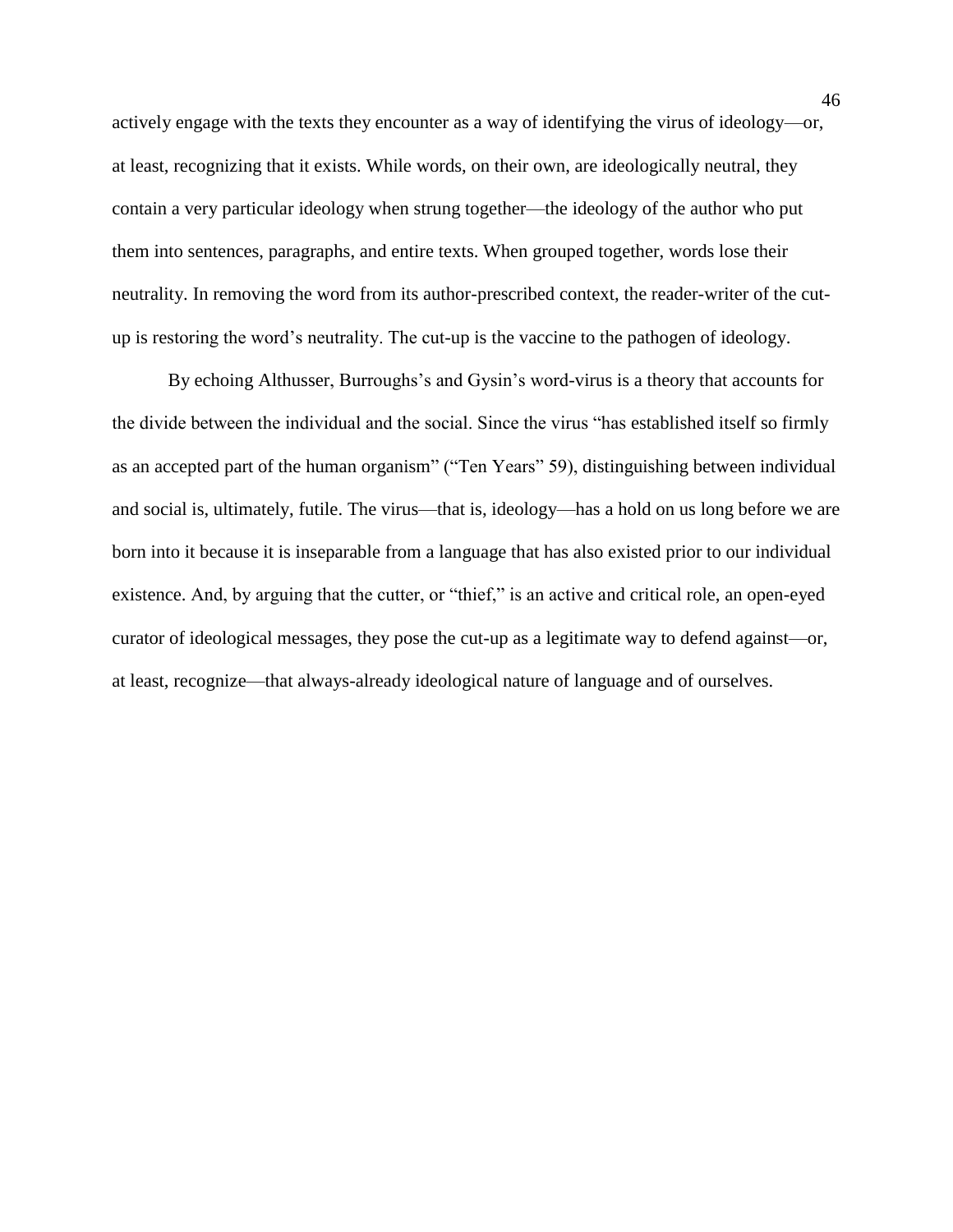#### **Chapter 3: The Virus in the Classroom**

What, if anything, then, can the word-virus/cut up project, tell us about the field of composition studies? As Rice argues, the cut-up helps us re-think what writing looks like and rethink the kinds of rhetorical moves we should ask our students to perform. In other words, the cut-up's offerings are practical. But, by considering the cut-up alongside the word-virus, however, Burroughs and Gysin can help us rethink other aspects of our field. Specifically, it can help us rethink ideology in our classrooms and we're just as susceptible to binary thought as our students, and how we can help students to reconcile their existence both individuals and social beings. In this chapter, I will look the recent history of composition studies and at the epistemological foundations of various—admittedly broad—pedagogies as a way of examining the binaries and ideologies contained within them.

Writing instruction—like all language use—is inherently ideological. Berlin argues as much in his various histories and taxonomies of the field. Cognitive school and currenttraditional rhetorics, in particular, function to support dominant culture, Berlin arg. Cognitive rhetoric does so by approaching writing as a problem-solving activity that "parallels the pursuit of self-evident and unquestioned profit-making goals in the corporate marketplace" and turns the primary goal of writing into the creation of "a commodified text" ("Rhetoric and Ideology" 673).

In *Writing Instruction in Nineteenth-Century American Colleges*, Berlin traces how current-traditional rhetoric became the dominant pedagogy English departments by the beginning of the twentieth century. Following the Civil War, American colleges began "moving increasingly toward commitment to serving all citizens of a society—not just an aristocratic elite—and toward an encouragement of learning and free inquiry" (58). More and more, colleges were being run by people outside the clergy, and with that shift came changes in curriculum. The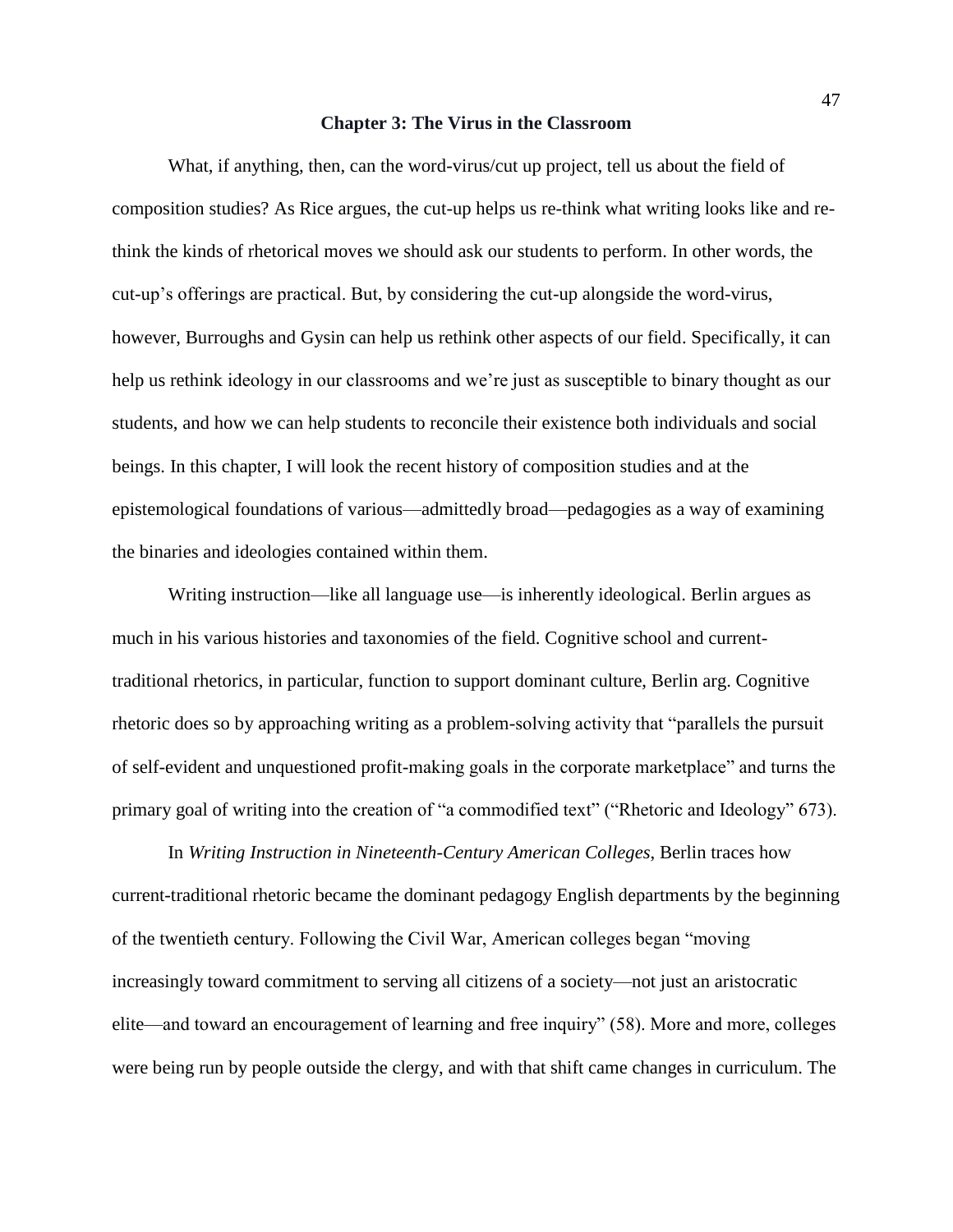new goal was "an education that prepared students for work in this life, not for rewards in the next" (58-59). To attract retain and attract new students, universities emphasized the practicality of their programs, a move that was meant to ensure that would "serve the middle class" and "become an agent of upward social mobility" (60).

In writing classrooms, that new focus meant a more business-oriented pedagogy. As a result of the increase in student enrollment, writing instructors were in need of a more efficient and manageable way to teach. Additionally, those new students and most everyone else involved in higher education sought a curriculum that would facilitate that upward mobility. As Berlin explains, "Most schools, both private and public, began to view themselves as serving the needs of business and industry. Citizens demanded it, students demanded it, and, most importantly, business leaders—the keepers of the funds—demanded it" (60). Since all of those parties agreed that writing skills were an important aspect to the professional success of students, writing courses were kept, in many cases, as the only required courses. At the same time, Berlin states, "The teaching of writing was, as always, a cost-inefficient system when compared with other under graduate courses" (60).

In response to the problem of a highly sought-after but expensive course, administrators at Harvard University convened a three person committee. The committee, who were from outside the university and who were not writing instructors themselves, would reach conclusions with far-reaching and long-lasting implications for English departments:

> Knowing nothing about writing instruction, the Committee members focused on the most obvious features they read, the errors in spelling grammar, usage, and even handwriting. They thus gave support to the view that has haunted writing classes ever since: learning to write is learning matters of superficial correctness. They encouraged a conception of the composing process that found its way into the textbooks of two of the most influential figures in composition instruction in the late nineteenth century. (61-62)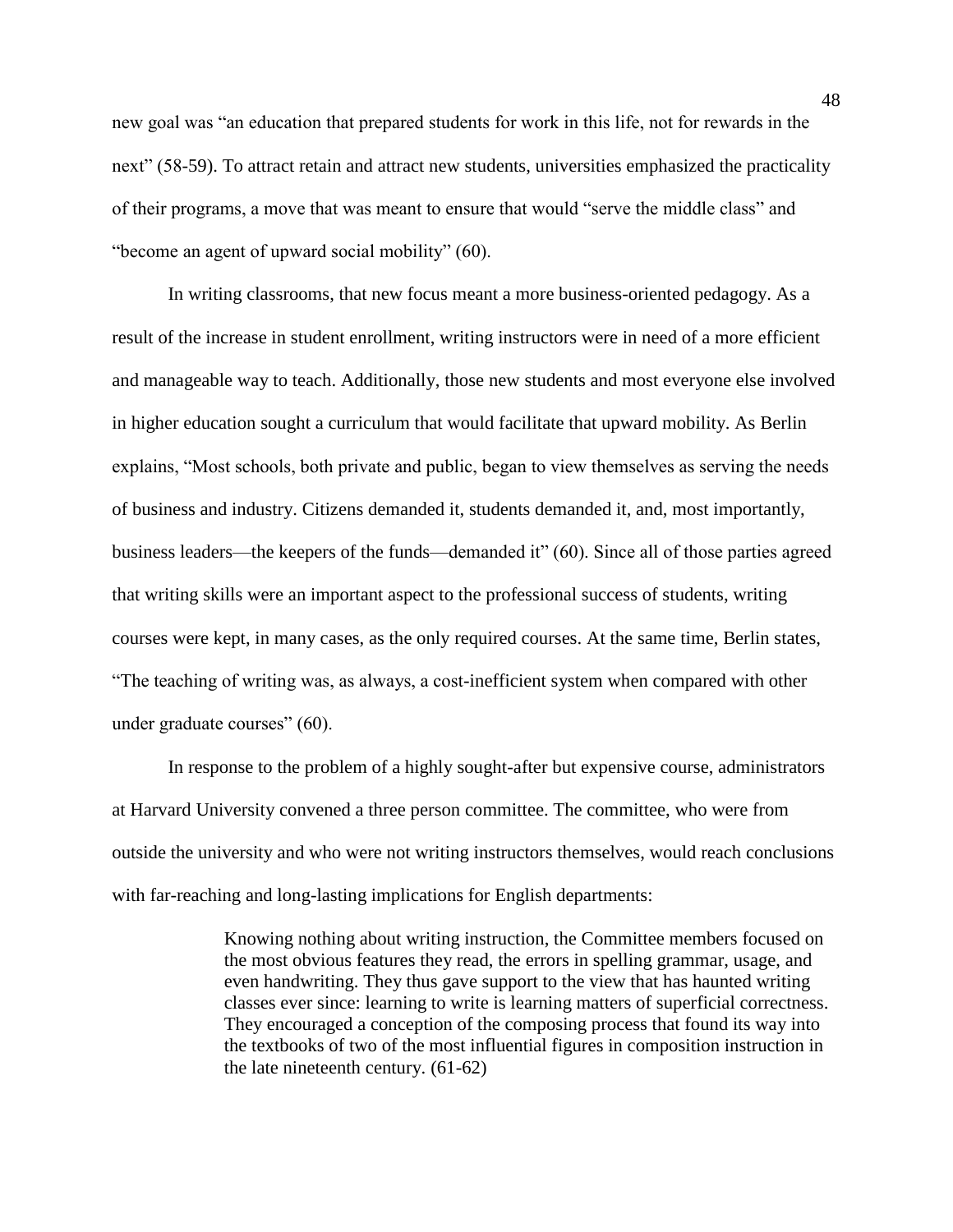Those "influential figures"—Adams Sherman Hill and Barret Wendell, in addition to John Franklin Genung—would become key current-traditionalist rhetoricians whose work would lead to what Berlin calls "the assembly line in education" (62).

Expressivism, Berlin argues, positions itself as opposed to dominant ideology. In that way, expressivism and social-epistemic are, essentially, on the same "side." For Berlin, the problem with expressivism is a matter of focus. Because of expressivism's focus on the individual—as opposed to focus on ideology and on the social aspects of writng—any potential for resistance is fragmented and therefore non-threatening. Worse, expressionistic rhetoric is "easily co-opted by the very capitalist forces it opposes" (677). By his own admission, socialepistemic rhetoric—the pedagogical approach Berlin advocates—is ideological. It is "selfcritical" (682) of that fact, however, and is therefore better able to counteract the unavoidable presence of ideology. While no pedagogy can never fully counteract the presence of ideology, the emphasis on awareness and critical reflection in social-epistemic rhetoric means that ideology is less able to pass through the classroom unnoticed.

Similarly, self-criticism is a central component to Burroughs's and Gysin's word-virus and cut-up. Time and again, Burroughs and Gysin tell their reader how to compose a cut-up, urging that reader to try it first on "this page" (Burroughs and Gysin 31). That is, Burroughs and Gysin invite readers to "cut up" the very text that teaches them to make a cut-up. By asking readers to essentially destroy their text, Burroughs and Gysin do not position themselves as above ideology. Instead, they out themselves as ideological beings and subjects engaged in power relations. As such, Burroughs and Gysin open themselves to the same resistance they offer others. While the cut-up is an artistic genre that puts the individual at the center of the project (as explored in Chapter 2) and, in that way resembles expressivist rhetoric, when considered in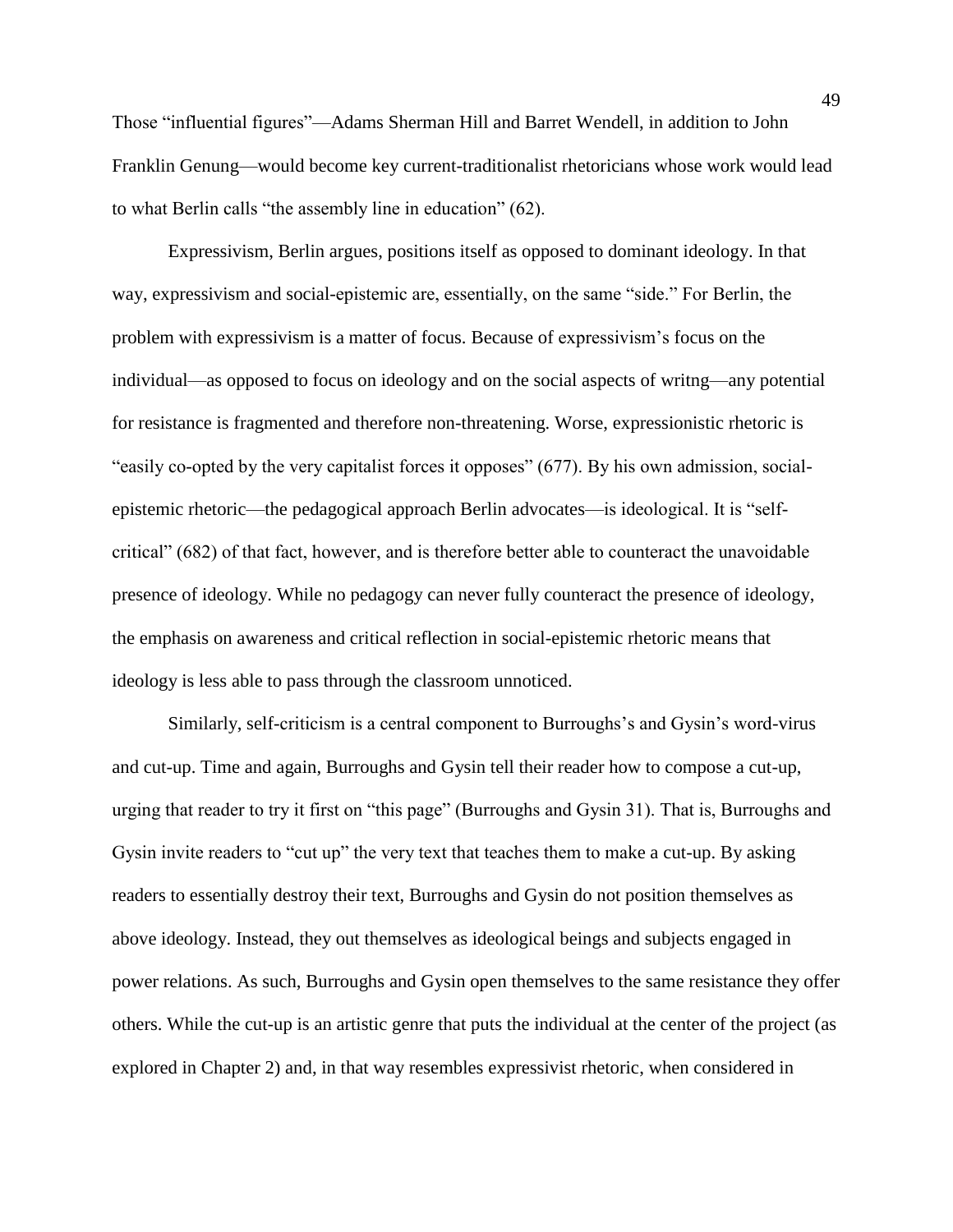conjunction with the word-virus, the cut-up keeps ideology in its crosshairs and emphasizes critical reflection like social-epistemic.

### **Composition Studies in the Twenty-First Century**

Much like Rice characterizes the years surrounding the 1963 CCCC convention as a field-defining moment in composition studies, I want to argue that the first decade of the twentyfirst century was equally significant. The post-World War II milieu that spawned both the cut-up and composition studies' coming-of-age has much in common with the disciplinary identity crisis that started a little over decade ago and that, arguably, hasn't yet ended. And much like the cut-up project of Burroughs and Gysin is as much a part of its zeitgeist as it was a commentary on it, *The Rhetoric of Cool* is emblematic paradigmatic changes within composition studies.

One of Rice's stated purposes in *The Rhetoric of Cool* is to "[undermine] the accepted history (and thus the consequences of that history)" of composition studies and "to disrupt composition's commonplace assumptions regarding cultural studies, technology, and writing, how they fit into a given curriculum, and how they mesh with one another" (18). Rice is particularly interested in the field's approach to electronic writing—which he finds lacking in the early 2000s—and places the blame on "the absence in the 1963 [grand] narrative of any significant mentioning of a change in how writers interact with a respond to cultural or technological moments" (21). By drawing on figures like Burroughs and McLuhuan, Rice poses an alternative disciplinary history—one that frames composition studies as always-already technological and, therefore, poised to meet the demands of twenty-first century life and culture.

In the same decade that Rice theorized "cool" writing as a way to navigate the shift from composition's focus on ink-and-paper texts to broader conceptions of what constitutes "writing" (and how to teach it), other scholars engaged in similar projects, rewriting the field's history and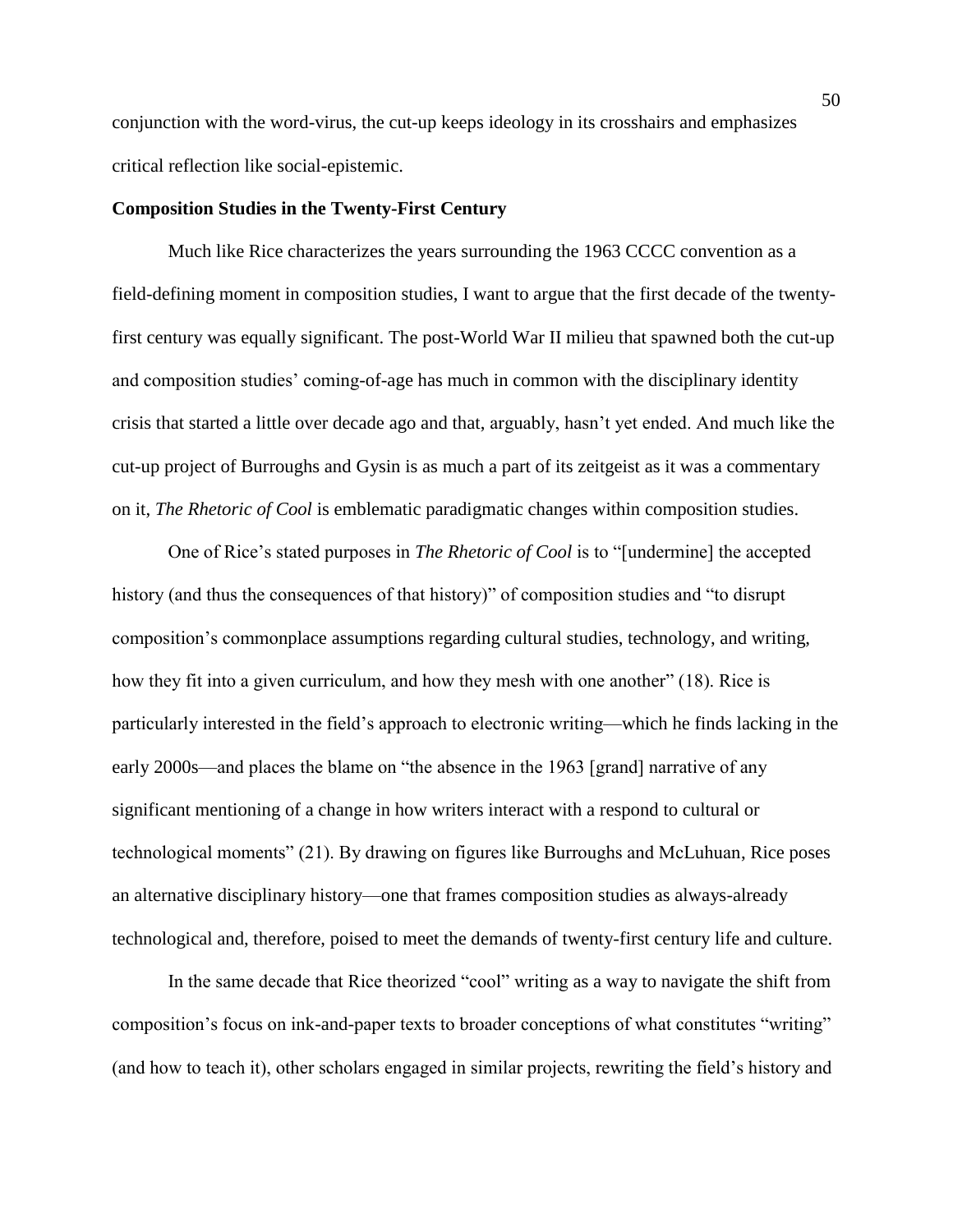even challenging its reason to exist in the future. One particular point of contention for many of these authors was the idea that knowledge is socially constructed—or, at least, that the composition pedagogies and classroom practices should be grounded in social constructivist theories.

One such work is David W. Smit's *The End of Composition Studies*, published in 2004 three years before *The Rhetoric of Cool*. Although Smit admits that the book's title is "designed to be provocative," it only slightly exaggerates Smit's actual argument (1). What the author proposes for the field is a restructuring of curricular objectives and practices at both the undergraduate and graduate levels:

> If all writing at some level, even literature traditionally understood, is always the writing of particular genres in particular contexts, if writing always involves particular discipline-, domain-, and context-specific knowledge, if writing teachers have to know not just about writing in general but about how to write particular genres in particular contexts, then it is not at all clear in what sense or in what degree composition studies can be a field with a form of expertise separate or distinct from the expertise inherent in being a member of particular discourse communities with their own unique forms of knowledge a their own distinctive discourse practices. (202)

Smit's solution to the problem writing teachers with no particular expertise, to writing classrooms with no designated subject matter, is to eliminate the writing classroom as we now know it.

In Smit's plan for twenty-first century composition pedagogy, all writing instruction would be based on a Writing in the Disciplines model. Undergraduate lowerclassmen would learn "the genres, patterns of reasoning and kinds of evidence" appropriate for their chosen discourse community, while upperclassmen would be taught "advanced courses in the discourse practices of their disciplines and the public forms associated with them" (209). These changes would be even more profound at the graduate and professoriate levels. Since they would be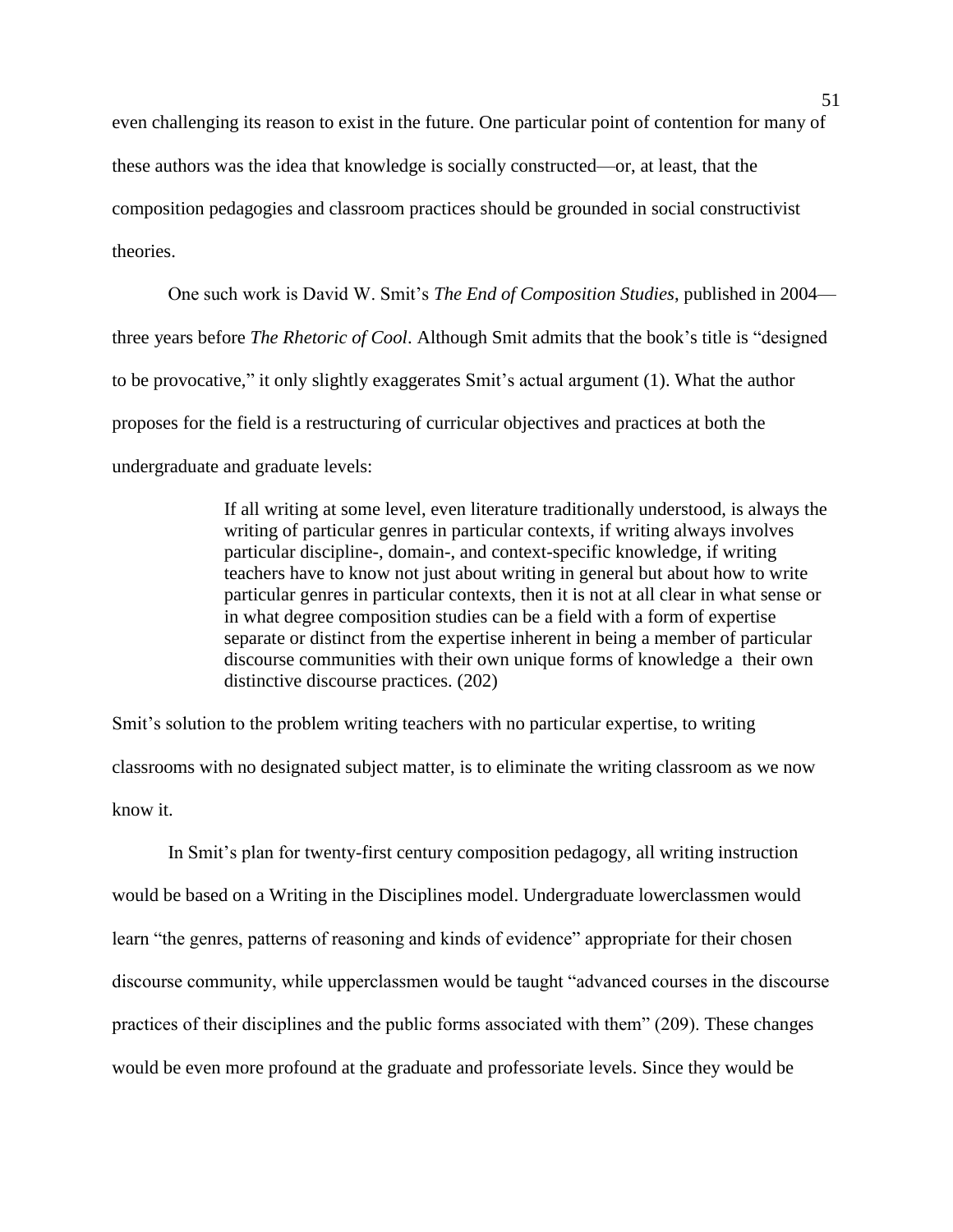expected to teach students specific discursive conventions, all "tenure-track faculty in composition…will have dual-degrees in both composition studies and other disciplines" (205).

Since the stated purpose of Smit's plan is to "justify writing instruction entirely on the grounds of its social and economic utility" (208), it is not at all surprising that the compositionists with whom he disagrees most starkly are social constructivists. In particular, he takes issue with Marilyn Cooper and Michael Holzman, whose views he calls "quite problematic" (78), and with Berlin, whose "ideology of social-epistemic rhetoric" is "a matter of some dispute" (79):

> Theories of writing as social practice are opaque, first of all, because they suggest that we learn to write the way we do through a process of socialization, by internalizing certain aspects of our environment…[but] are notoriously unclear about what these environmental influences are…[and] they do not adequately account for how people learn from environmental influences. (81)

Additionally, Smit challenges the way Berlin proposes to teach writing. Citing a heuristic outlined in one of Berlin's articles, Smit admits that Berlin's students are likely to leave the classroom better able to think about and analyze the texts they encounter there, he questions whether Berlin's teachings taught them what "to *do* with writing" (113; emphasis in original).

Smit's work is far from the only text from last decade to take issue with the socialepistemic pedagogy. Another book that has much in common with *The Rhetoric of Cool*—in tone and in its characterization of problems in the framing of disciplinary history— is Byron Hawk's *A Counter-History of Composition: Toward Methodologies of Complexity*. Hawk, whose book was published in the same year as Rice's, takes issue with Berlin and social-epistemic rhetoric in both theory and practice: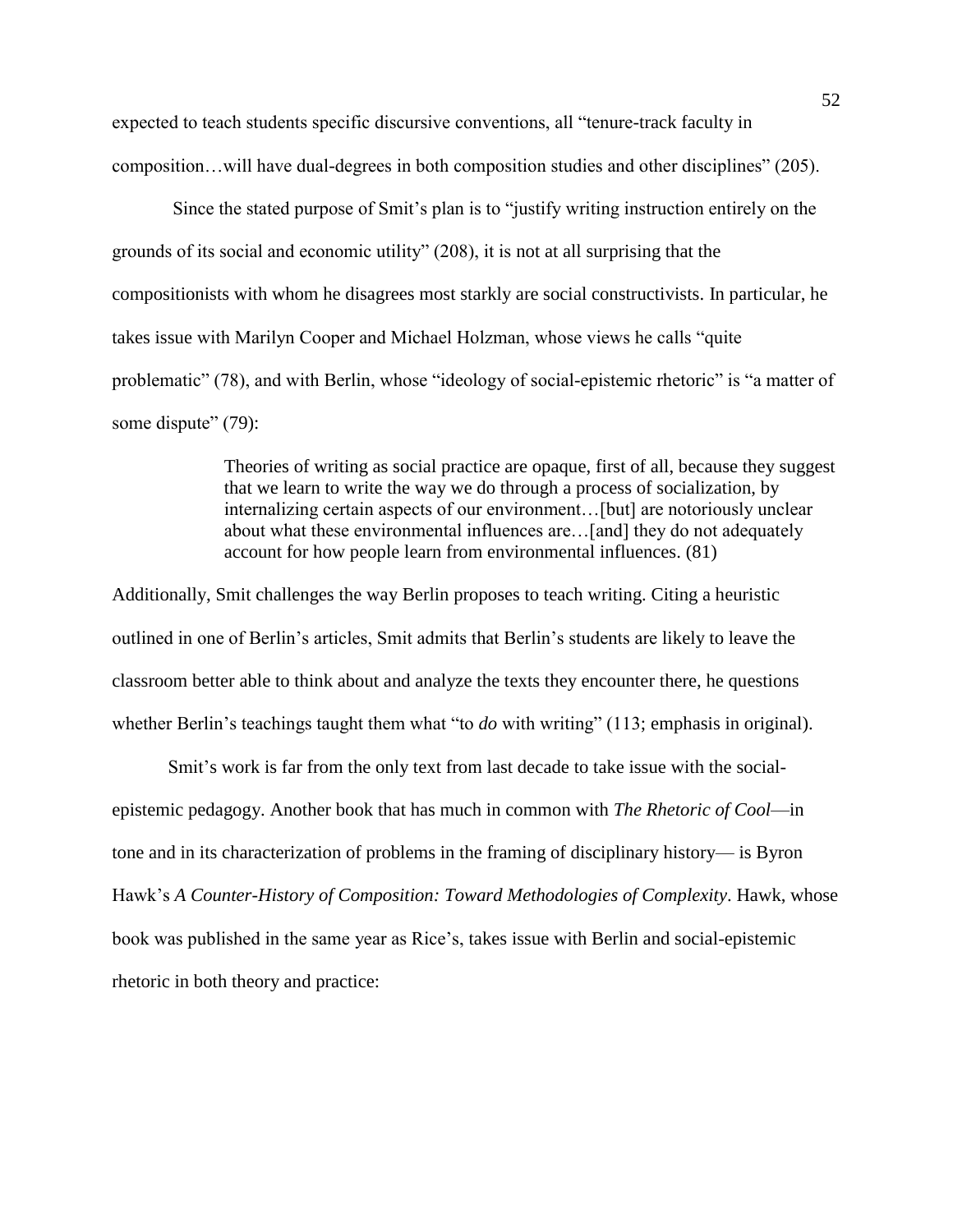Basing social-epistemic rhetoric on a socialist ideology, Berlin wants to replace current-traditional and expressivist pedagogies with a heuristics that focuses on enlightening students and bringing them out of consciousness…. Here Berlin exposes his desire to interpellate students into his own ideology. He wants to replace narratives of cynicism with narratives with narratives that position the students to *believe* they can change the world. However, his blanket belief in consciousness over history creates problems. Berlin has yet to explain how this change is possible. (79)

Hawk's comments on Berlin and social-epistemic are part of a larger critique on heuristic-based pedagogies, or perhaps more accurately, scholarship that frames writing instruction as either heuristic-based (and teachable) or chance-based (and unteachable). The problem, for Hawk, is that the binary excludes vitalism as teachable. To salvage vitalism from the critics, Hawk seeks to "disconnect vitalism from its placement with romanticism and expressivism and examine its relevance to contemporary pedagogies of invention" (4). In so doing, as the title suggests, he hopes to pave way for "a new paradigm built around complexity" that would resist "the opposition between expressivism and social-epistemic rhetoric … social and personal" (7). Like Rice, Hawk points to a shifting wind in composition studies and to a disciplinary need to revisit its own history. And, like, Smit, he prompts us to be ever-critical, even when it comes to critical pedagogies.

# **"i" Instead of "I"—How I Minimized the Self in My Students' Writing**

If there is one thing I enjoy about grading papers from my first-year composition class, it is that grading often provides some much-needed relief from working on this thesis. But, as the final semester in my current program draws to a close, and as the deadline for this culminating project inches closer, I'm starting to realize that those two things—that is, my teaching and my research—are never truly distinct from each other. Not only do they inform each other, but more and more I'm starting to realize that they *must* inform each other.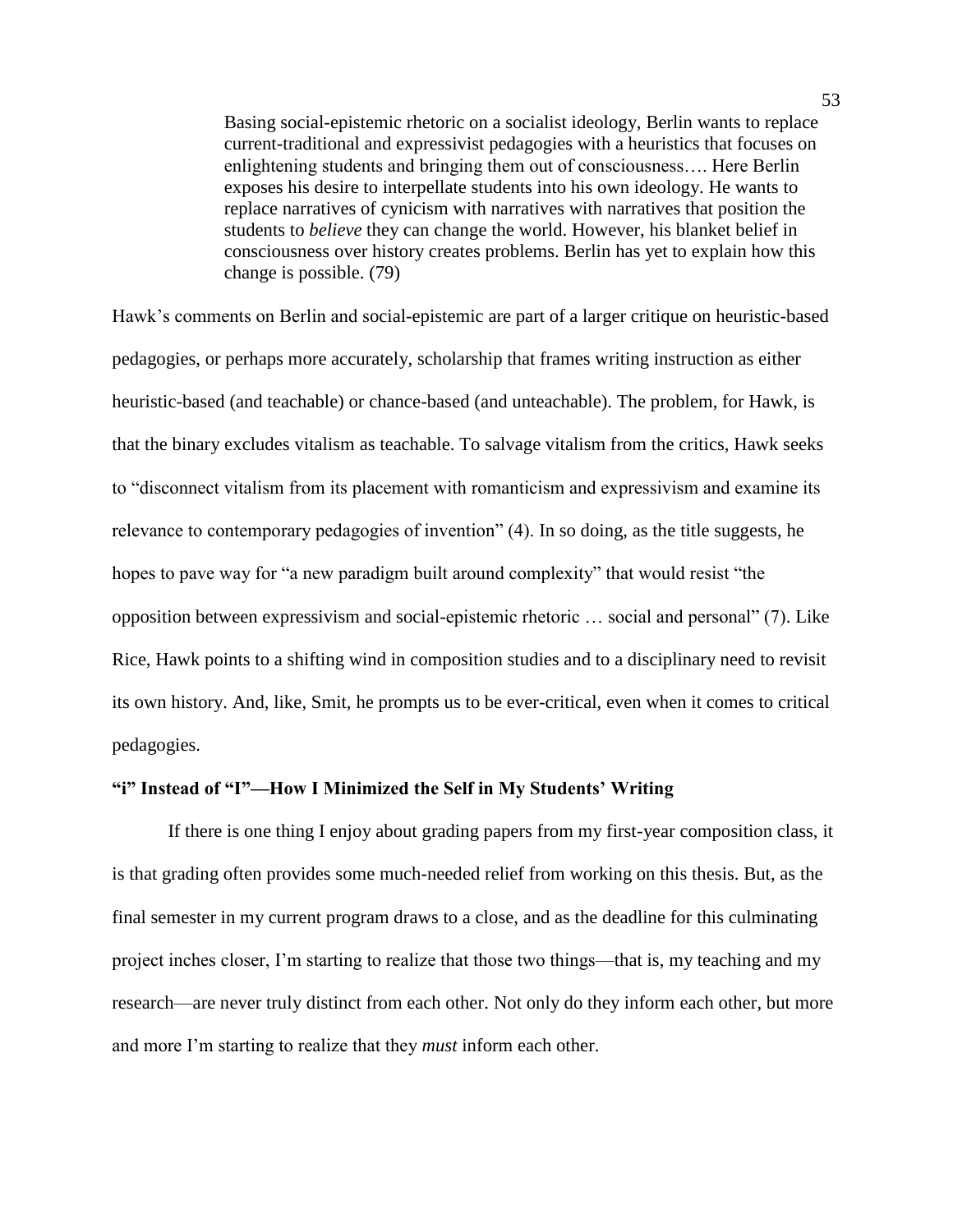This morning, as I prepare for a weekly meeting with my thesis advisor, I'm clicking my computer's mouse back and forth between my thesis file and a half-dozen final papers I've yet to return to my students. And, if I'm being honest with myself, the latter (and probably the former) are not very good. The arguments are poorly conceived and lacking in support, and the writing itself is sloppy.

I am only being slightly hyperbolic when I say that after *every* sentence I read, I find myself asking, so what? Who cares? (And that is more than a little coincidental, considering that I know my thesis advisor will be asking me the same question a few hours from now). Some of the responsibility for these papers rests on the shoulders of the writers themselves. After all, much of the problem in the papers at-issue here could have been fixed by simply reading the assignment sheet. But I'd be dishonest with myself if I didn't admit that I'm even more responsible—that a large part of any blame for my students' papers belongs to me.

Before my first day teaching, I assumed that part of my job would be ego-management that most of my students would enter the classroom thinking they were better writers than they really were. This was, after all, their "thirteenth year of English" (Heiman 109). And, to be sure, there was some of that sentiment. Over time, however, I became most frustrated, not with the students whose apathy came from over-confidence, but with the students who gave up on their own abilities before I even had a chance to help them. These were students who just "knew" they were bad writers—students who, before ever stepping foot in a college classroom, had become convinced that writing ability was an innate talent, something a person either had or didn't have.

As I progressed through my own coursework, I began to understand where my students' attitudes about writing may have come from. I was frustrated with my students, but even more so with the cultural views on literacy and literacy education—with the culture of red ink and snarky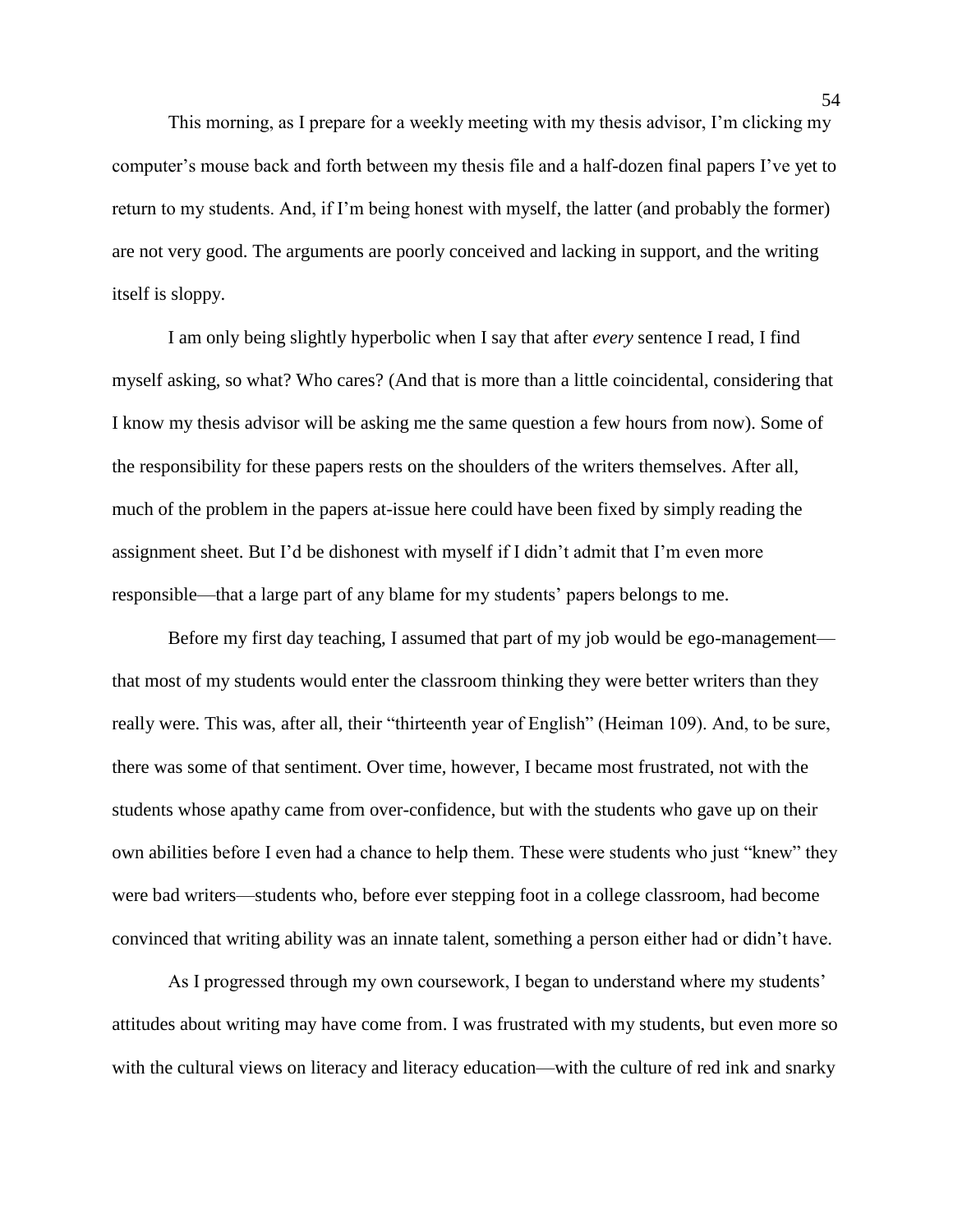marginal comments. It went beyond high schools and into my own personal life. Every once in a while, well-meaning family members would post grammar memes to my Facebook page. These family members thought they were making a joke that I, the designated English nerd of the family, would appreciate. All I wanted to do, however, was scream at the person who created the meme in the first place: "How dare you shame my students for comma splices! You know what they meant to say, and anyway, you're probably terrible at math like I am, so consider it even!"

My mind began to develop a caricaturized mash-up, an imagined English department Big Other: a knuckle-rapping, elbow patch wearing current-traditionalist who bled red ink and fueled himself with the rage that only the wrong "to/too/two" can induce. At the same time, I started to engage with an idea that would become the basis of this project: the word-virus. The virus, as I understood it then and still think of it now, was a way of accounting for how ideology seeps into—and is reproduced by— language use. At the time, the concept of ideology was pure abstraction. I could see examples of it at work and in the news, and I had an idea that it was at work in the composition classroom, but I had a hard time showing precisely how it affected and manifested in—student writing. The one example that felt concrete—therefore, latched onto—was the ideology of proper English.

In what I now recognize as a knee-jerk reaction, I emphasized the wrong things. I now cringe when I think of how clichéd I became in my overcorrections: "I don't care about grammar and spelling, I care about your ideas," I repeatedly told them. That, of course, is true—to an extent. I've always been more concerned with what my students are saying than I am in how they go about saying it. I wanted them to tackle important issues, controversial issues, issues that would make power uncomfortable. I was trying teach—in a naïve, haphazard sort of way—with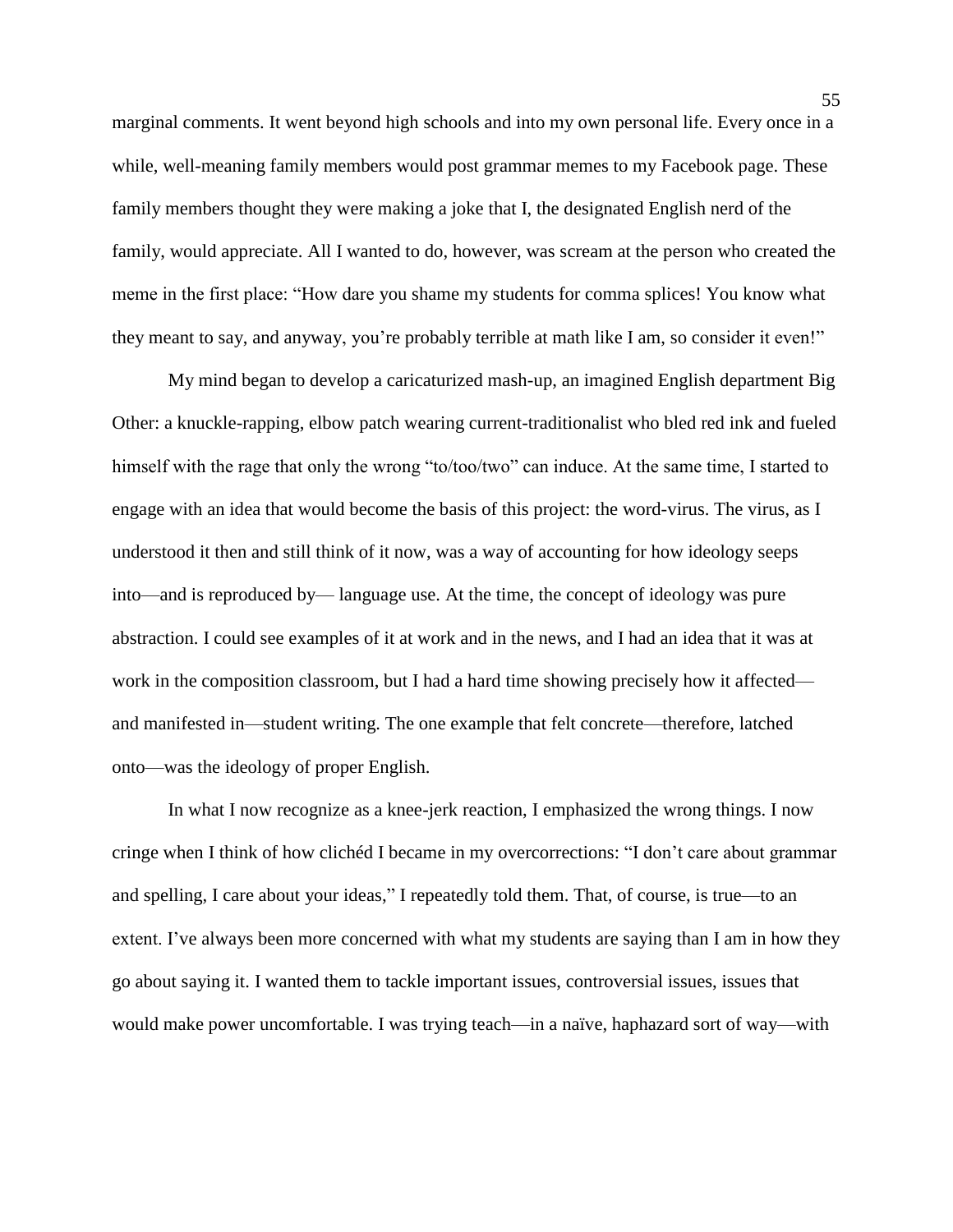a Berlinian social-epistemic approach. In doing so, I became exactly the kind of teacher Berlin's critics warned against.

What kind of writing teacher explicitly says—in a *thesis,* no less—that he doesn't care about *how* students are saying what they're saying? Isn't that what the writing instruction is helping students find a voice with which they can most effectively communicate, express themselves, and argue for change?

In the last chapter of *The End of Composition Studies*, Smit echoes his earlier critique of Berlin, this time pointing out how similar pedagogies often fall flat in the classroom:

> Many critics have pointed out that those who promote critical pedagogy and cultural critique in writing classes teach a very narrow range of writing… It is writing designed to help students learn various theoretical frameworks and forms of analysis; it is writing designed to promote strategies for thinking "metacognitively" about such matters as race, class, gender, and power; it is writing designed to help students ponder and reflect on their own positions on these issues. These are perfectly legitimate goals for a writing pedagogy, but *they are very generic and generally do not give students sufficient context* to truly ponder the implications of their positions. (207; emphasis mine)

I would not go so far as to say Smit's statement is true for all writing instructors who teach writing that way, or even that it's true for most of the time. As I grade these papers, however, I realize that, at least in my case, Smit is right.

By emphasizing how little I cared about things like grammar, I failed to give them "sufficient context." I failed to help them understand that *they* themselves are part of the context of any subject they write about; that *who* they are and *what* they say are inextricably linked with *how* they say it.

Sure, the grammar for grammar's sake mentality still gets under my skin, and I'll forever be aggravated when I see an argument on social media and one commenter dismisses another's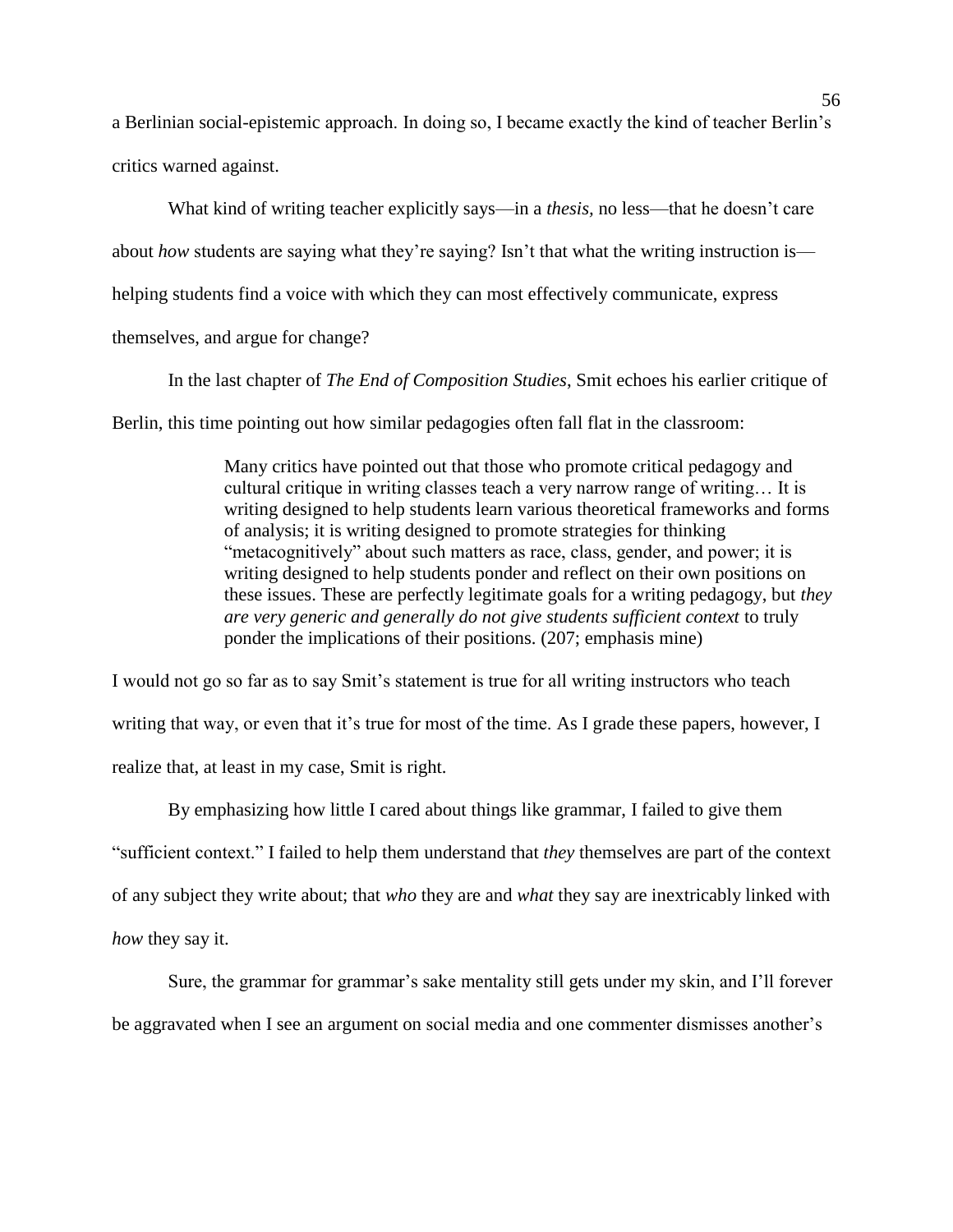argument because the latter used "their" instead of "there." But, my students' grammar mistakes felt different. In fact, they didn't feel like mistakes at all.

The "mistake" I'm most bothered by is the repeated uses of "i" when what should have been written was "I." These are first-year college students, not first-graders. Admittedly, this occurred in only two students' papers, but those two students are native speaking, neurotypical (as far as I know) students whose previous papers were free of similar missteps. As far as I can tell, there is really no excuse. Actually, there might be—for them—but not for me. The mistake, I think, is symbolic of how my current pedagogy has failed.

A mistake as simple as using "i" instead of "I" when writing in the first-person is not an example of not knowing about or not understanding a particular writing convention. What it signifies—to me, at least, in this moment and context—is a lack of care for the writing itself. What I realize now is that *I'm* to blame for that lack of care, at least in part. When I reacted against current-traditionalist values that perceived as equating grammar with intelligence, and "proper English" with "having something important to say," I excluded the possibility that grammar and proper English can also represent a *personal* investment in the writing in which it appears. To borrow from Burke, I had unintentionally set up a kind of terministic screen and "direct[ed] the attention into some channels rather than others" ("Terministic Screens" 1340).

By repeatedly de-emphasizing grammar, I encouraged recklessness. Process writing might be a debated topic in composition, but at least it encourages students to read and re-read their writing up until the moment they turn it in to their instructors. When I removed the need for students to check their spelling, their use of commas, and so forth, I also removed any incentive for them to engage repeatedly with their work. I made the "I" in my students' writing smaller, and in turn, they did the same.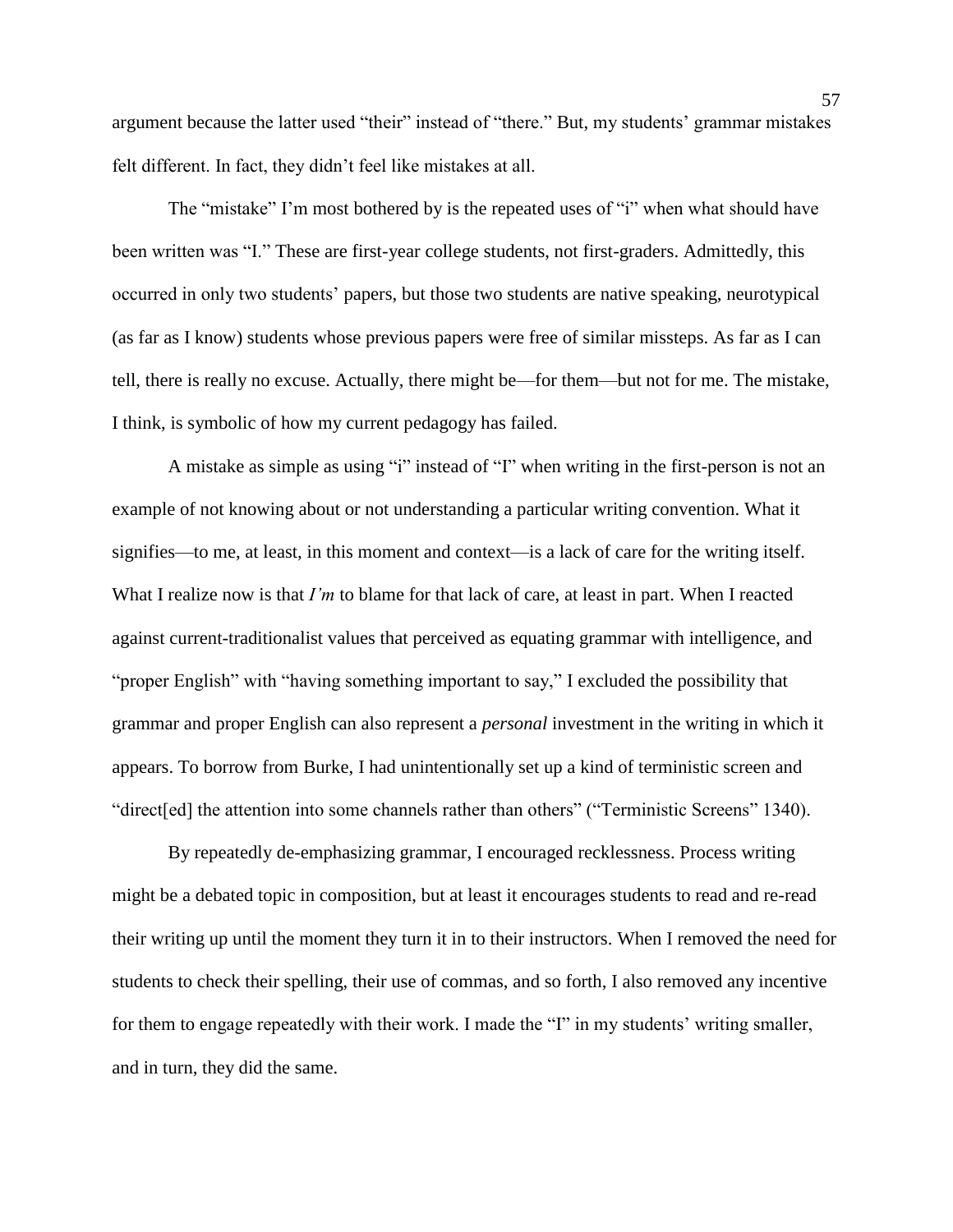#### **Chapter 4: Cutting up Composition**

In *A Counter-History of Composition*, Byron Hawk calls attention to the tendency of composition scholars to discard old theories and practices as a way of carving out new disciplinary identities. As he explains it, "The situational need to delineate a territory for rhetoric and composition (to define a *them* to exclude and an *us* to identify with) fed into a narrative of retreat and return" (14). In my own teaching, I had repeated that narrative. In my haste to *retreat* from current-traditional rhetoric to social-epistemic rhetoric, I removed from my classroom a key part of expressivist-based pedagogy: the self.

I had consigned both current-traditionalism and expressivism to what Lizbeth Bryant, quoting James J. Sosnoski, refers to as the "theory junkyard" (Bryant 5). It's a dangerous practice, and one that composition has a bad habit of engaging in:

> [I]f we stay with the theory junkyard, we trash many theories that explain how, why, when, and where writing happens. Each of the expressive, cognitive, and social-epistemic rhetorics, as well as Thomas Kent's theory of hermeneutic guessing that moved us into the post process movement, explains just one aspect of producing texts. The theories build to give us more insight into what humans do as they compose and what teachers do to build writers. (5).

Bryant's remarks appear in her preface to *Critical Expressivism: Theory and Practice in the Composition Classroom*. Like Hawk and Smit, many of the writers in *Critical Expressivism* use Berlin and social-epistemic rhetoric as a starting point for their reappropriation of expressivism from its critics. In "'Personal Writing' and 'Expressivism' as Problematic Terms," for instance, Peter Elbow takes issue with Berlin for "call [ing] me a poster boy for expressivism in the 1980s" (23). Elbow says he was "hurt and angry" at Berlin's misreading of his work, and adding that "Berlin's characterization of expressivism was harmful for the field" (27). What Elbow—and other scholars who argued for an injection of the personal into academic writing—were *really* interested in, he says, was "helping people take more authority over themselves as writers by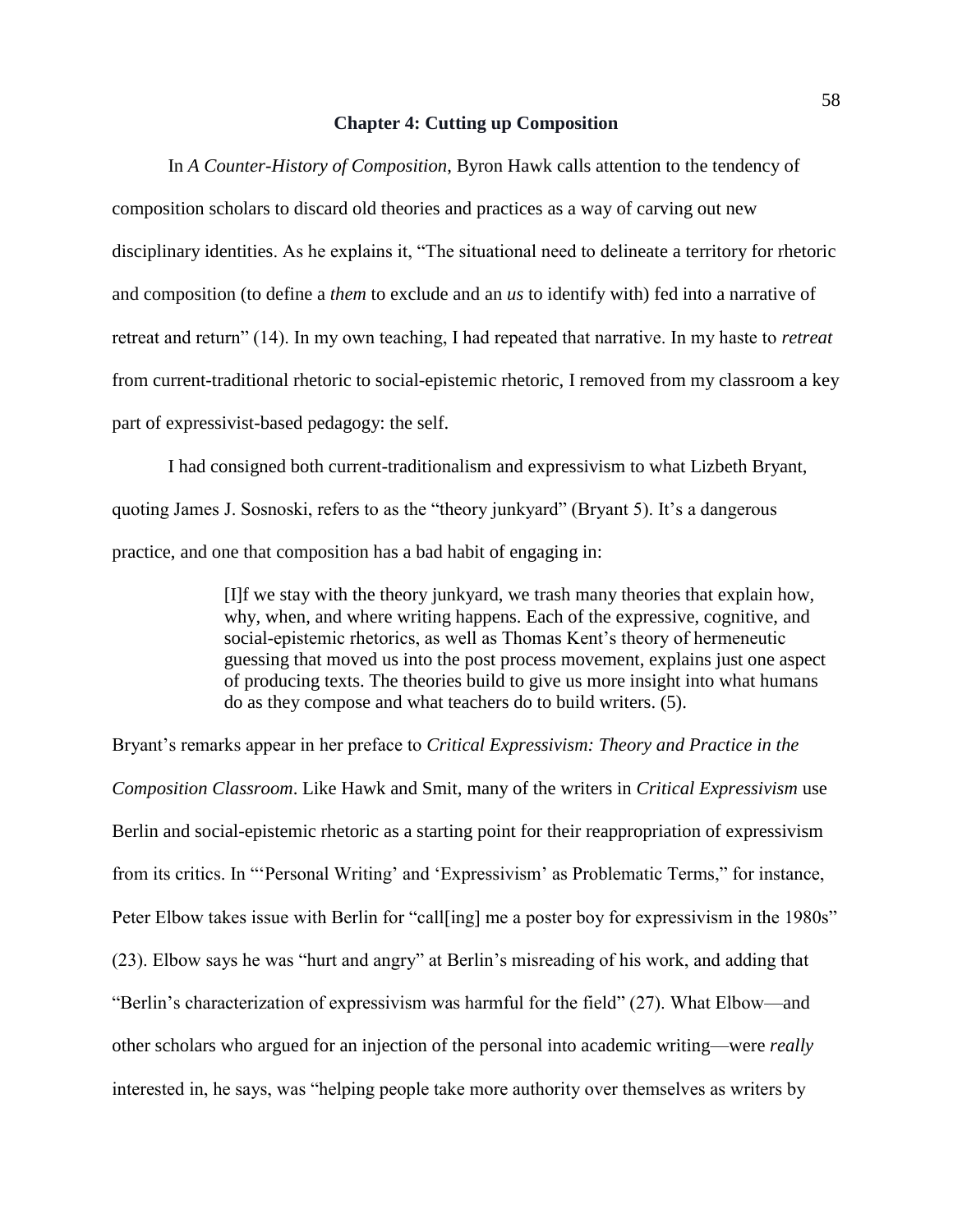writing more from the self—but not necessarily about the self" (30). Ultimately, Elbow admits, the term "expressivism" has been too-well "infected by narrow and usually perjorative connotations" and may impossible rescue (30), but other writers in *Critical Expressivism* are not so sure.

While she, too, uses Berlin as a springboard (in the very first sentence, no less), Patricia Webb Boyd is clear that social-epistemic rhetoric and critical expressivism are not as opposed as theorists on both sides sometimes make it out to be. In "Communication as Social Action: Critical Expressivist Pedagogies in the Writing Classroom," Webb Boyd argues that critical expressivism helps students achieve the aims of social-epistemic rhetoric:

> Too often students see discussions and writing as empty practices that have no ability to change social situations. Critical expressivist practices can help us challenge these views of communication. Instead of seeing communication as empty exercises or tools to only analyze social texts rather than change society, students can learn to see writing—and social discussions—as social action—i.e., a way of being an agent in public discourses. When students realize their words matter and can have an impact on social action (and can even be social action), then they become more aware of how important it is to take responsibility for their words and the work those words do in the communities and the lives of people. (108)

For critical expressivists, students can only use their writing to enact change if they are first able

to locate themselves within the structures that insure that reproduction of social conditions. In

short, the self must be at the center—or, at least, acknowledged as a part—of the social.

For his part, Berlin seems to agree that the overall objectives of the two pedagogies are in

agreement. In "Rhetoric and Ideology in the Writing Class," Berlin writes:

Most proponents of expressionistic rhetoric during the sixties and seventies were unsparingly critical of the dominant social, political, and cultural practices of the time. The most extreme of these critics demanded that the writing classroom work explicitly toward liberating students from the shackles of a corrupt society. (675) And in *Rhetoric and Reality*, Berlin doesn't seem nearly as disparaging about expressivists in

general, and Elbow in particular, as Elbow seems to think he is. Berlin calls Elbow's *Writing*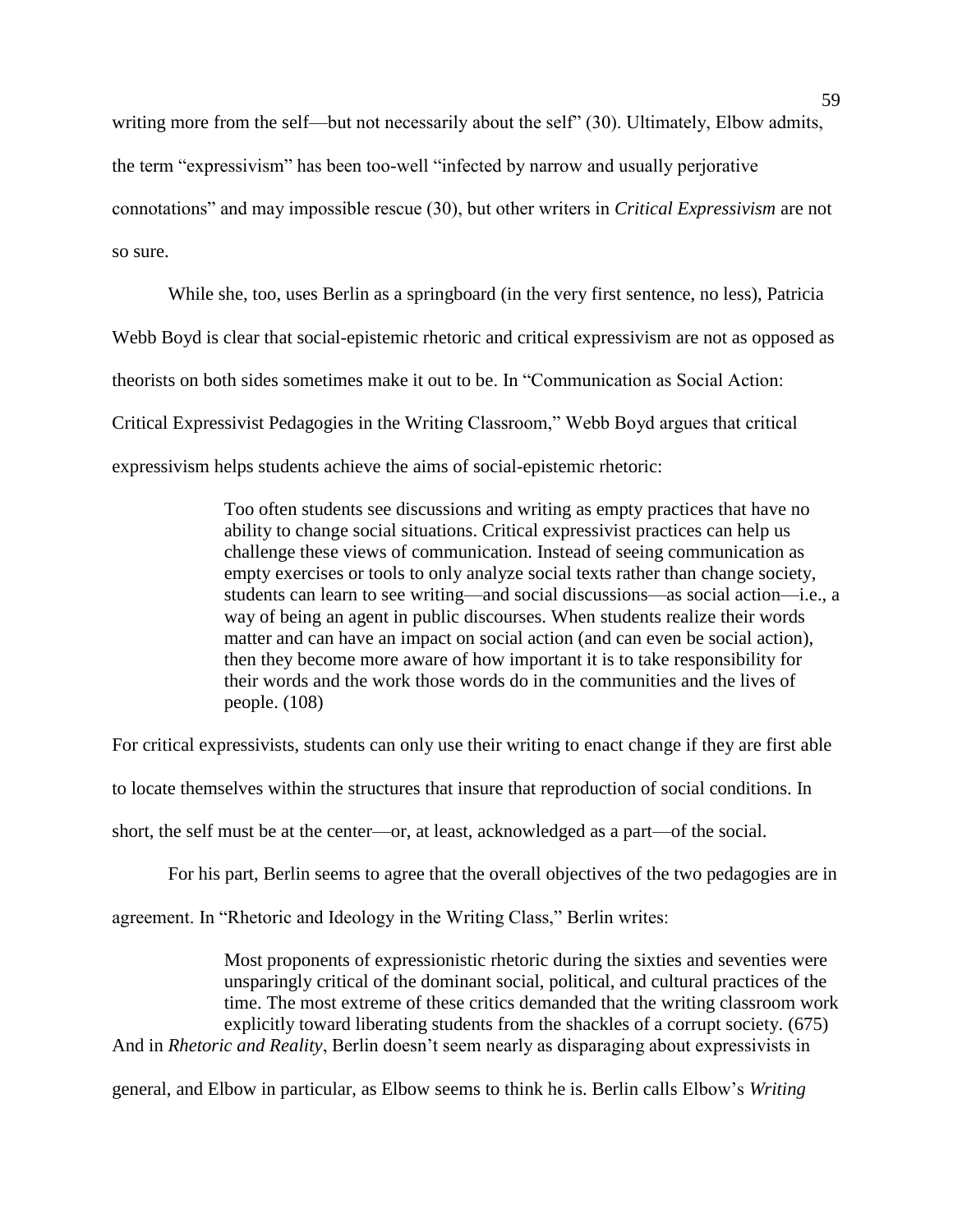*without Teachers* "one of the most articulate and pedagogically resourceful of the expressionistic textbooks" (153). And Berlin doesn't say that expressivism *can't* be epistemic, only that it hasn't yet. In fact, in his breakdown of expressivist rhetoric, he acknowledges that there are "varieties," including a "few that are close… to epistemic rhetoric" (145-6). Berlin may have found expressivism problematic in practice—at least, in the ways it had been put into practice so far but he seemed to respect the anti-authoritarian values at its core and remained open to the possibility that expressivist pedagogy *could* offer something useful for student writers.

By asking students to situate themselves within the larger social contexts in which they write, critical expressivists hope to help student writers find better positions from which to critique those contexts. It is a pedagogy that makes room for the rhetorical, the poetic (as in Coleridge), the artistic (as in Surrealism), the social (as in Berlin), and the personal (as in Elbow). In other words, critical expressivism attempts to break down the binaries at work in the field of composition studies. What Burroughs's and Gysin's word-virus and cut-up show is that those binaries were an illusion from the start. When Burroughs argues that "all writing is in fact cut ups" (Burroughs and Gysin 29), he is commenting on the always-already ideological/social/personal/artistic/rhetorical aspects of *all* composition.

### **A Pedagogy of the Cut-Up**

On its own, the cut-up is an artistic project. With the exception of Corso, who abandoned the project almost immediately, none of its creators called it "poetry," but that is nevertheless the literary genre with which the *Minutes to Go*-era cut-up best fits. When considered in tandem with Burroughs' and Gysin's metatextual commentaries on the Word-virus, however, the cut-up becomes something else. It may be art, but it is art that is undeniably dialogic in the Bakhtinian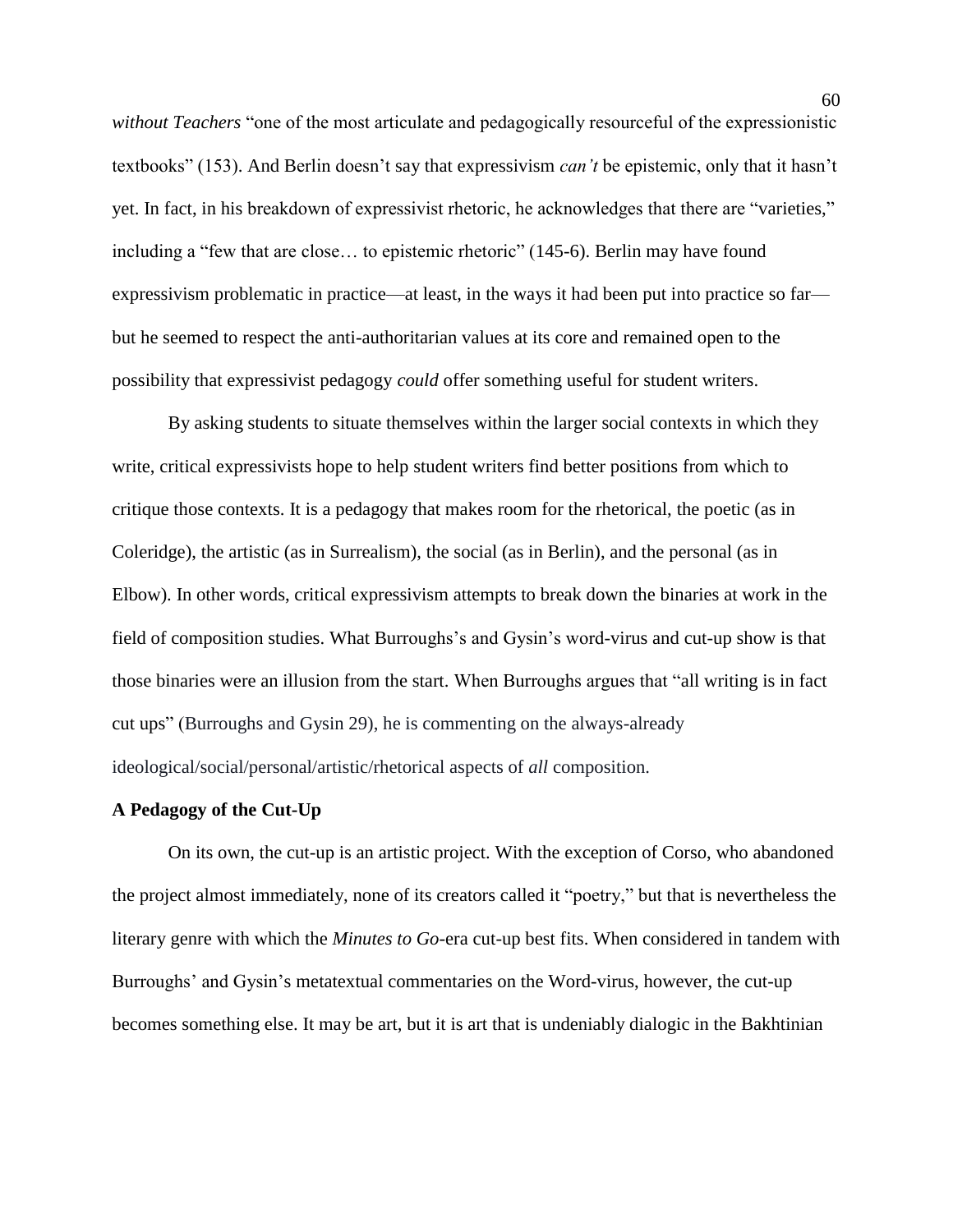sense, with individual words and phrases that constantly point elsewhere. It's an unavoidable feature in a genre based on the appropriation of those outside sources.

It is by that very principle—the fact that the cut-up as an artistic genre is inherently and explicitly multivocal—that the method performs a rhetoric that is equally individual and social. By inverting and subverting the literary and artistic movements from which it descends (Romantic, surrealist, modernist), the cut-up anticipates and responds epistemological distinctions between to expressivist and social-epistemic rhetorics.

One of Berlin's primary critiques of expressivism, one of the reasons it approaches but never quite becomes epistemic, is that it locates meaning in the writer as an individual. In expressivism, as in surrealism, writing is an *art* that seeks to "record the truths discoverable within the inner depths of the psyche" (*Rhetoric and Reality* 147). And, for Coleridge, writing (both poetry and rhetoric) are mere *records* of the truth-seeking process undergone by the composer.

In some ways, that is true of the cut-up as well. Any truth found in the cut-up—or, more accurately, in the process of composing a cut-up—is realized only by the writer. The difference is that the *art* of the cut-up does not "arise from within the writer," as Berlin says of the art of writing in the Romantic/expressivist/surrealist approach (*Rhetoric and Reality* 147). It's just the opposite, in fact: the art of the cut-up depends on source texts. In the cut-up, *meaning* is individual, but *meaning-making* is social.

Critical expressivism evolved out of a gap, a perceived separation between two of the dominant pedagogies of the twentieth century—one holding that meaning arises from the individual, the other holding that meaning arises from social interaction. In "Rereading Romanticism, Rereading Expressivism: Revising "Voice" through Wordsworth's Prefaces,"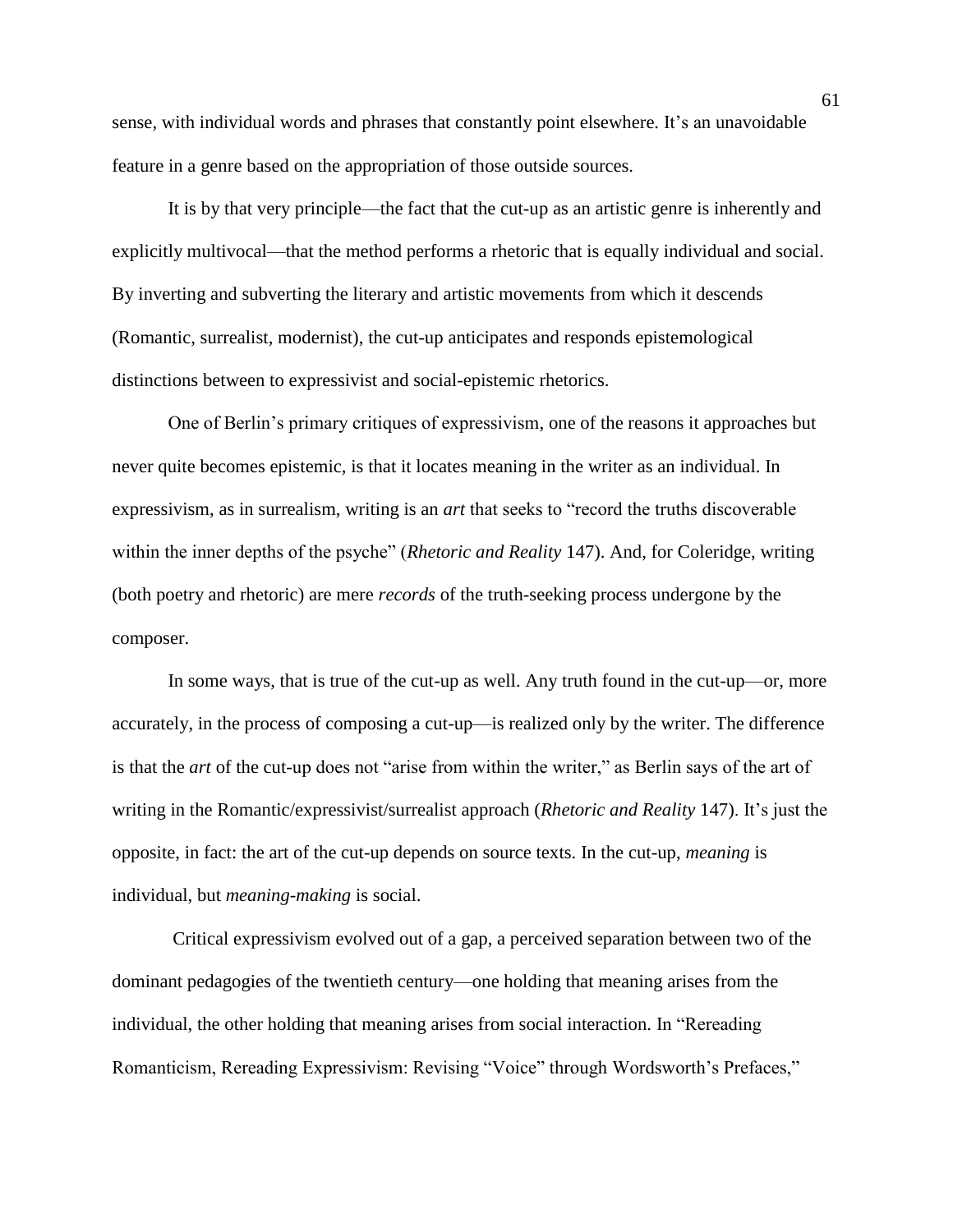Hannah Rule draws on Berlin, Hawk, Elbow, and other compositionists while working to salvage terms like "expressivism" and "Romanticism"—to rescue them from the "theory junkyard" they've been consigned to:

> If language can be conceived as neither the domain of the individual or purely the social group, then some of the deepest divisions between constructionism and expressivism are eased. Especially as constructionism has branched off in our current moment to a focus on networks, location, situatedness, and material systems in ecological, post-process, and spatial theories, a revised sense of romantic-expressive language as material and embodied draws attention to a writer's always shifting physical location and relation with the world. (Rule 213)

By devising a method with which composers find meaning by interacting with the words and ideas of others, Burroughs and Gysin demonstrate what many of us would want for our students, that they leave our classrooms knowing a little more about themselves and the world around them, and more importantly, how those two things are *never* separable. Our subjectivities are formed through social and material conditions—but they are still *our* subjectivities.

Throughout this project, I've learned that, regardless of how aware I am of my own ideological leanings and those of the people I interact with, I can never fully eliminate ideology from any classroom I'm a part of. I can react to the current-traditionalist values I see by deemphasizing those values in my own class, but doing so is means that I'm still stuck in a binary—that such an approach is just as ideological and perhaps just as damaging to my students as the very approach I'm reacting against. To appropriate the cliché, I'm prone to throwing the baby out with the bathwater. When I respond to the ideolgicity "proper" English and minimize its importance in my students' writing, I encourage them to adopt my own ideology and discourage them from mastering the conventions of academic discourse. In short, if I'm not careful, I privilege my own views on composition over my students' ability to participate in the discourse communities they aspire to. If my hope for students is that they discover a way to use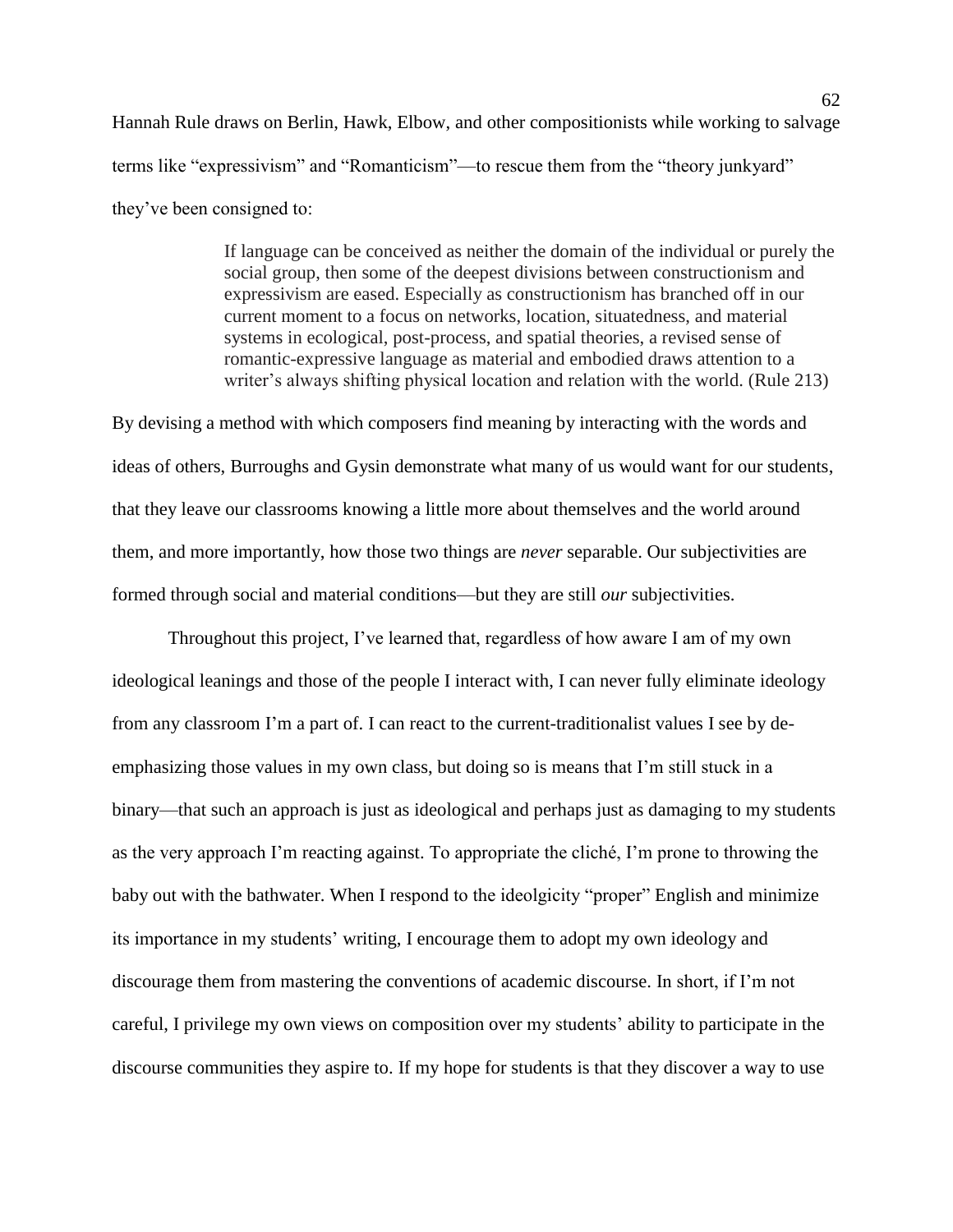composition in a way that helps them negotiate and struggle with the world—to use writing as a way to change the material conditions of their existence—then any part of my pedagogy that diminishes their ability to participate in discourse is self-defeating.

In any other aspect of our lives, the "real" answer is rarely one of two options, and the same is true for writing instruction. It is important for us to continue the work of understanding how writers write. And one effective way to advance that work can be seen in the disciplinary historiographies written by people like Berlin, Rice, Hawk, and countless others. But, if the goal of such narratives is merely to discredit old epistemologies in favor of new ones, then we're basing our pedagogies on a false dichotomy—the same reductive and uncritical way of thinking we seek to challenge in our students.

In the *Minutes to Go*-era cut-up, Burroughs and Gysin complicate that dichotomy and others. Is truth socially or individually constructed? Is meaning made by the writer of a text or by its reader? Is the ideology of "they" any different than the ideology of "I"? Is good writing entirely original or stolen? The cut-up blurs the distinctions the options of each of those questions, and in doing so, asks us to challenge our assumptions about composition and the act of composing—to think critically about thinking critically.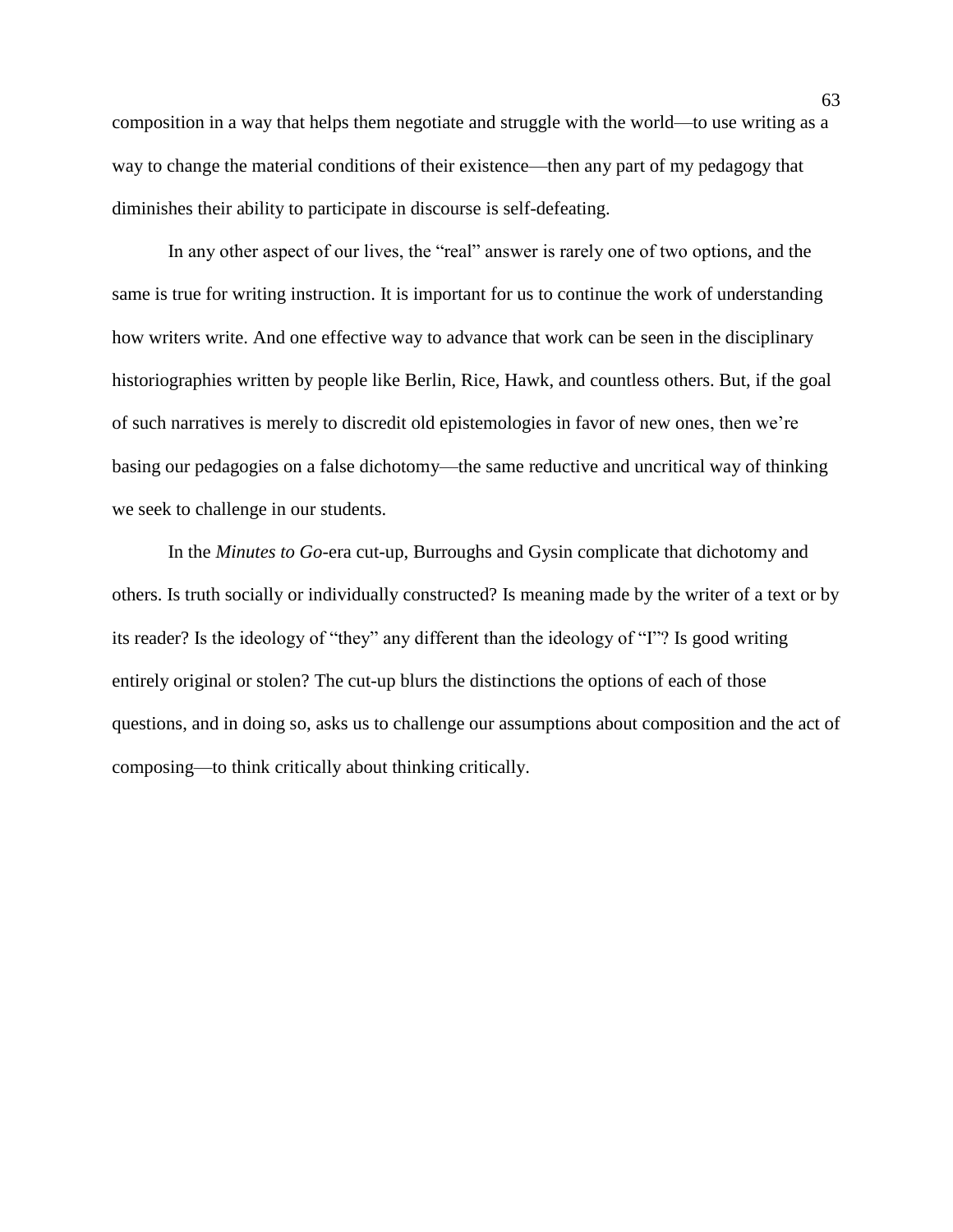- Althusser, Louis. "Ideology and Ideological State Apparatuses." *Contemporary Critical Theory*. Ed. Dan Latimer. New York: Harcourt, Brace, Jovanovich, 1989. 61-102. Print.
- Ardoin, Paul. "Versions, Cut Ups, and Bladerunners: Critique and Revision in Nourse and Burroughs." *Critique* 56.1 (2015): 108-120. EBSCO MegaFILE. Web. 13 April 2015.
- Bakhtin, Mikhail. Excerpt from *Marxism and the Philosophy of Language*. *The Rhetorical Tradition*. 2nd Edition. Eds. Patricia Bizzell and Bruce Herzberg. New York: Bedford/St. Martin's, 2001. 1210-1226. Print.
- Barthes, Roland. "Death of the Author." Trans. Richard Howard. *Aspen* (1967): n. pag. "Aspen No. 5 6, Item 3: Three Essays." *UbuWeb*. UbuWeb. Web. 02 Apr. 2015.
- ---. *S/Z*. Trans. Richard Miller. New York: Will and Wang, 1974.
- Beiles, Sinclair, William Burroughs, Gregory Corso, and Brion Gysin. *Minutes to Go*. Paris: Two Cities Editions, 1960. Print.
- Berlin, James. "Rhetoric and Ideology in the Writing Class." *The Norton Book of Composition Studies.* Ed. Susan Miller. New York: Norton. 667-684. Print.
- ---. *Rhetoric and Reality*. Carbondale: Southern Illinois UP, 1987. Print.
- ---. "The Rhetoric of Romanticism." *Rhetoric Society Quarterly*, 10.2 (1980), 62-74. *JSTOR*. 13 March 2016.
- ---. *Writing Instruction in Nineteenth-Century American Colleges*. Carbondale: Southern Illinois UP, 1984. Print.
- Breton, André. "Manifesto of Surrealism." *Le Manifeste du Surréalisme* 1924. Translated by Richard Seaver and Helen R. Lane. Republished by *The Anarchist Library*. Web. 23 June 2016.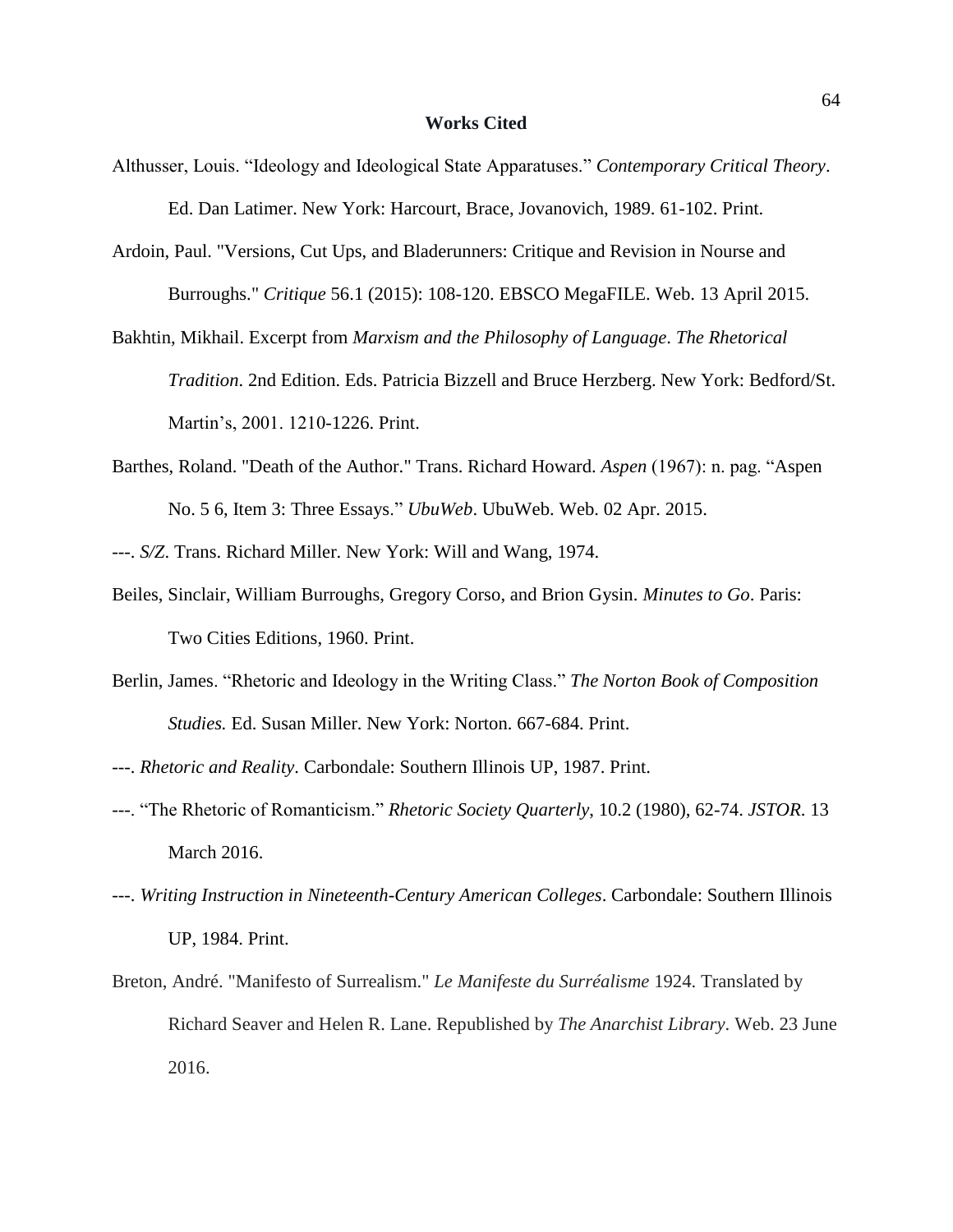- Burroughs, William. "Les Voleurs." *The Adding Machine: Selected Essays*. 1984. New York: Grove, 2013. Print.
- ---. "Ten Years and a Billion Dollars." *The Adding Machine: Selected Essays*. 1984. New York: Grove, 2013. Print.
- ---. "The Limits of Control." *The Adding Machine: Selected Essays*. 1984. New York: Grove, 2013. Print.

Burroughs, William S., and Brion Gysin. *The Third Mind*. New York: Viking Press, 1978. Print.

- Burke, Kenneth. "Terministic Screens." *The Rhetorical Tradition*. 2nd Edition. Eds. Patricia Bizzell and Bruce Herzberg. New York: Bedford/St. Martin's, 2001. 1340-1347.
- ---. "Why Coleridge?" *New Republic.* Vol. 100.1293 (1939): 163-164. *Points of View Reference Center*. Web. 22 April 2016.
- Brotchie, Alistair. *A Book of Surrealist Games*. Edited by Mel Gooding, Boston: Shambhala Redstone, 1995. Print.
- Bryant, Lizbeth. "Preface: Yes, I know that Expressivism is Out of Vogue, but …" *Critical Expressivism: Theory and Practice in the Composition Classroom*. Eds. Tara Roeder and Roseanne Gatto. Anderson: Parlor, 2015. 3-6. Web.
- Coleridge, Samuel T. "Kubla Khan." *The Norton Anthology of English Literature.* Gen. ed. Stephen Greenblatt. 9th ed. Vol. D. New York: Norton, 2012. 459-462. Print.
- Cran, Rona. "'Everything Is Permitted': William Burroughs's Cut-Up Novels and European Art." *Comparative American Studies* 11.3 (2013): 300-313. *Scopus®*. Web. 31 March 2015.
- Elbow, Peter. "'Personal Writing' and 'Expressivism' as Problem Terms" *Critical Expressivism: Theory and Practice in the Composition Classroom*. Eds. Tara Roeder and Roseanne Gatto. Anderson: Parlor, 2015. 15-32. Web.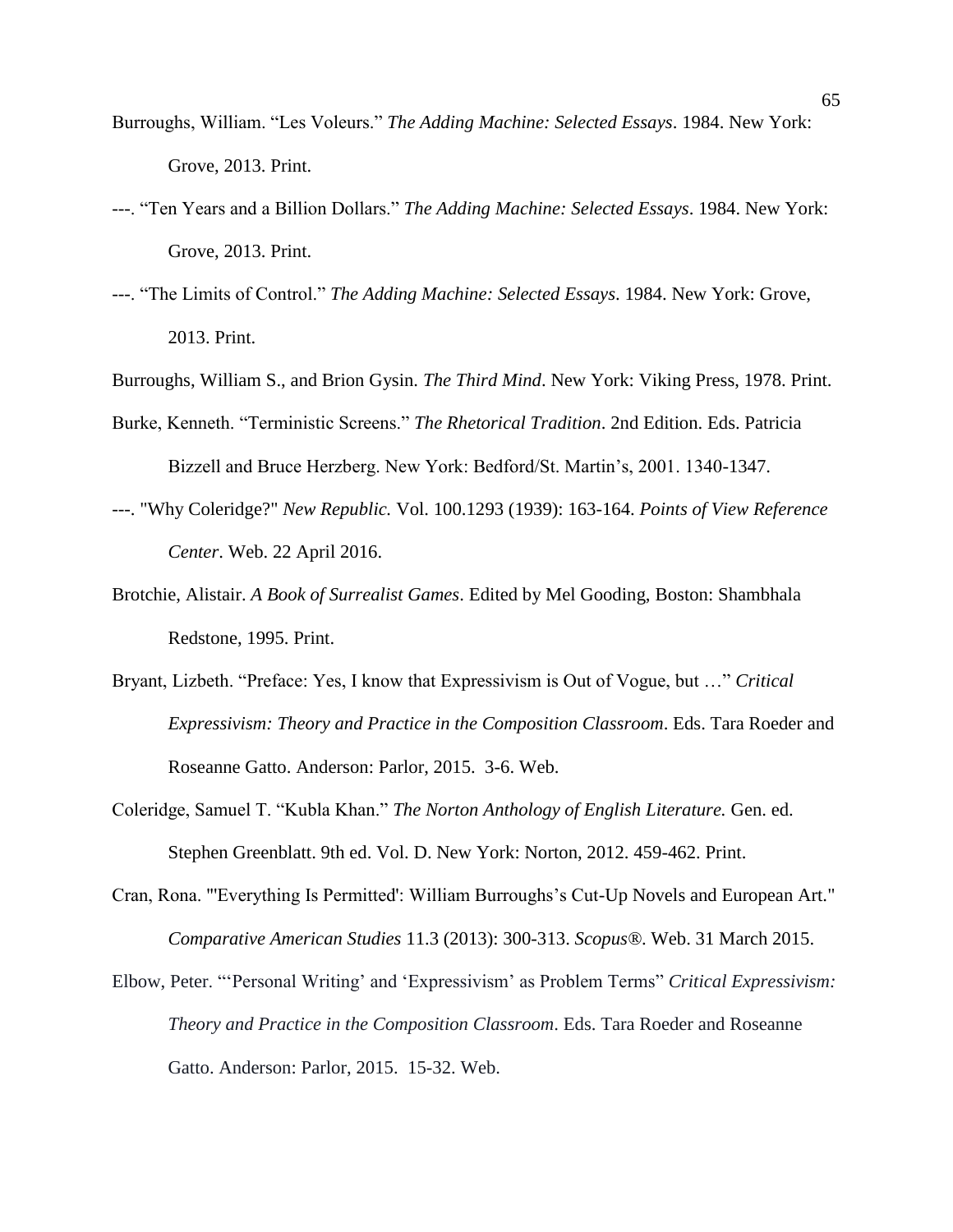- Eliot, T.S. "Tradition and the Individual Talent." *Heath Anthology of American Literature*, edited by Paul Lauter, vol. D, Wadsworth: 2010, pp. 1588-1594.
- ---. "The Waste Land." *Heath Anthology of American Literature*, edited by Paul Lauter, vol. D, Wadsworth: 2010, pp. 1594-1609.
- Foucault, Michel. *Death and the Labyrinth: The World of Raymond Roussel*. Translated by Charles Ruas. New York: Continuum, 1986.
- Finnegan, Molly. "What You See When You Close Your Eyes: Brion Gysin at the New Museum." *PBS Newshour*. PBS, 9 Sept. 2010. Web. 14 May 2016.

Gysin Brion. "Minutes to Go." *Minutes to Go*. Paris: Two Cities Editions, 1960. 3-5. Print.

- Gysin, Brion, William S. Burroughs, and Ian Sommerville. *Let the Mice In*. West Glover: Something Else Press, 1973. Print.
- Harris, Oliver. "'Burroughs is a Poet, Too, Really': The Poetics of *Minutes to Go*." First Published in *The Edinburgh Review,* 114 (2005), republished by *RealityStudio, 2010. Studio*. http://realitystudio.org/scholarship/burroughs-is-a-poet-too-really-the-poetics-ofminutes-to-go/.
- Hawk, Byron. *A Counter-History of Composition: Toward Methodologies of Complexity*. Pittsburgh: UP, 2007. Print.
- Heiman, James J. "'Odd Topics' and Open Minds: Implementing Critical Thinking in Interdisciplinary, Thematic Writing Courses." *Pedagogy* 1 (2013): 107-121. Print.

"History of Expressivism." *WikiComp*. WikiFoundry, 13 November 2009. Web.

Jenkins, Henry, Sam Ford, and Joshua Green. *Spreadable Media: Creating Value and Meaning in a Networked Culture*. New York: New York UP, 2013. Print.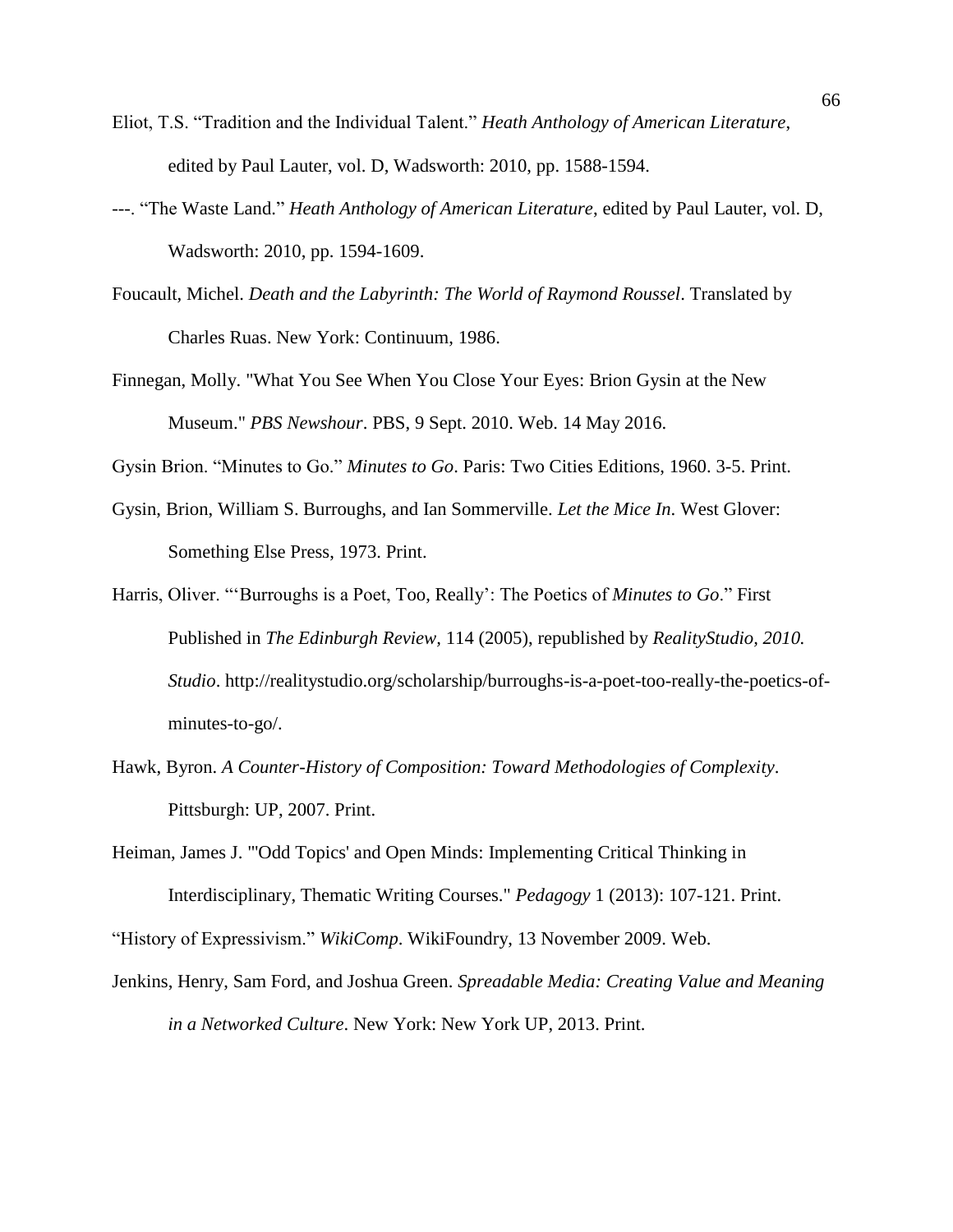- Morgan, Ted. *Literary Outlaw: The Life and Times of William S. Burroughs*. New York: H. Holt, 1988.
- Paton, Fiona. "Monstrous Rhetoric: Naked Lunch, National Insecurity, and the Gothic Fifties." *Texas Studies in Literature and Language*. 2010: 48. JSTOR Journals. Web. 30 Mar. 2015.
- Rice, Jeff. *The Rhetoric of Cool: Composition Studies and New Media*. Carbondale: Southern Illinois UP, 2007. Print.

Rimbaud, Arthur. *Poems*. New York: Everyman's Library, 1994. Print.

Rule, Hannah. "Rereading Romanticism, Rereading Expressivism: Revising 'Voice' through Wordsworth's Prefaces." *Critical Expressivism: Theory and Practice in the Composition Classroom*. Eds. Tara Roeder and Roseanne Gatto. Anderson: Parlor, 2015. 201-217.

Smit, David W. *The End of Composition Studies*. Carbondale: Southern Illinois UP, 2004. Print.

- Tzara, Tristan. "To Make a Dadaist Poem." *"The Modernism Lab"* Yale University, n.d. Web. 02 Dec. 2015.
- Veeder, Rex. "Coleridge's Philosophy of Composition: An Overview of a Romantic Rhetorician". *Rhetoric Society Quarterly* 23.2 (1993): 20–29. Web. 12 March 2016.
- Weidner, Chad. "Mutable Forms: The Proto-Ecology of William Burroughs' Early Cut-Ups." Comparative American Studies 11.3 (2013): 314-326. Scopus®. Web. 1 Apr. 2015.
- Wilson, Maja. "John Watson is to Introspectionism as James Berlin is to Expressivism (and other Analogies You Won't Find on the SAT." *Critical Expressivism: Theory and Practice in the Composition Classroom*. Eds. Tara Roeder and Roseanne Gatto. Anderson: Parlor, 2015. 163-188. Web.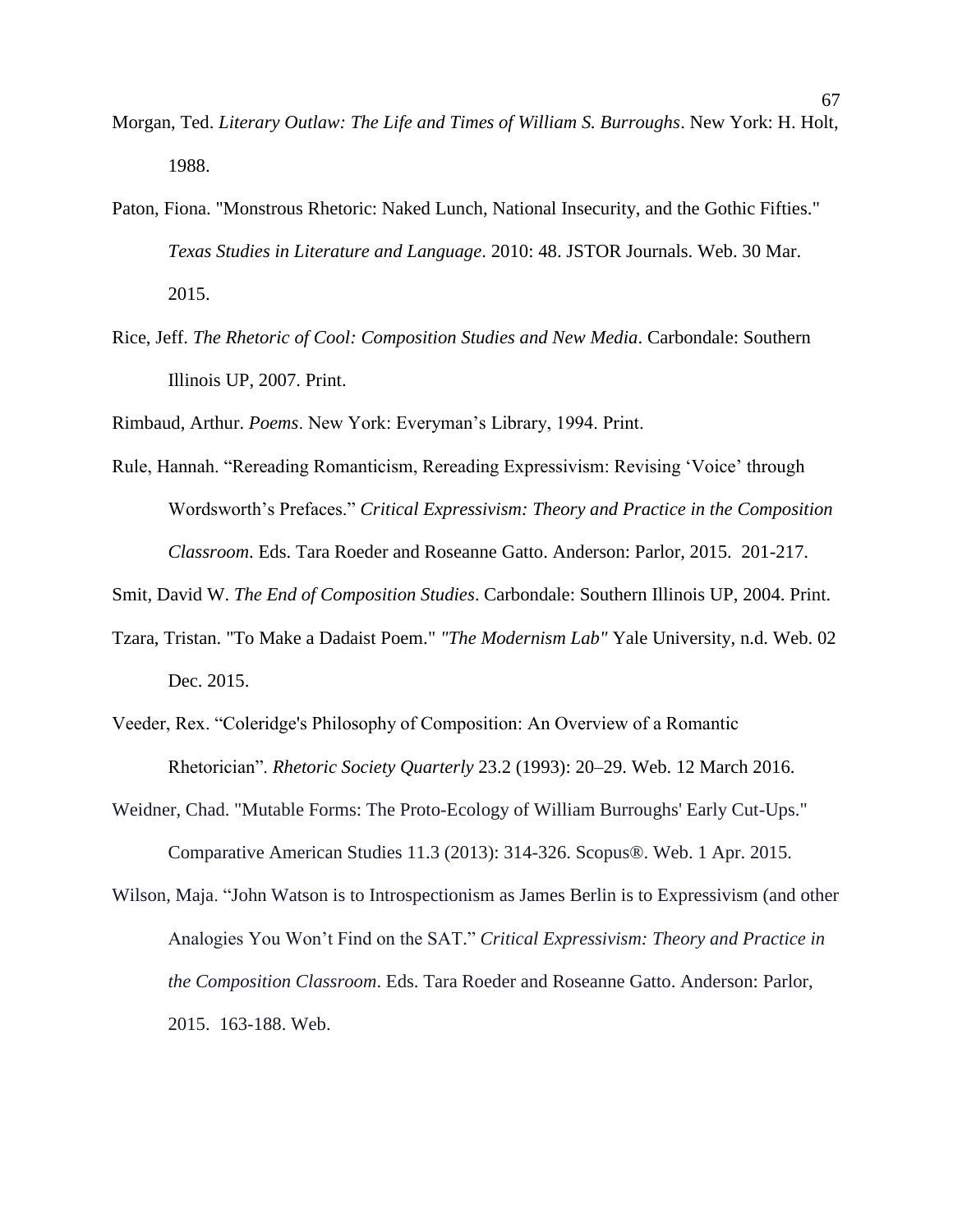Young, Dean. *The Art of Recklessness: Poetry as Assertive Force and Contradiction*.

Minneapolis: Graywolf, 2010. Print.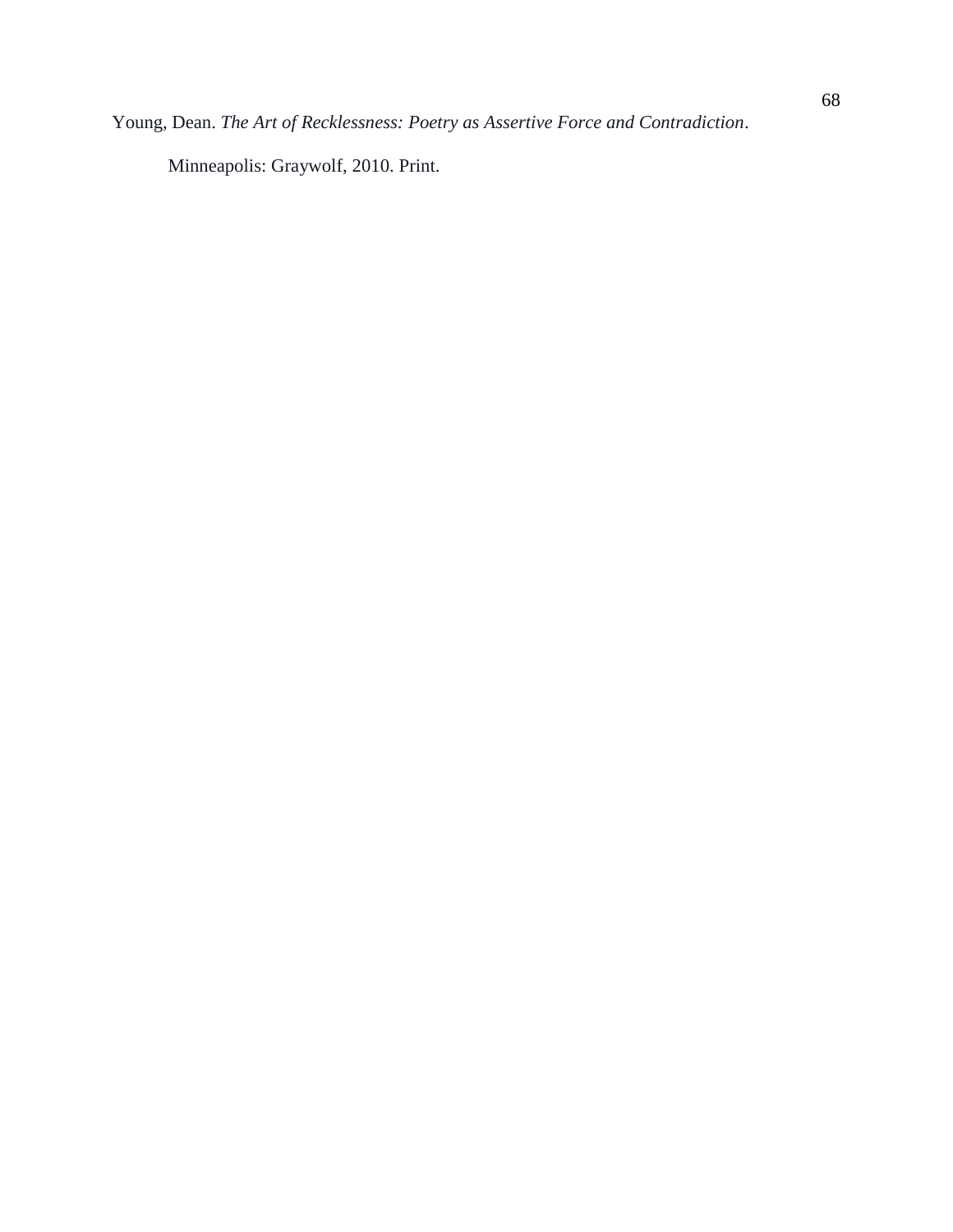- Burke, Kenneth. Excerpt from *A Rhetoric of Motives*. *The Rhetorical Tradition*. 2nd Edition. Eds. Patricia Bizzell and Bruce Herzberg. New York: Bedford/St. Martin's, 2001. 1324- 1340.
- ---. Excerpt from *Grammar of Motives. The Rhetorical Tradition*. 2nd Edition. Eds. Patricia Bizzell and Bruce Herzberg. New York: Bedford/St. Martin's, 2001. 1298-1324.
- Burroughs, William. *Naked Lunch: The Restored Text.* Eds. James Grauerholz and Barry Miles. New York: Grove, 2001. Print.

---. *The Soft Machine*. 1961. New York: Grove, 1992.

- Finnegan, Molly. "What You See When You Close Your Eyes: Brion Gysin at the New Museum." *PBS Newshour*. PBS, 9 Sept. 2010. Web. 14 May 2016.
- Foucault, Michel. "Power as Knowledge." *Social Theory*. Ed. Charles Lemert. Boulder: Westview Press, 1993. 517-523. Print.
- ---. "The Subject and Power." *Michel Foucault: Beyond Structuralism and Hermeneutics.* Hubert Dreyfus and Paul Rabinow. Chicago: University of Chicago Press, 1983. 208-227. Print.
- Gysin, Brion. "Come to Free The Words." *YouTube*. YouTube, 23 Sept. 2014. Web. 12 Mar. 2016.
- Kanta, Kochhar-Lindgren, Schneiderman Davis, and Denlinger Tom. *The Exquisite Corpse: Chance and Collaboration In Surrealism's Parlor Game*. Lincoln: University of Nebraska Press, 2009. *Project MUSE*. Web. 11 May 2016.
- Shklovsky, Viktor. "Art as Technique." Richter, David H. *The Critical Tradition: Classic Texts and Contemporary Trends*. 3rd ed. Boston: Bedford/St. Martin's, 2006. PDF.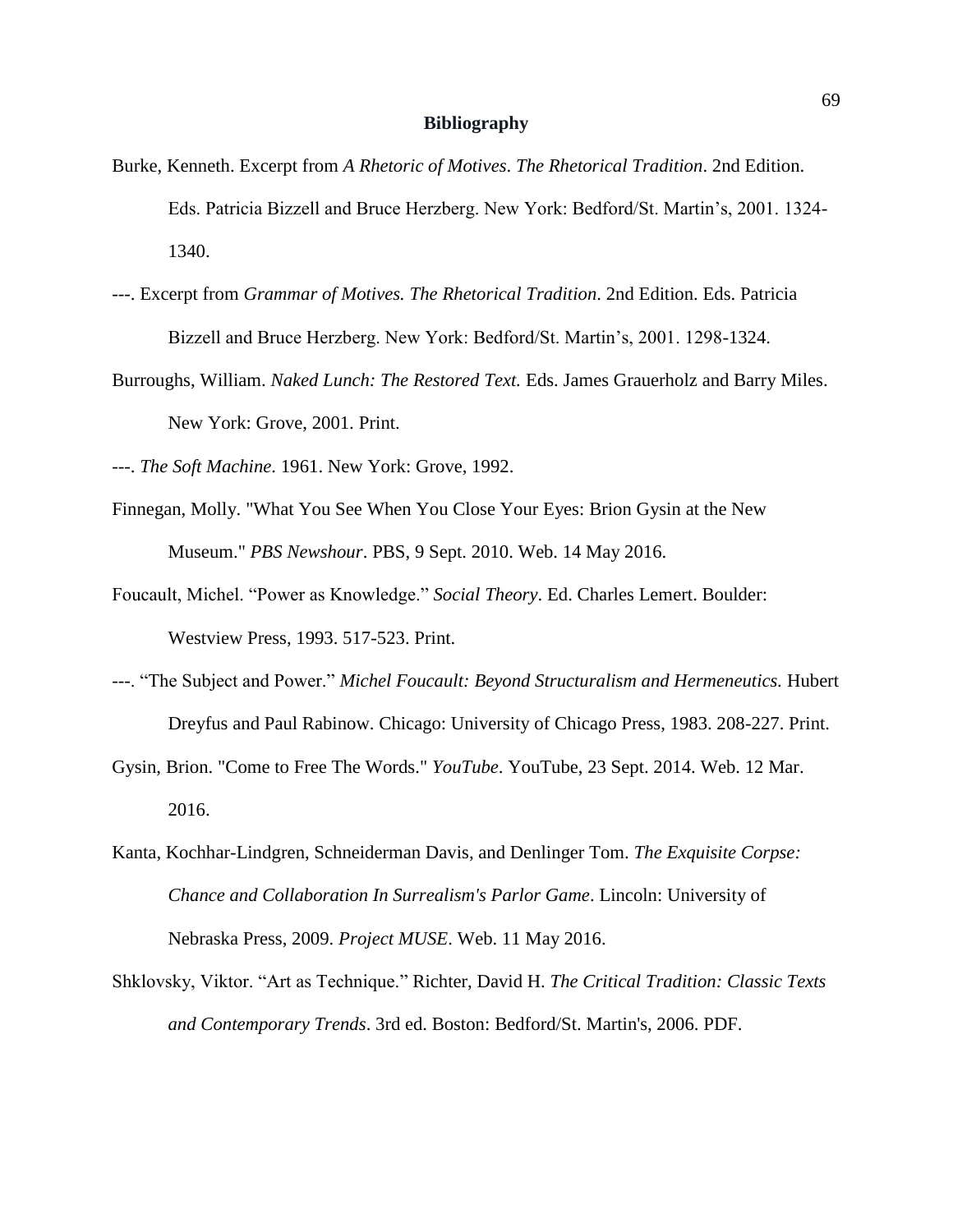Wermer-Colan, Alex. "Implicating the Confessor: The Autobiographical Ploy in William S. Burroughs's Early Work." *Twentieth Century Literature* 2010: 493. JSTOR. Web. 6 Dec. 2015.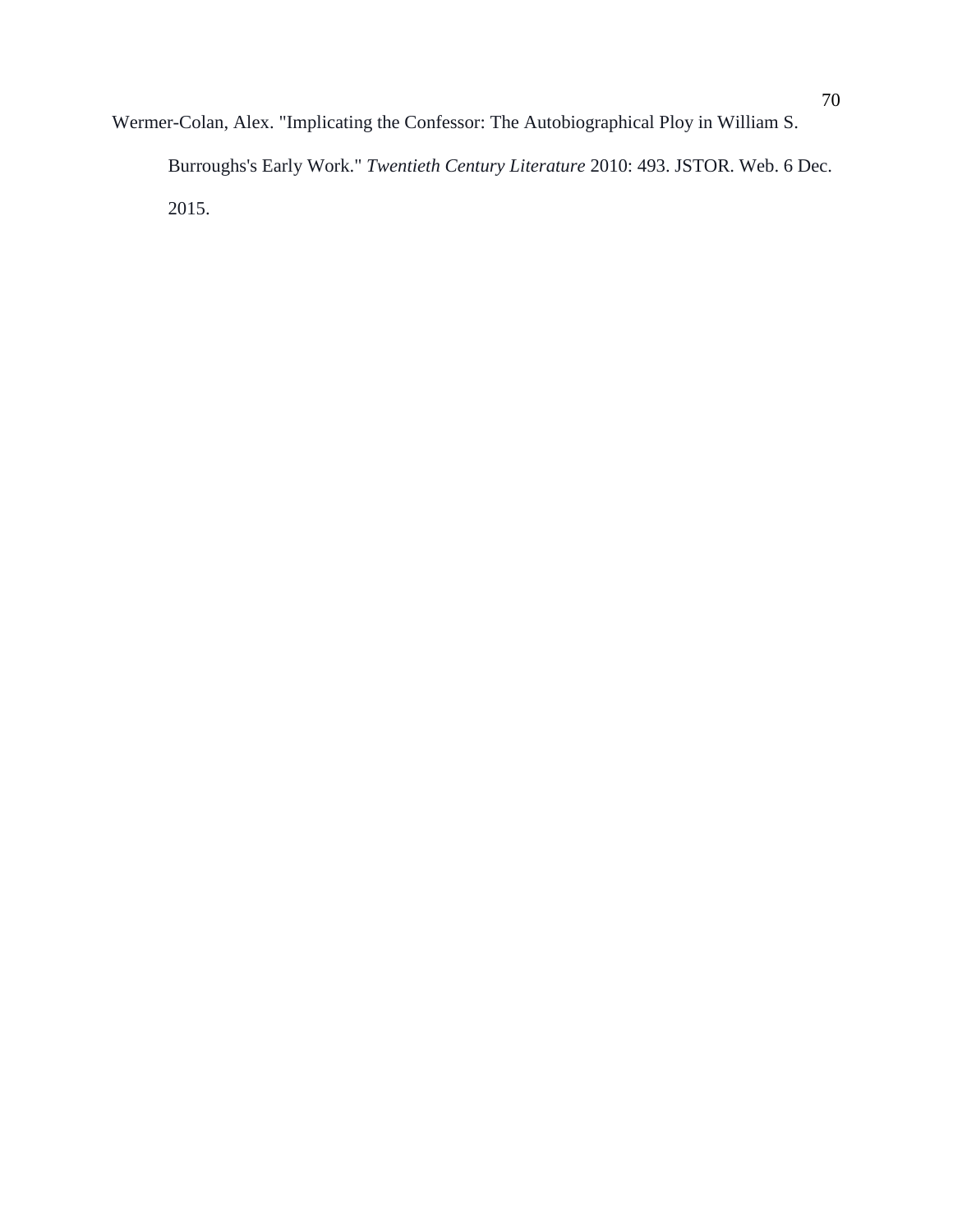# **Appendix A**

# "Minutes to Go"

the hallucinated have come to tell you that yr utilities are being shut off dreams monitored thought directed sex is shutting down everywhere you are being sent

all words are taped agents everywhere marking down the live ones to exterminate

they are turning out the lights

no they are not evil nor the devil but men on a mission with a spot of work to do

this dear friends they intend to do to you

you have been offered a choice between liberty and freedom and No! you can not have both

the next step is everyone into space but it has been a long dull wait since the last tower of babel that first derisive visit of the paraclete

let's not ear that noise again and again

that may well be the last word anywhere

this is not the beginning in the beginning was the word the word has been in for a too long time you in the word and the word in you

we are out you are in we have come to let you out

here and now we will show you what you can do with and to the word the words any words all the words

Pick a book any book cut it up cut up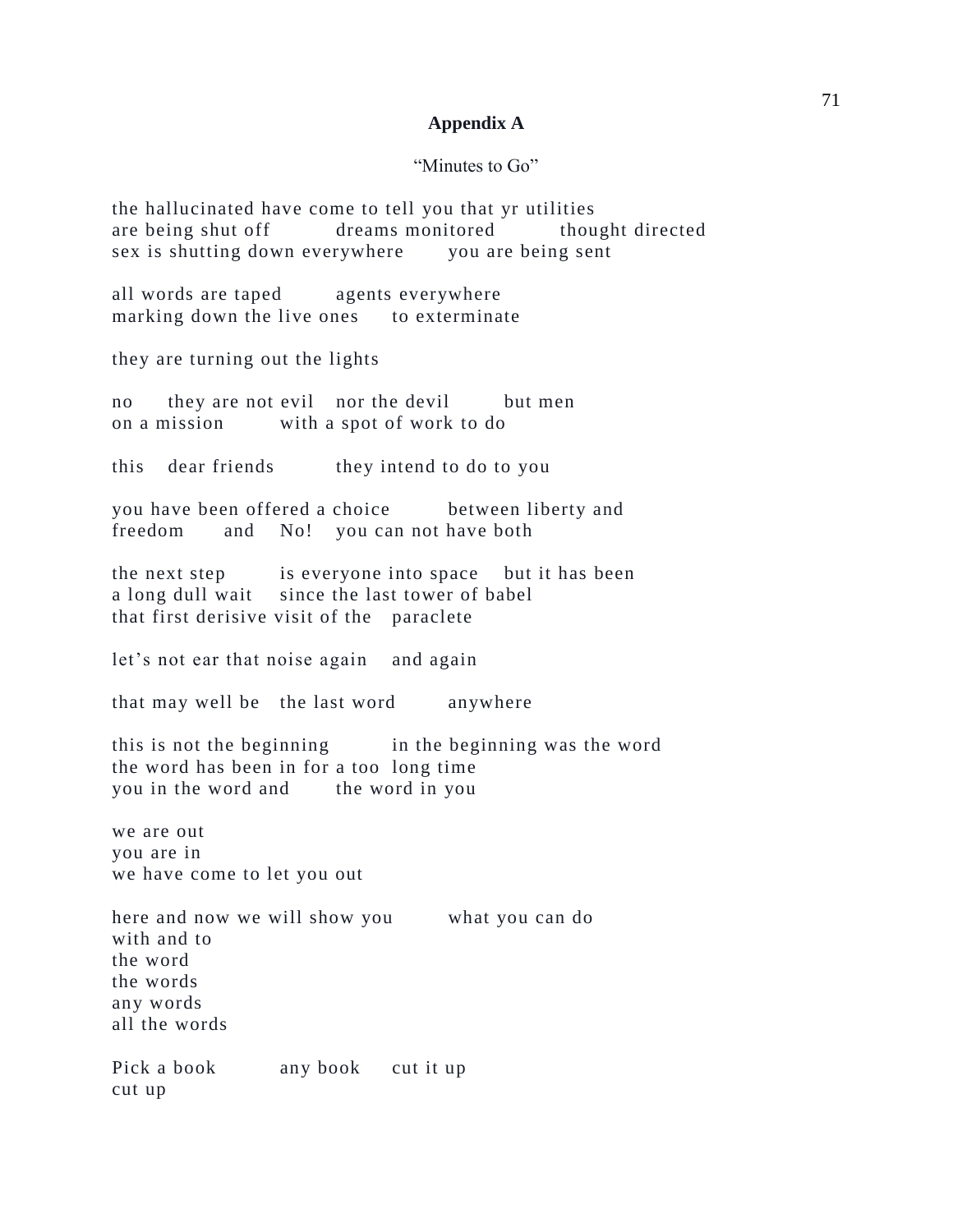prose poems newspapers magazines the bible the koran the book of moroni la-tzu confucius the bhagavad gita anything **letters** business correspondence ads all the words slice down the middle dice into sections according to taste chop in some bible pour on some Madison Avenue prose shuffle like cards toss like confetti taste it like piping hot alphabet soup pass yr friends' letter yr office carbons through any such sieve as you may find or invent you will soon see just what they really are saying this is the terminal method for finding the truth piece together a masterpiece a week the better materials more highly charged words there is no longer a need to drum up a season of geniuses be your own agent until we deliver the machine in commercially reasonable quantities we wish to announce that while we esteem this to be truly the American Way we have no commitments with any government groups the writing machine is for everybody do it yourself until the machine comes here is the system according to us

72